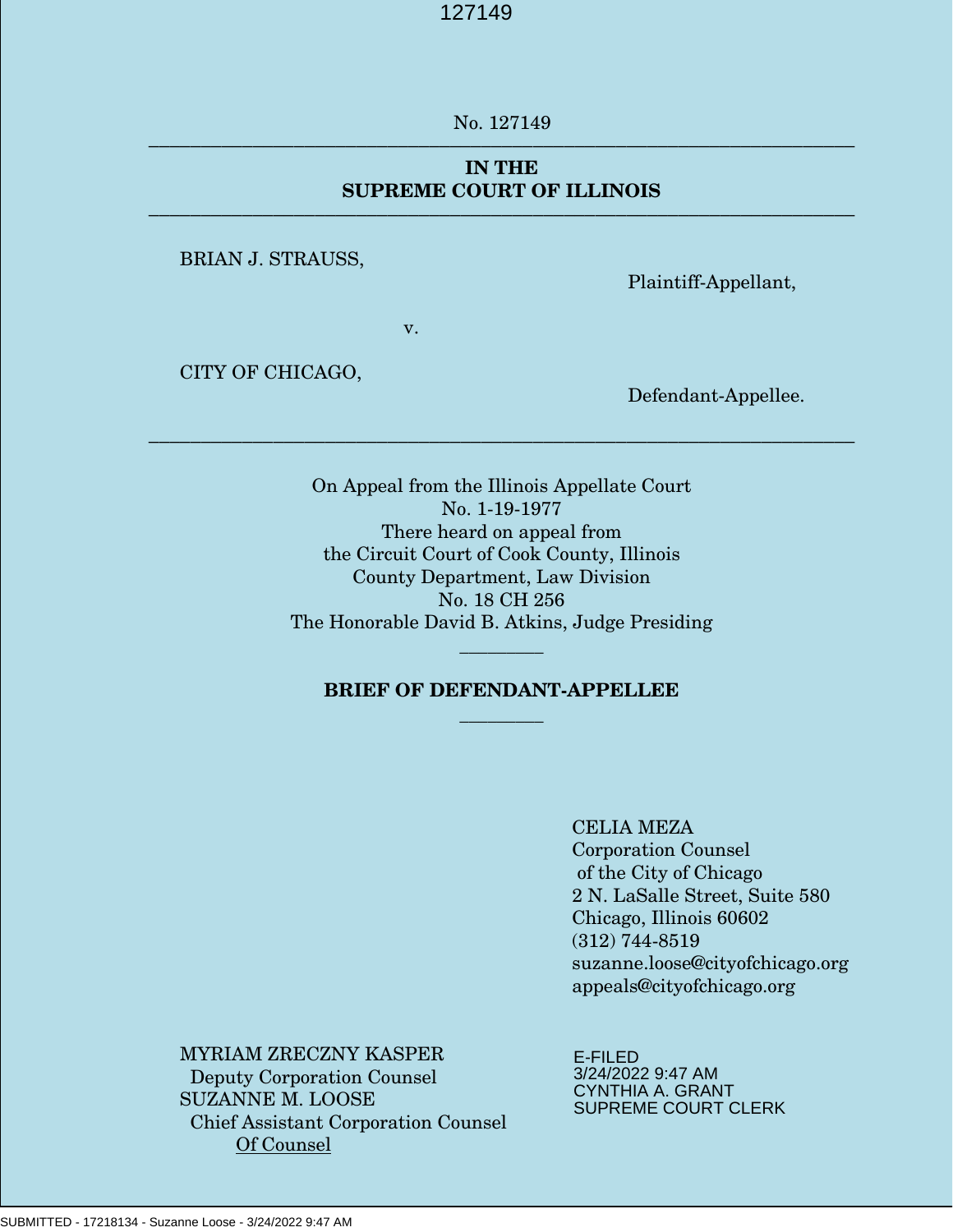## **POINTS AND AUTHORITIES**

**\_\_\_\_\_\_\_\_\_**

| <b>CONSTITUTIONAL PROVISIONS AND STATUTES</b>                  |
|----------------------------------------------------------------|
|                                                                |
|                                                                |
| Shaker & Associates, Inc. v. Medical Technologies Group, Ltd., |
| Doe-3 v. McLean County Unit District No. 5 Board of Directors, |
| RBS Citizens, National Association v. RTG-Oak Lawn, LLC,       |
| Edelman, Combs & Latturner v. Hinshaw & Culbertson,            |
| Marshall v. Burger King Corp.,                                 |
| In re Estate of Schlenker,                                     |
| Bevelheimer v. Gierach,                                        |
| Cashman v. Coopers & Lybrand,                                  |
| Small v. Sussman,                                              |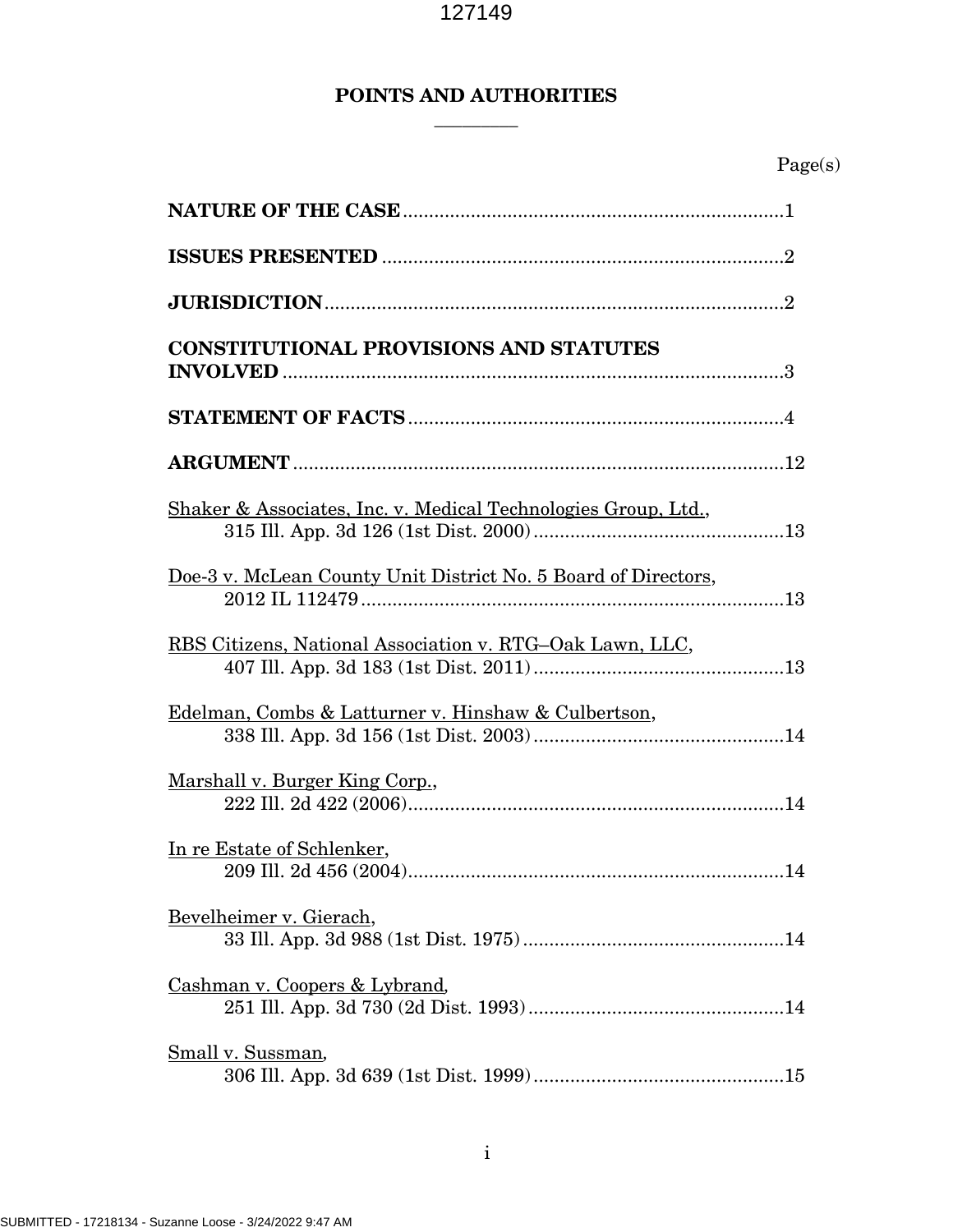| Wright Development Group, LLC v. Walsh,                                                                                                             |
|-----------------------------------------------------------------------------------------------------------------------------------------------------|
|                                                                                                                                                     |
| Vulcan Materials v. Will County,                                                                                                                    |
| Ultsch v. Illinois Municipal Retirement Fund,                                                                                                       |
| People v. Bass,                                                                                                                                     |
|                                                                                                                                                     |
| STRAUSS'S DUE PROCESS AND EQUAL PROTECTION<br>L.<br><b>CLAIMS FAIL BECAUSE THE REZONING ORDINANCE IS</b><br><b>RATIONALLY RELATED TO LEGITIMATE</b> |
| City of New Orleans v. Dukes,                                                                                                                       |
| In re R.C.,                                                                                                                                         |
| Tully v. Edgar,                                                                                                                                     |
| McLean v. Department of Revenue,                                                                                                                    |
| Jacobson v. Department of Public Aid,                                                                                                               |
| Cutinello v. Whitley,                                                                                                                               |
| LaSalle National Bank v. City of Highland Park,                                                                                                     |
| People ex rel. Lumpkin v. Cassidy,                                                                                                                  |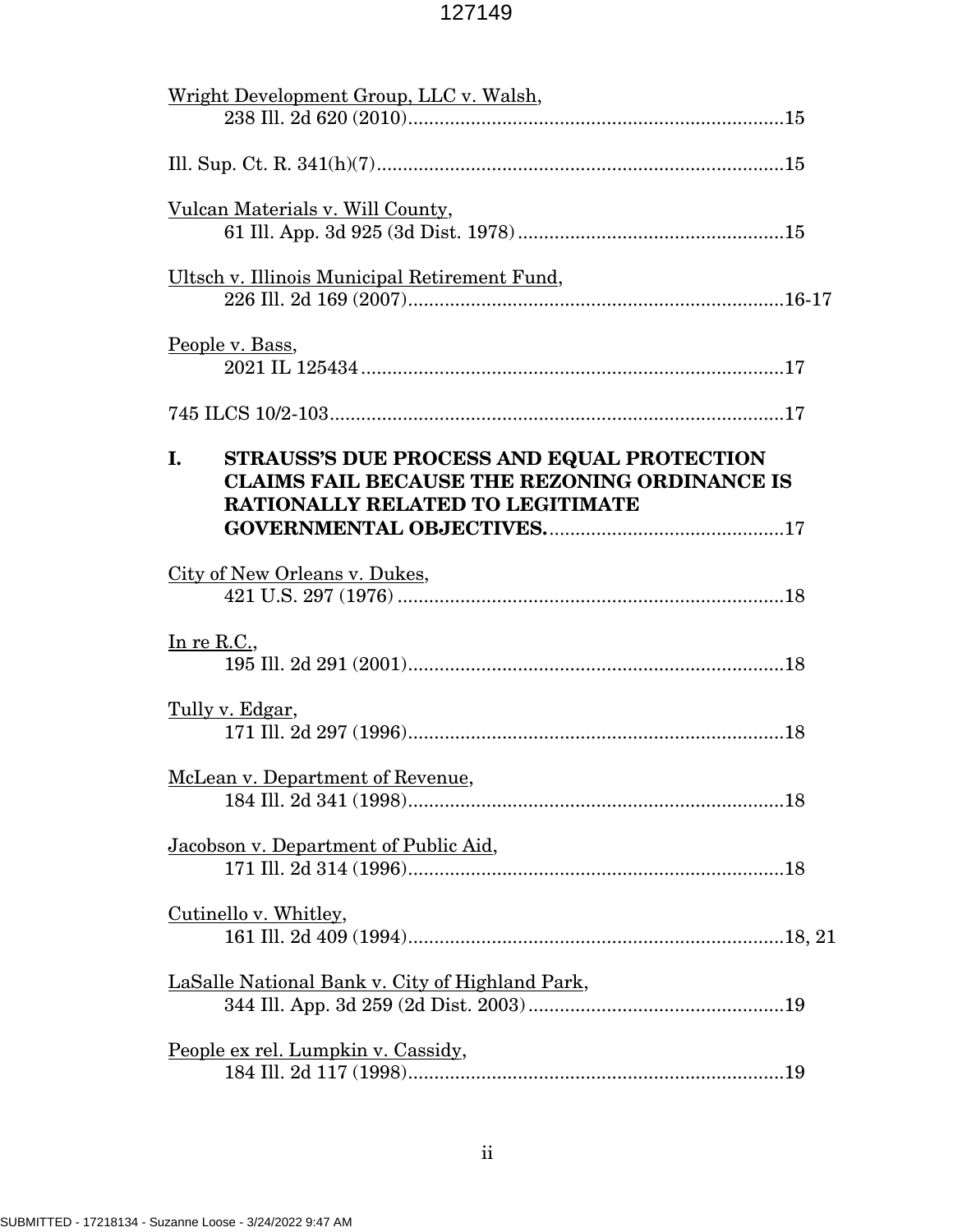| Harris v. Manor Healthcare Corp.,                             |
|---------------------------------------------------------------|
| Williamson v. Lee Optical of Oklahoma, Inc.,                  |
| Village of Lake Villa v. Stokovich,                           |
| Wauconda Fire Protection District v. Stonewall Orchards, LLP, |
| Chicago National League Ball Club, Inc. v. Thompson,          |
| Segers v. Industrial Commission,                              |
| Allen v. Woodfield Chevrolet, Inc.,                           |
| Armour v. City of Indianapolis,                               |
| Madden v. Kentucky,                                           |
| Doolin v. Korshak,                                            |
| Illinois Collaboration on Youth v. Dimas,                     |
| Alamo Rent A Car, Inc. v. Ryan,                               |
| Strauss v. City of Chicago,                                   |
|                                                               |
|                                                               |
|                                                               |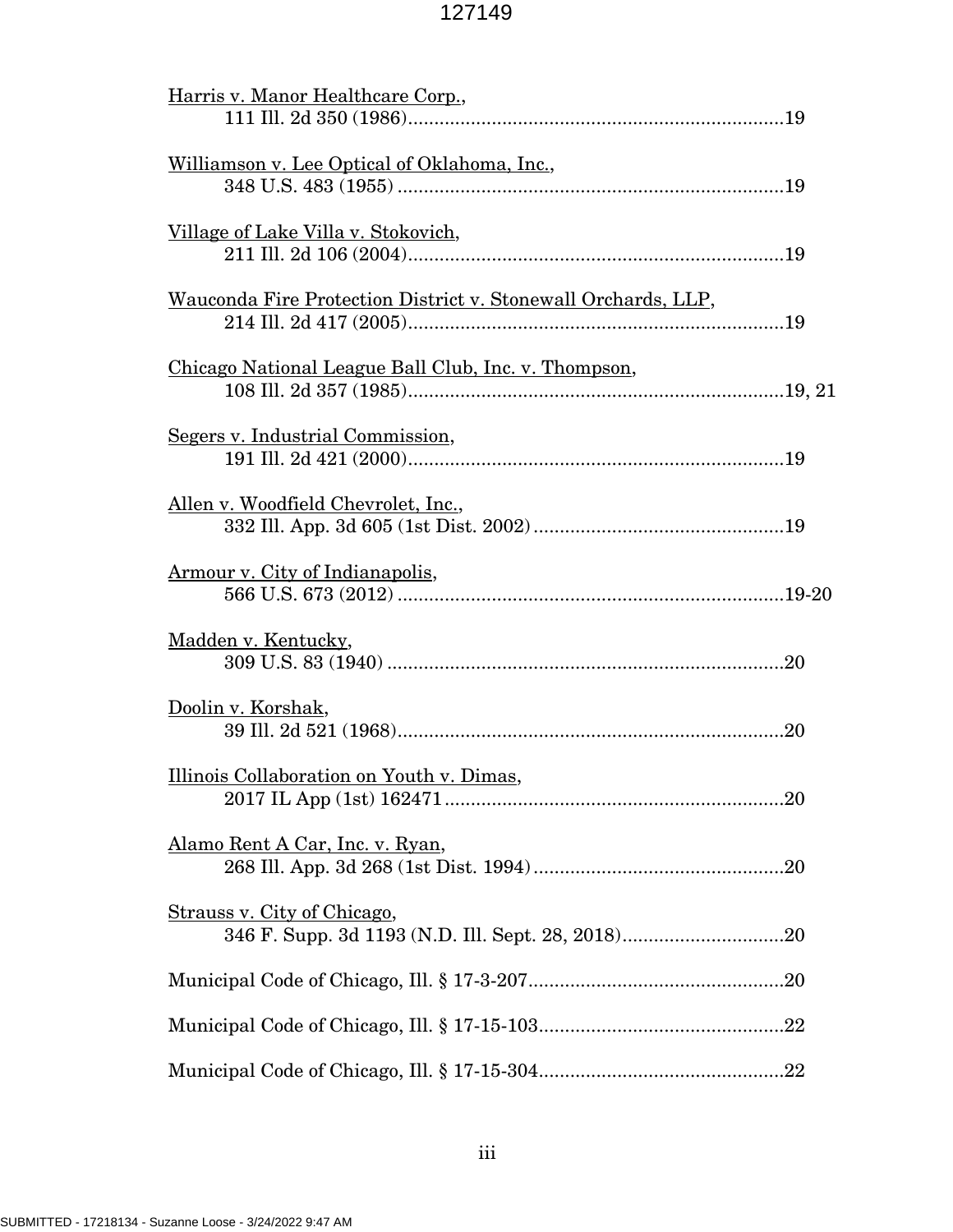| People v. Reed,                                            |
|------------------------------------------------------------|
| In re Destiny P.,                                          |
| Village of Willowbrook v. Olech,                           |
| Safanda v. Zoning Board of Appeals,                        |
| The LaSalle/Sinclair Factors Provide No Basis For<br>A.    |
| Napleton v. Village of Hinsdale,                           |
| LaSalle National Bank of Chicago v. County of Cook,        |
|                                                            |
|                                                            |
| <u>Pioneer Trust &amp; Savings Bank v. County of Cook,</u> |
| 1350 Lakeshore Associates v. Healey,                       |
| Morgan Place v. City of Chicago,                           |
| Ropiy v. Hernandez,                                        |
| City of Elgin v. All Nations Worship Center,               |
| Wakeland v. City of Urbana,                                |
| Constantine v. Village of Glen Ellyn,                      |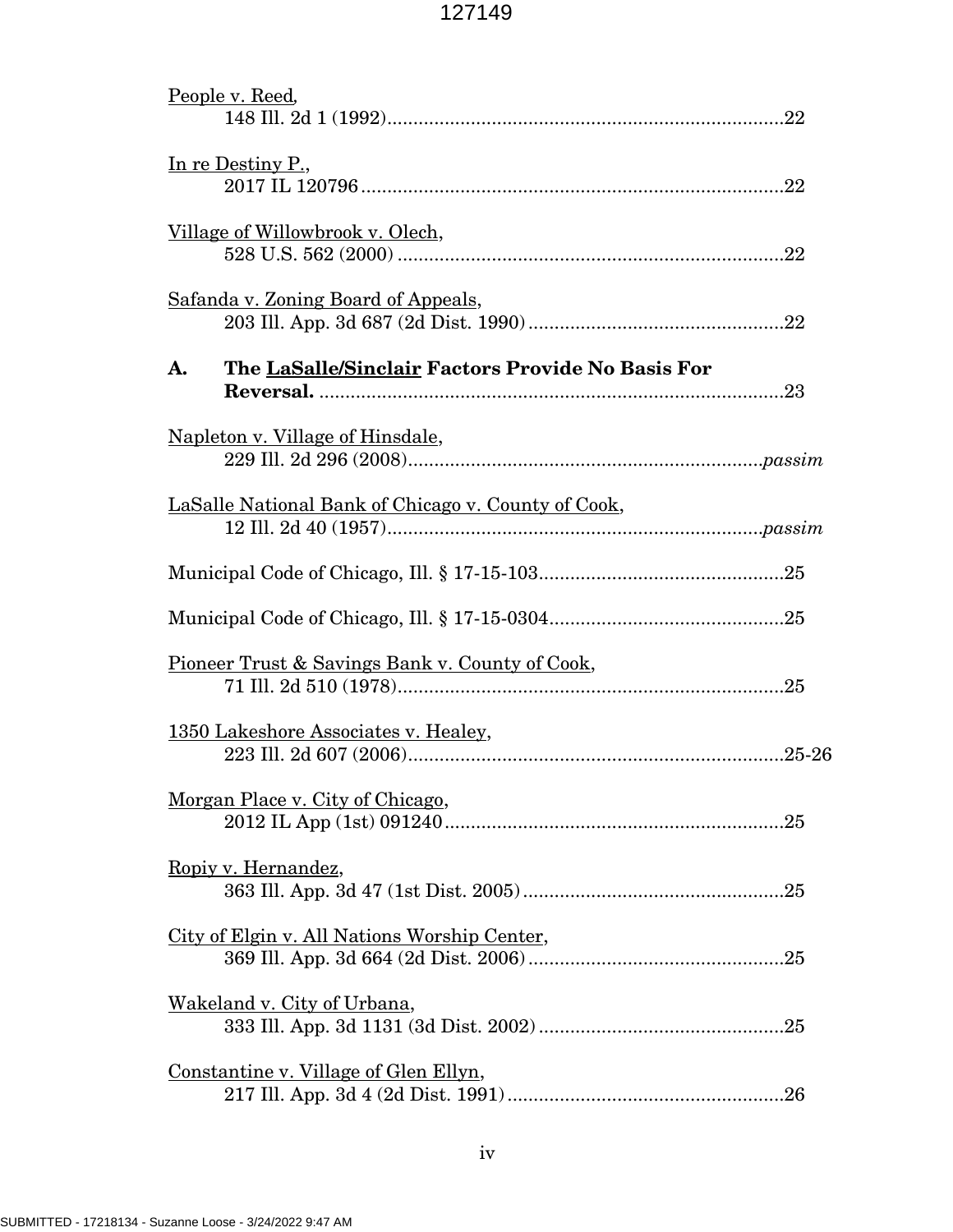| Furniture LLC v. City of Chicago,                                   |
|---------------------------------------------------------------------|
| <u>River Park, Inc. v. City of Highland Park,</u>                   |
| Groenings v. City of St. Charles,                                   |
| Residences at Riverbend Condominium Association v. City of Chicago, |
| <u>Sinclair Pipe Line Co. v. Village of Richton Park,</u>           |
| Cosmopolitan National Bank v. City of Chicago,                      |
| <u>Trust Co. v. City of Chicago,</u>                                |
| Paul v. City of Ogle,                                               |
| Whipple v. Village of North Utica,                                  |
| Harris Trust & Savings Bank v. Duggan,                              |
| 1350 Lake Shore Associates v. Casalino,                             |
| <u>Northern Trust Bank v. County of Lake,</u>                       |
| <u>Zeitz v. Village of Glenview,</u>                                |
| <u>Harvard State Bank v. County of McHenry,</u>                     |
| Lambrecht v. County of Will,                                        |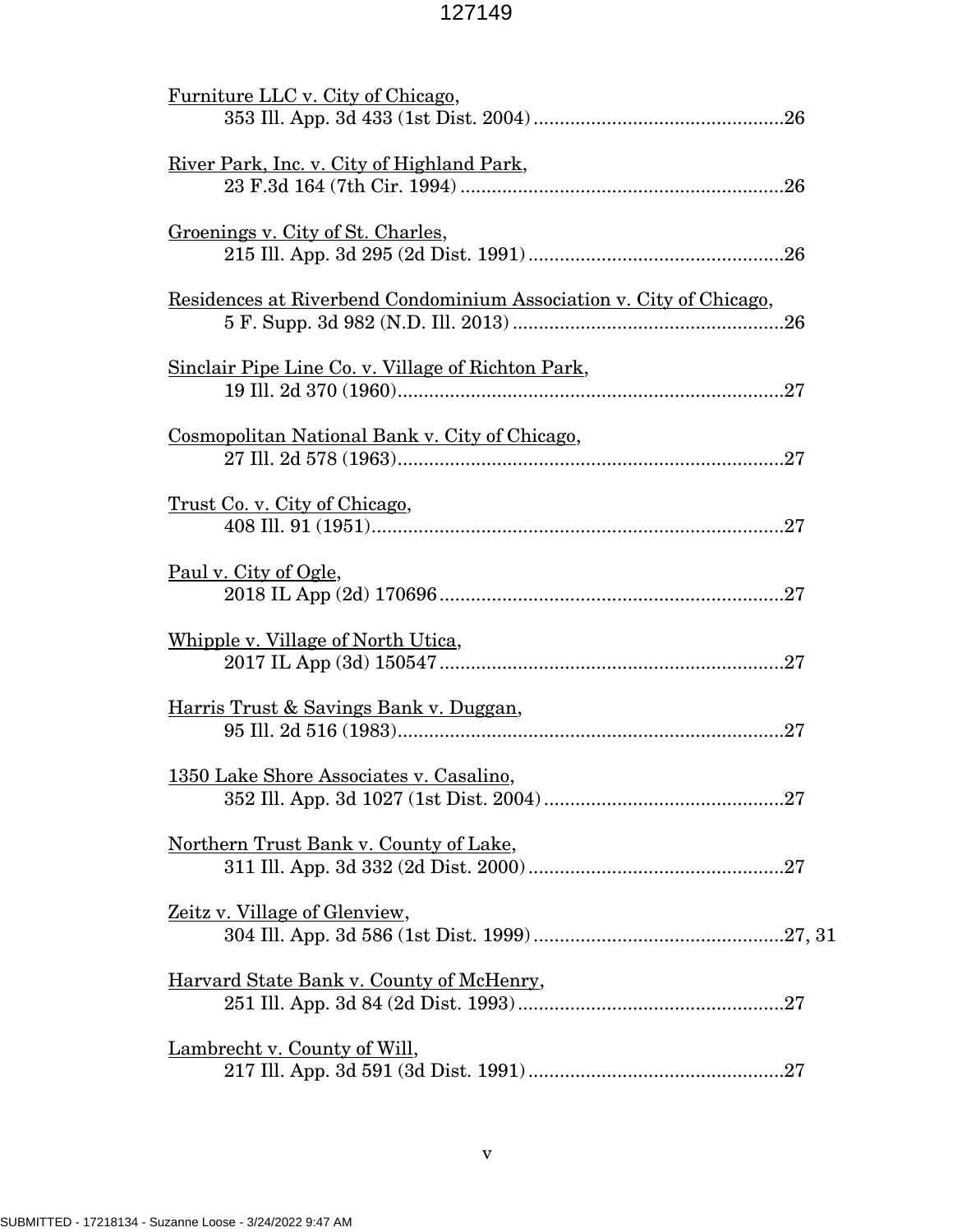| Robrock v. County of Piatt,                                                                                   |
|---------------------------------------------------------------------------------------------------------------|
|                                                                                                               |
| First American Bank v. Village of Wilmette,                                                                   |
| LaGrange State Bank v. Cook County,                                                                           |
| Thornber v. Village of North Barrington,                                                                      |
| The Alleged Private Motives Of A Single Alderman Do<br>В.<br>Not Show That The City Lacked A Rational Basis32 |
| Morel v. Coronet Insurance,                                                                                   |
| Civil Liberties for Urban Believers v. City of Chicago,                                                       |
| <u>People v. Gallegos,</u>                                                                                    |
| Scandroli v. City of Rockford,                                                                                |
| Illinois Collaboration on Youth v. Dimas,                                                                     |
| <b>AFSCME</b> v. State of Illinois,                                                                           |
| Village of Lake Villa v. Stokovich,                                                                           |
| FCC v. Beach Communications, Inc.,                                                                            |
| Cosmopolitan National Bank v. City of Chicago,                                                                |
| <u>Trust Co. v. City of Chicago,</u>                                                                          |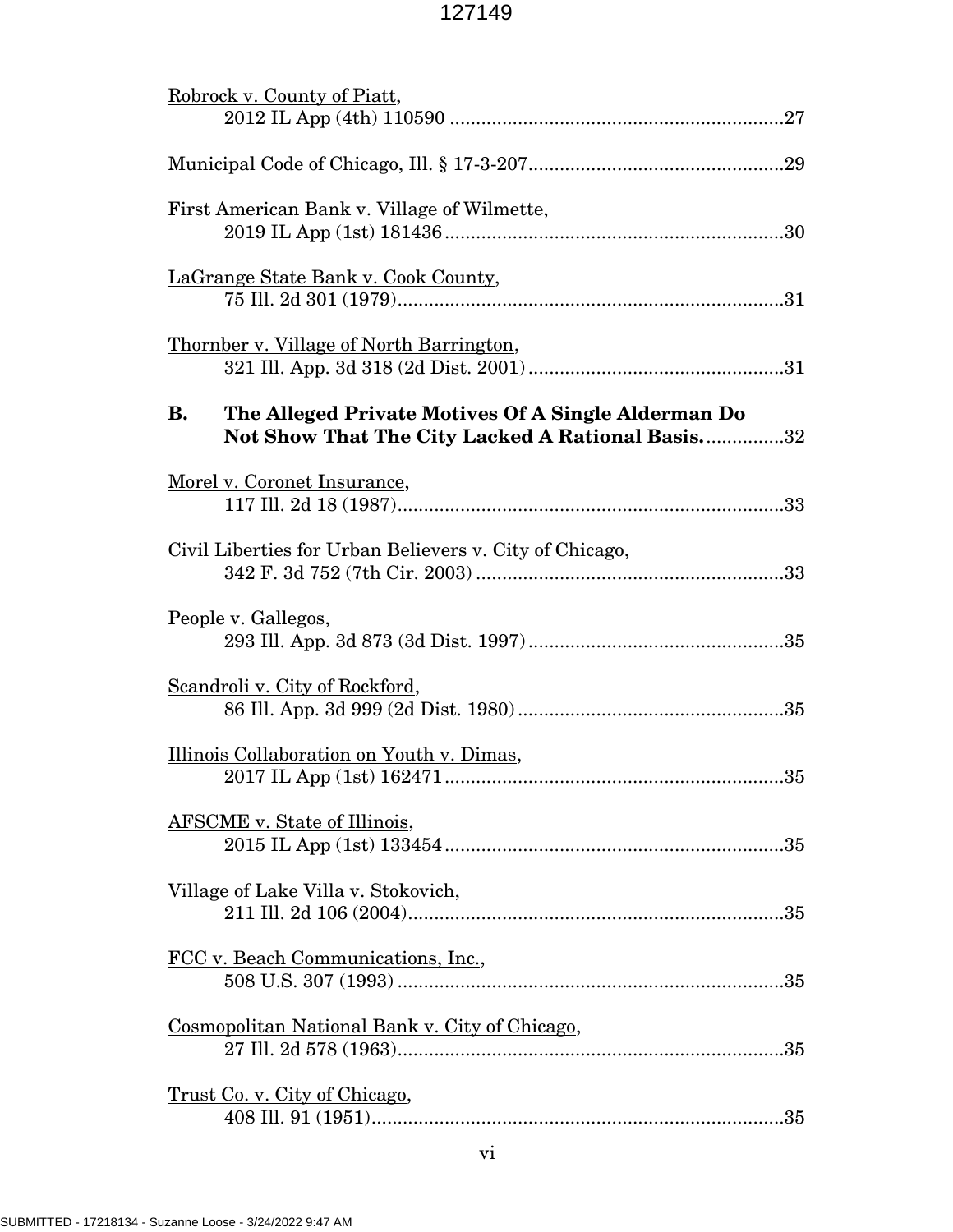| Drury v. Village of Barrington Hills,                                                               |  |  |  |
|-----------------------------------------------------------------------------------------------------|--|--|--|
| <u>Southwest Illinois Development Authority ("SWIDA") v. National City</u><br>Environmental, LLC,   |  |  |  |
| <u>Kelo v. City of New London,</u>                                                                  |  |  |  |
| THE TORT IMMUNITY ACT BARS STRAUSS'S CLAIMS38<br>П.                                                 |  |  |  |
| <u>Van Meter v. Darien Park Dist.,</u>                                                              |  |  |  |
| DeSmet v. County of Rock Island,                                                                    |  |  |  |
| Imbler v. Pachtman,                                                                                 |  |  |  |
|                                                                                                     |  |  |  |
|                                                                                                     |  |  |  |
| The City Is Immune From Liability On Strauss's<br>A.<br>Constitutional Claims Under Section 2-10339 |  |  |  |
| The Tort Immunity Act applies to Strauss's<br>1.                                                    |  |  |  |
|                                                                                                     |  |  |  |
| Village of Bloomingdale v. CDG Enterprises, Inc.,                                                   |  |  |  |
|                                                                                                     |  |  |  |
|                                                                                                     |  |  |  |
| City of Monterey v. Del Monte Dunes at Monterey, Ltd.,                                              |  |  |  |
|                                                                                                     |  |  |  |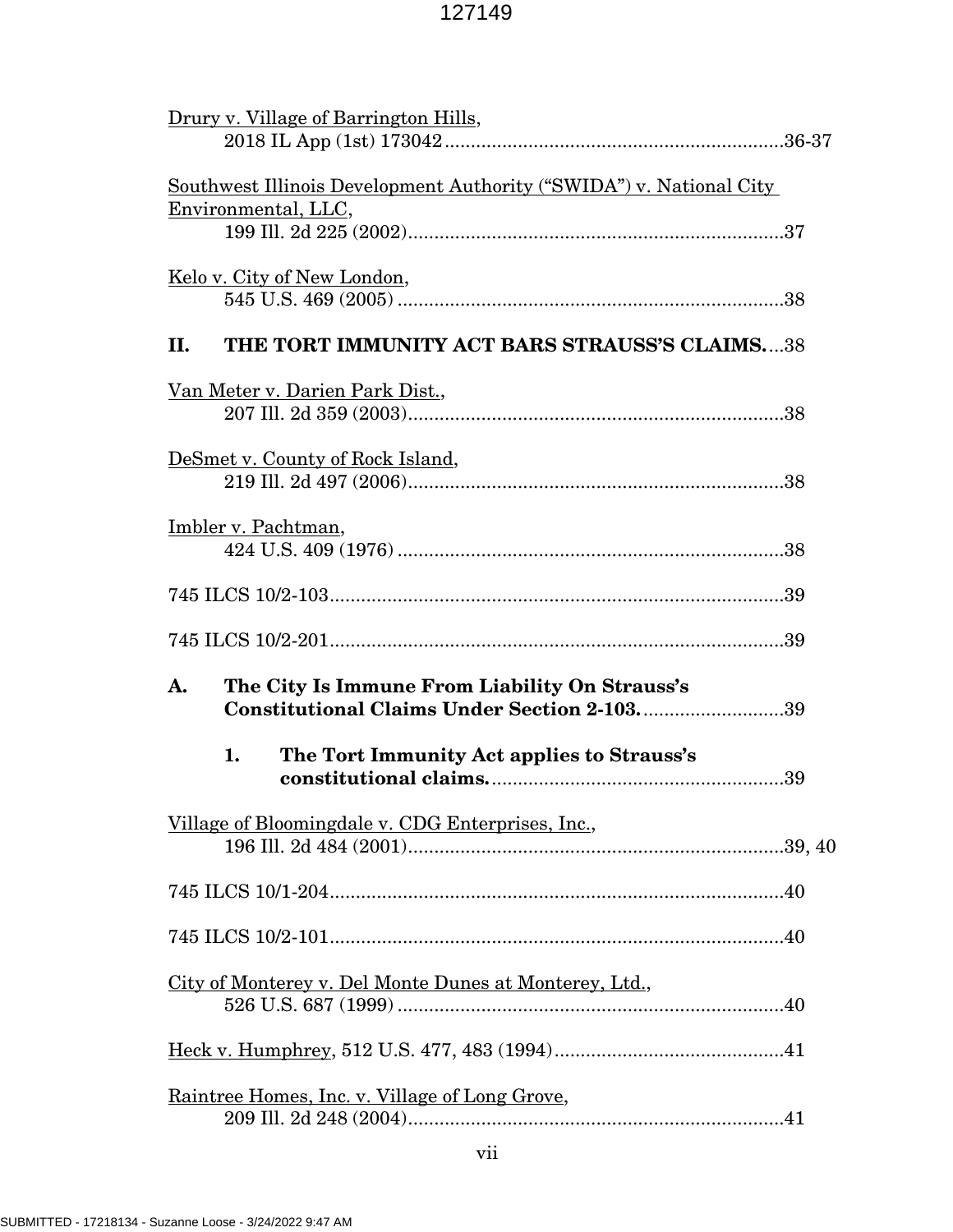| Solon v. Midwest Medical Record Association,                                                                |
|-------------------------------------------------------------------------------------------------------------|
| <u>Anderson v. Village of Forest Park,</u>                                                                  |
|                                                                                                             |
|                                                                                                             |
| Michigan Avenue National Bank v. County of Cook,                                                            |
| Sullivan y. Midlothian Park District,                                                                       |
| Rozsavolgyi v. City of Aurora,                                                                              |
| Birkett v. City of Chicago,                                                                                 |
| Firestone v. Fritz,                                                                                         |
| Streeter v. County of Winnebago,                                                                            |
| Stephanie M. Ailor, The Legislature Versus the Judiciary: Defining<br>"Injury" Under the Tort Immunity Act, |
| Oxford Bank & Trust v. Village of LaGrange,                                                                 |
| Pielet v. Pielet,                                                                                           |
| <u>Wilson v. County of Cook</u>                                                                             |
| Anthony v. City of Chicago,                                                                                 |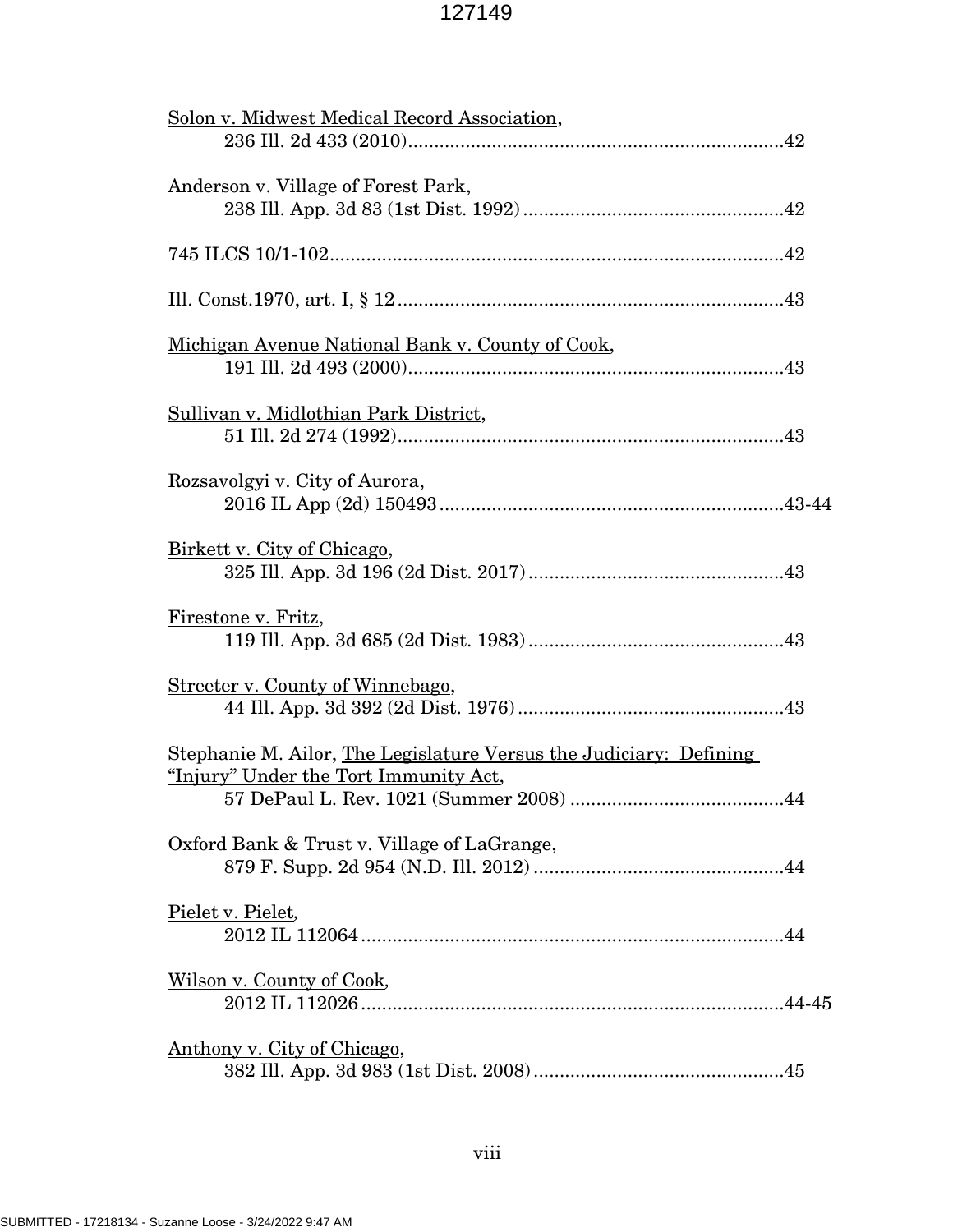|           | Biblia Abierta v. Banks,                                 |  |
|-----------|----------------------------------------------------------|--|
|           | 2.<br><b>Section 2-103 bars Strauss's constitutional</b> |  |
|           |                                                          |  |
|           | Village of Bloomingdale v. CDG Enterprises, Inc.,        |  |
| <b>B.</b> | The City is Immune from Strauss's Tort Claims Under      |  |
|           |                                                          |  |
|           |                                                          |  |
|           | Harinek v. 161 North Clark Street Ltd. Partnership,      |  |
|           | <u>Kevin's Towing, Inc. v. Thomas,</u>                   |  |
|           | Brooks v. Daley,                                         |  |
|           | Snyder v. Curran Township,                               |  |
|           | Stratman v. Brent,                                       |  |
|           | Breuder v. Board of Trustees,                            |  |
|           | Mucha v. Village of Oak Brook,                           |  |
|           | Albers v. Breen,                                         |  |
|           | <u>Currie v. Lao,</u>                                    |  |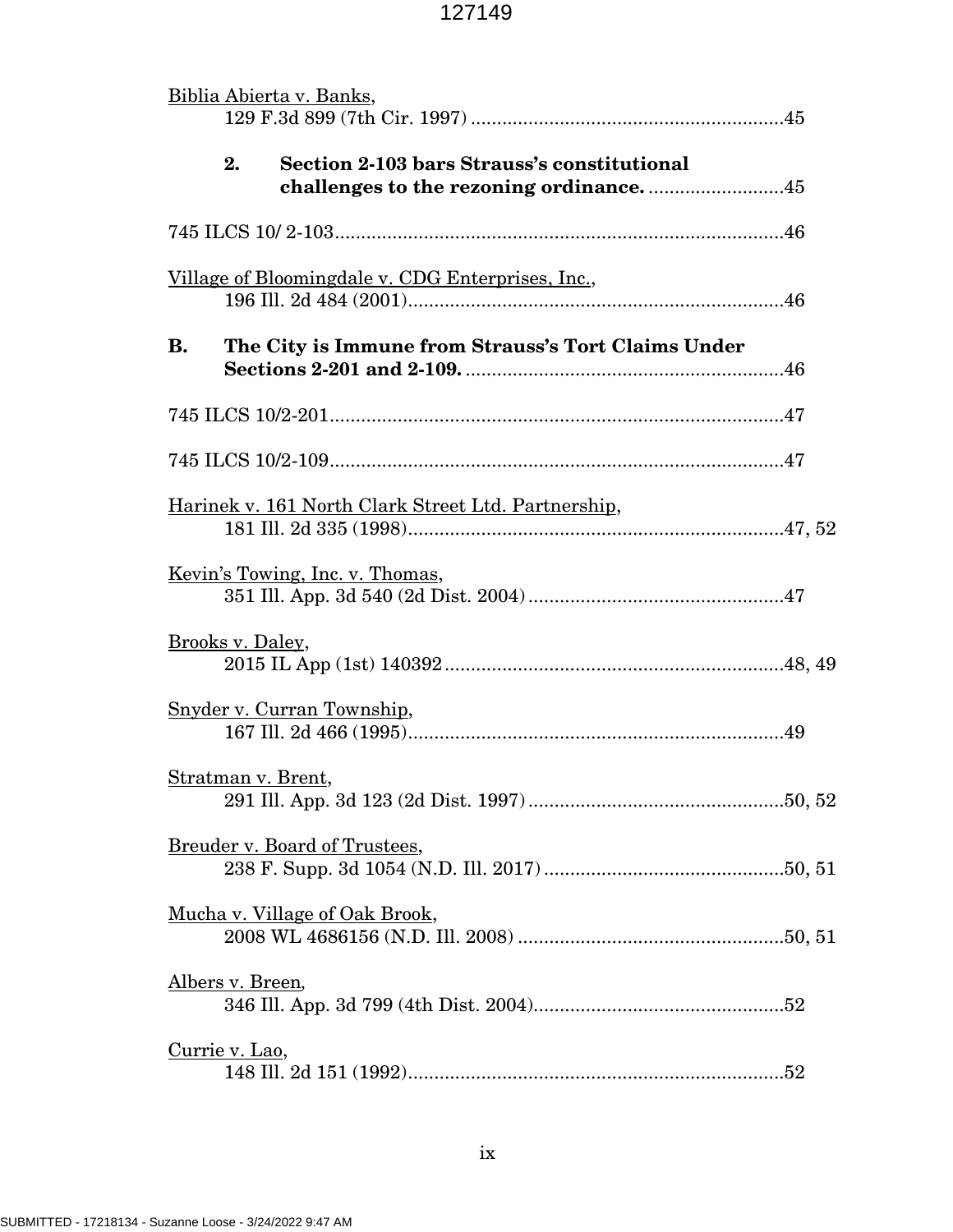| Gavery v. Lake County,                            |  |
|---------------------------------------------------|--|
|                                                   |  |
|                                                   |  |
| Village of Bloomingdale v. CDG Enterprises, Inc., |  |
|                                                   |  |
|                                                   |  |
|                                                   |  |
|                                                   |  |
|                                                   |  |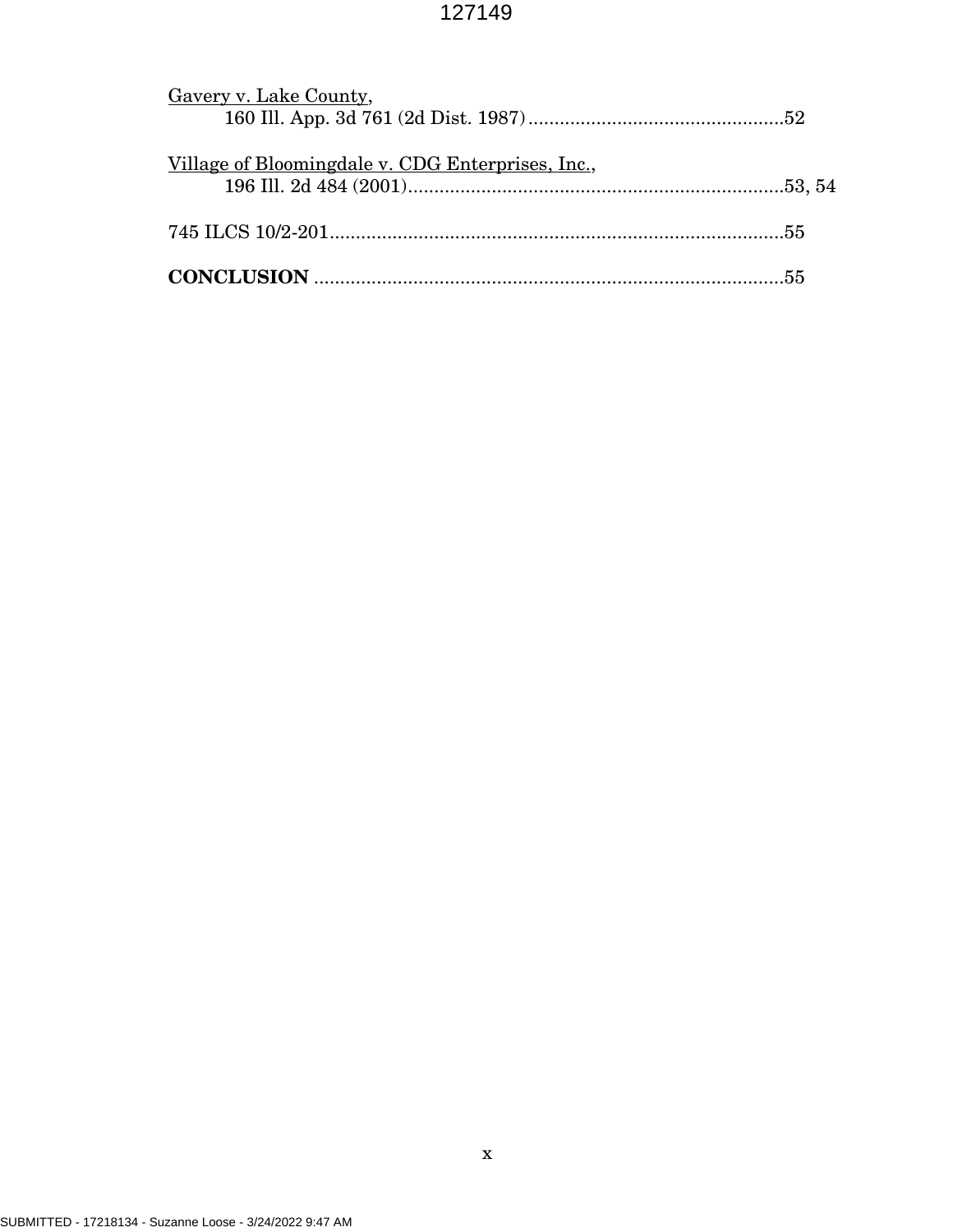### **NATURE OF THE CASE** \_\_\_\_\_

Plaintiff-appellant Brian J. Strauss filed this lawsuit against the City of Chicago, primarily challenging an ordinance that rezoned property at 1572 North Milwaukee Avenue. Strauss initially brought claims under both the federal and state constitutions alleging retaliation for the exercise of free speech and petitioning the court; due process and equal protection violations; and an inverse condemnation claim. The City twice removed the case to federal court, where the court twice dismissed the federal claims and remanded the state-law claims to state court.

Strauss then filed a second amended complaint that dropped the federal claims and alleged, among other claims, violations of due process and equal protection under the Illinois constitution and tort claims against the City based on a former alderman's conduct, including alleged interference with contract, interference with economic advantage, and intentional infliction of emotional distress. The City filed a motion to dismiss. The circuit court granted the motion. The appellate court affirmed. This court granted leave to appeal.

All questions are raised on the pleadings.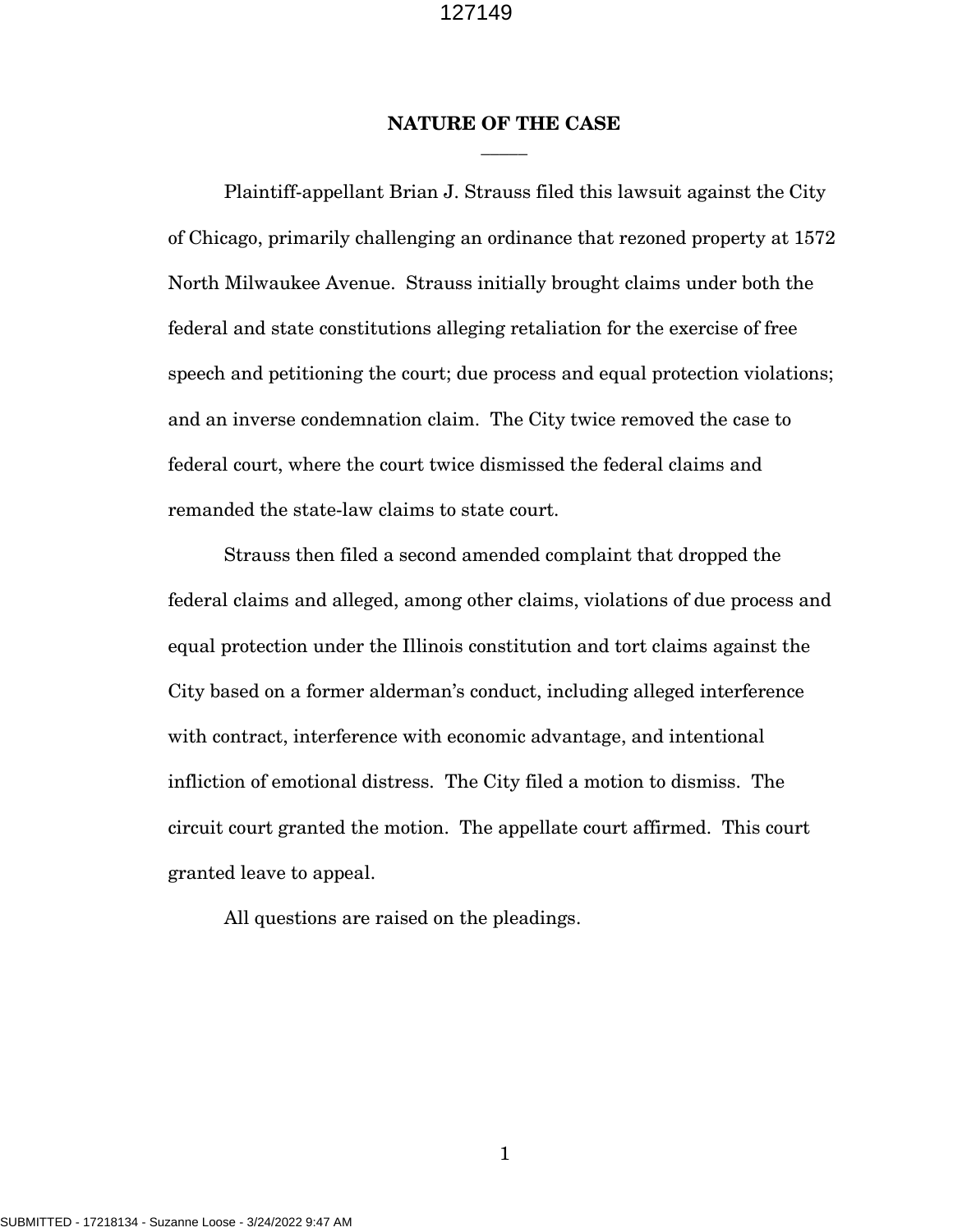### **ISSUES PRESENTED** \_\_\_\_\_

1. Whether Strauss's due process and equal protection claims fail as a matter of law because the challenged ordinance survives rational-basis review.

2. Whether the Local Governmental and Governmental Employees Tort Immunity Act ("Tort Immunity Act") bars Strauss's claims.

### **JURISDICTION** \_\_\_\_\_

On August 30, 2019, the circuit court granted the City's motion to dismiss all claims in Strauss's second amended complaint. A106; C. 509.<sup>1</sup> Strauss filed a notice of appeal on September 26, 2019. A110; C. 515. The appellate court had jurisdiction pursuant to Ill. Sup. Ct. R. 303.

On March 5, 2021, the appellate court issued its decision affirming the circuit court's judgment. A79. This court rejected a petition for leave to appeal Strauss submitted on April 9, 2021. Then, on April 20, 2021, this court granted Strauss leave to file the PLA instanter. This court allowed the petition on September 20, 2021. This court has jurisdiction under Ill. Sup. Ct. R. 315.

<sup>&</sup>lt;sup>1</sup> We cite to the pages of the common law record as "C. \_\_\_"; the Appellant's Brief as "Strauss Br. \_\_"; and the appendix of that brief as "A\_\_\_."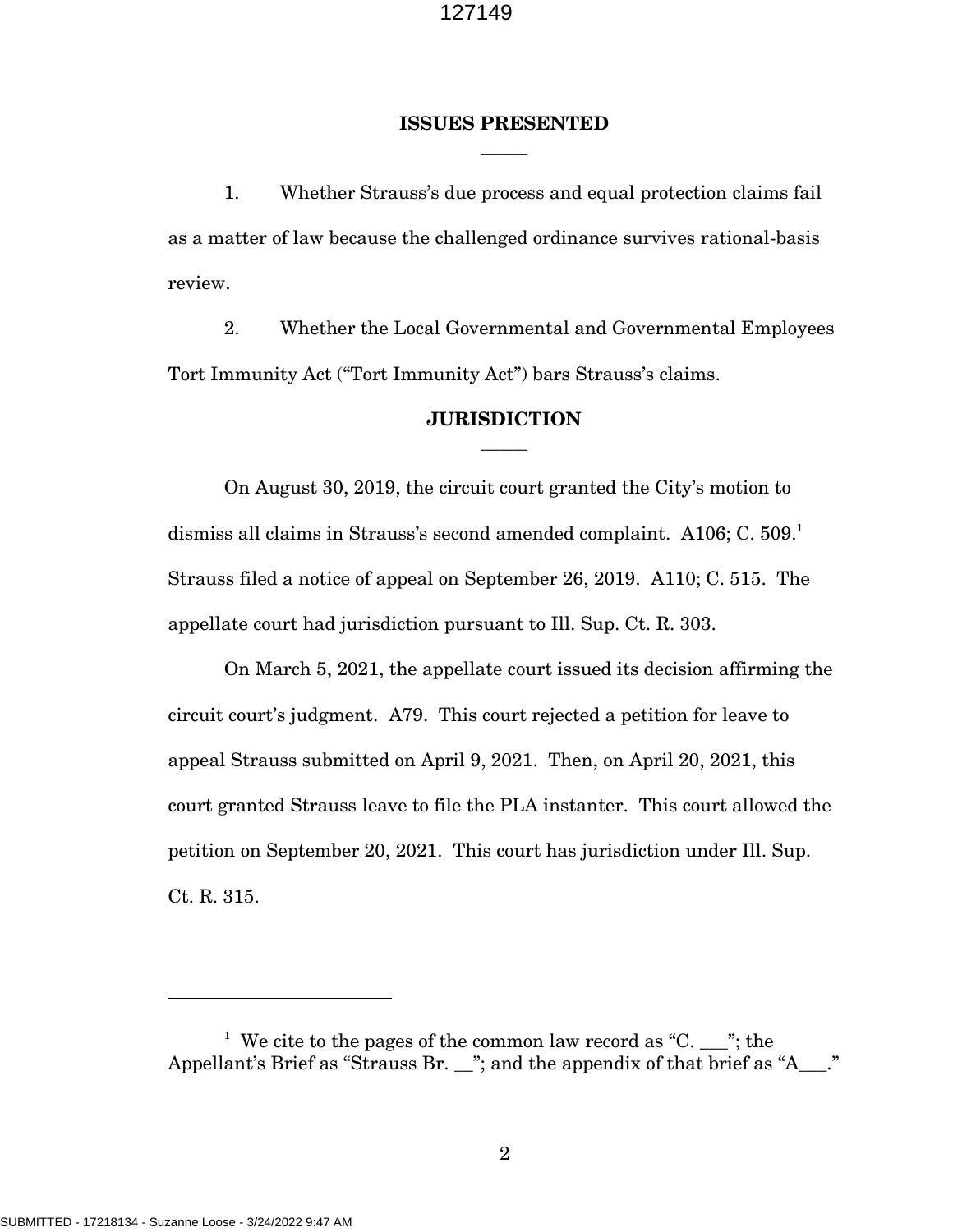## **CONSTITUTIONAL PROVISIONS AND STATUTES INVOLVED** \_\_\_\_\_

Illinois constitution, article I provides:

Section 2. Due Process and Equal Protection

No person shall be deprived of life, liberty or property without due process of law nor be denied the equal protection of the laws.

\* \* \* \*

The Tort Immunity Act, 745 ILCS 10/2-103 ("enactment immunity"), provides:

A local public entity is not liable for an injury caused by adopting or failing to adopt an enactment or by failing to enforce any law.

The Tort Immunity Act, 745 ILCS 10/2-109(c), provides:

A local public entity is not liable for an injury resulting from an act or omission of its employee where the employee is not liable.

The Tort Immunity Act, 745 ILCS 10/1-204 provides:

"Injury" means death, injury to a person, or damage to or loss of property . . . "Injury" includes any injury alleged in a civil action, whether based upon . . . the Constitution of the State of Illinois, and the statutes or common law of Illinois or of the United States.

The Tort Immunity Act, 745 ILCS 10/2-201 ("discretionary immunity"), provides:

Except as otherwise provided by Statute, a public employee serving in a position involving the determination of policy or the exercise of discretion is not liable for an injury resulting from his act or omission in determining policy when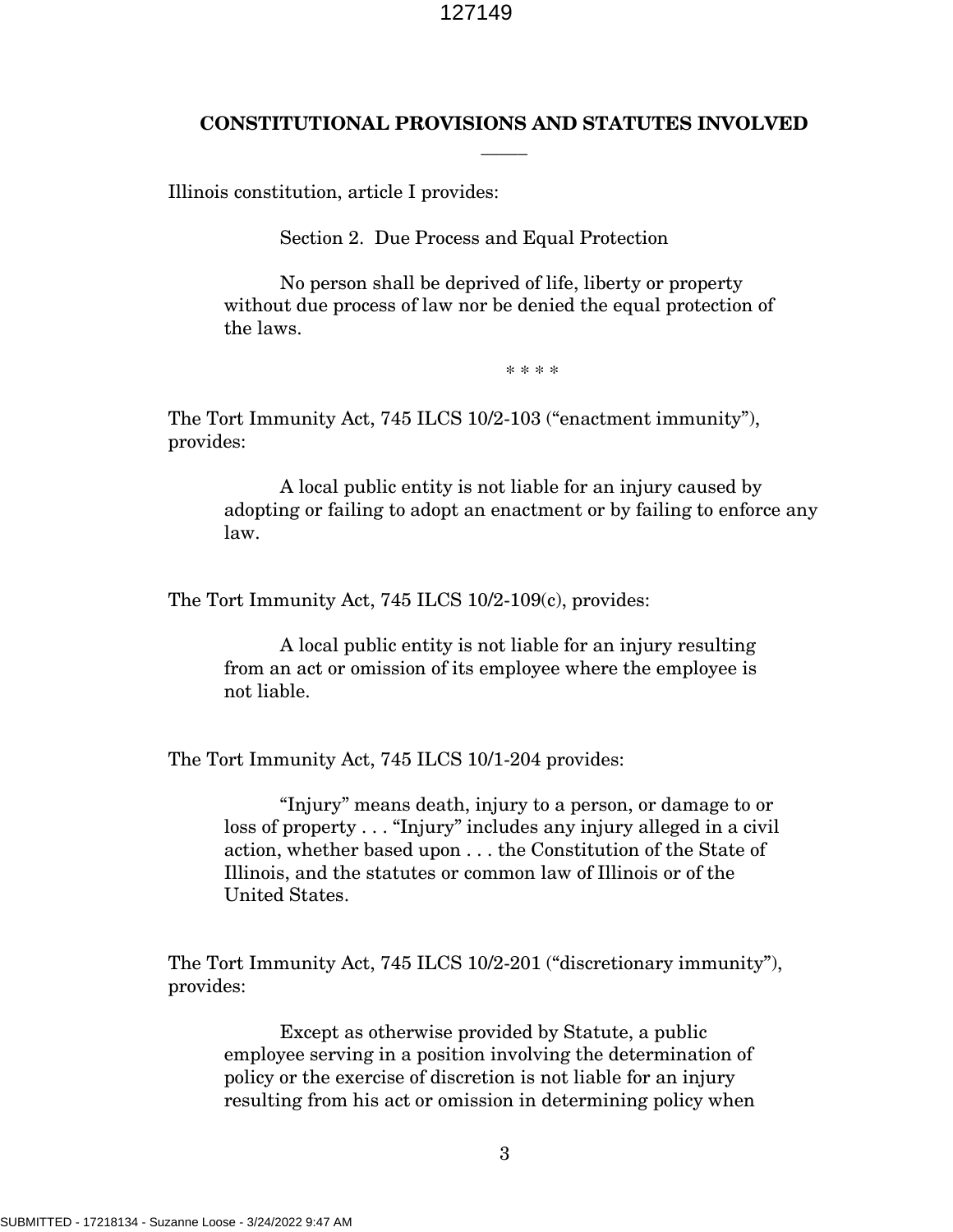acting in the exercise of such discretion even though abused.

### **STATEMENT OF FACTS**  $\overline{\phantom{a}}$

Strauss brought this lawsuit against the City challenging the rezoning of property at 1572 North Milwaukee Avenue under various federal and Illinois constitutional provisions, and raising tort claims based on an alderman's conduct related to that ordinance. C. 9. After this case was removed to federal court, the district court dismissed the federal claims and remanded the state-law claims to state court. Strauss v. City of Chicago, 346 F. Supp. 3d 1193 (N.D. Ill. Sept. 28, 2018). Strauss did not appeal the federal court ruling and, instead, filed a second amended complaint in state court in which he named only the City as a defendant and raised only state-law claims. A1-A28; C. 209-235.

### **Second Amended Complaint**

According to the allegations in the second amended complaint, Strauss is the president of 1572 North Milwaukee Avenue Building Corporation ("the corporation"), which owned and operated property located at that address. A2; C. 209. The property is a four-story building with eleven apartments. A3; C. 210. From 1974 to 2017, this property was zoned B3-2 under the Chicago Municipal Code. A3, A14; C. 210, 221. Strauss alleges that the other properties in the same business district had "B3-2 or greater" zoning classifications. A4; C. 211.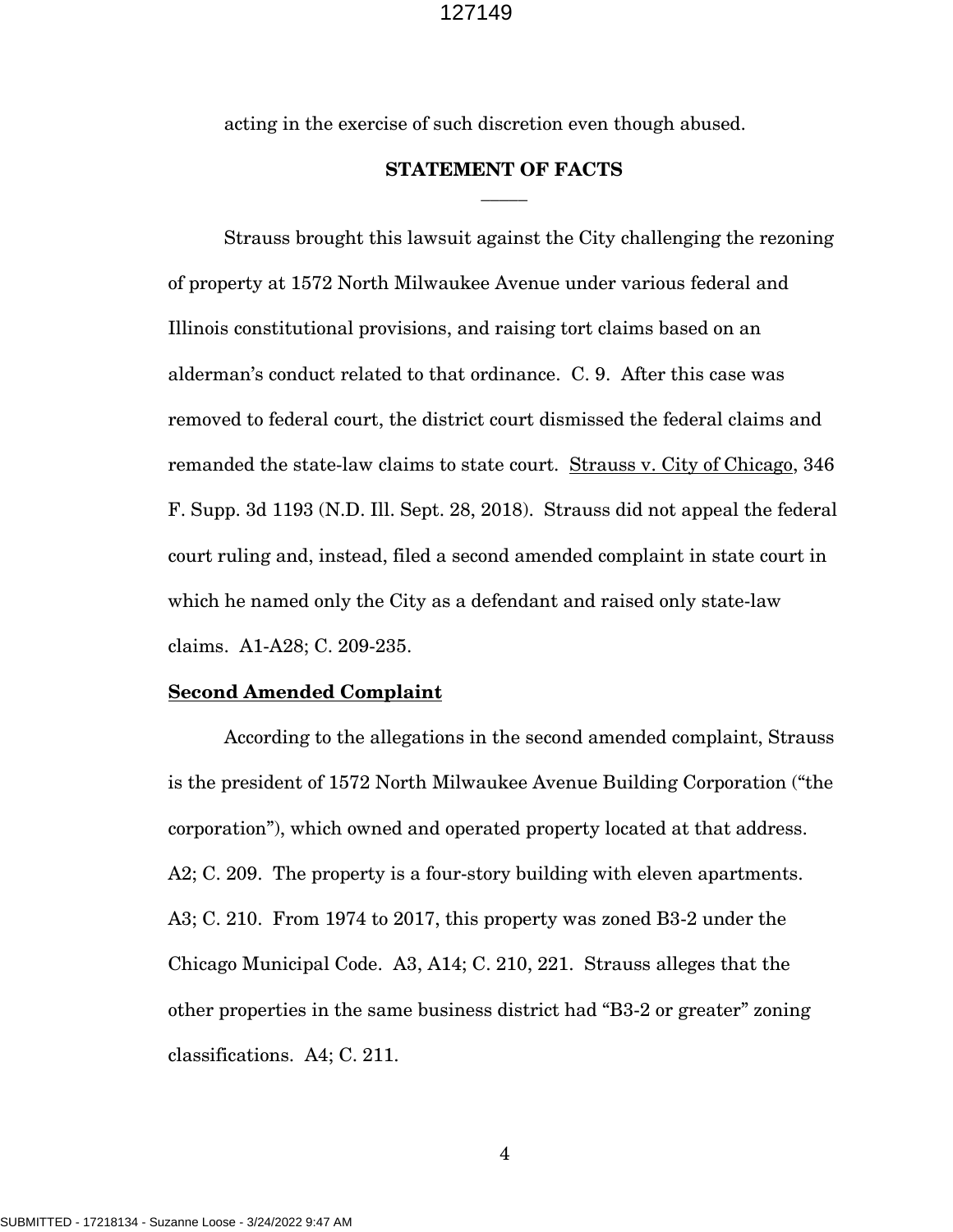In 2015, Strauss initiated a lawsuit to evict Double Door Liquors, a commercial tenant that operated a concert venue in the building. A4; C. 211. According to Strauss, "[n]umerous problems arose with [Double Door], including constantly high noise levels that were problematic for residential tenants and commercial neighbors; illicit drug use and alcohol abuse by Double Door's customers; and, damage done to the property by Double Door and its patrons." A4; C. 211. Then, Double Door "violated the lease by not exercising the option to renew the lease in a timely manner and a failure to pay percentage rent." A4; C. 211.

At the time, Proco Joe Moreno was the alderman of the City's first ward, where the property is located. A2; C. 209. According to Strauss, Moreno had a "personal and financial relationship" with the owners of Double Door and, in 2012, he told Strauss that "only Double Door would be allowed in Strauss' building." A4; C. 211. Then, in 2016, while Strauss's lawsuit against Double Door was pending, Moreno introduced an ordinance to rezone the property from B3-2 to B1-1, which Strauss claims was an effort to "send a message" to Strauss to keep Double Door as a tenant. A5; C. 212. The B1-1 classification would have eliminated some of the permitted commercial uses, including the use of the property for a medium or large entertainment venue or as a liquor store. Municipal Code of Chicago, Ill. § 17-3-207; see also A5; C. 212. Strauss also claims that this classification would have affected his ability to sign new leases for the residential units on the upper floors. A5; C.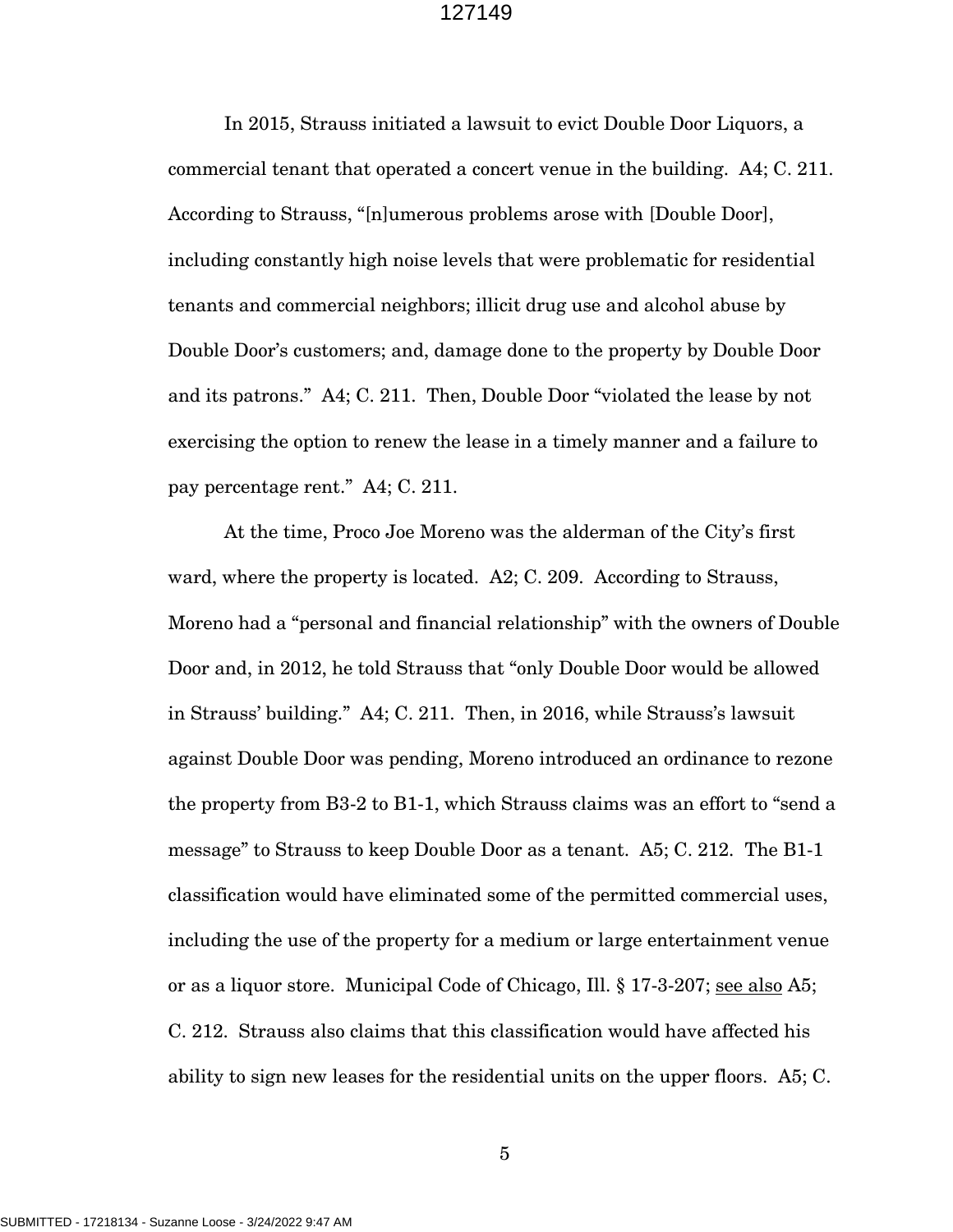212. According to Strauss, these restrictions "meant a dramatic decrease in property value." A5; C. 212.

Strauss alleged that the proposed B1-1 rezoning was "arbitrary and capricious" and "indicative of" Moreno's "discriminatory intent." A6; C. 213. This proposed zoning amendment was presented to City Council's zoning committee on June 20, 2016, and held there. A6; C. 213. On July 19, 2016, Strauss met with Moreno who, once again, told him that only Double Door would be allowed to rent in the building. A6; C. 213.

Meanwhile, Strauss's eviction lawsuit against Double Door continued. On August 6, 2016, the court presiding over that action entered judgment for Strauss and ordered Double Door to vacate the premises by December 31, 2016. A6; C. 213. Double Door did not vacate by that deadline and, on February 6, 2017, Double Door was evicted. A6; C. 213.

On February 8, 2017, David Reifman, the Commissioner of the City's Department of Planning and Development, held a meeting with Strauss, Moreno, the owners of Double Door, Zoning Committee Chairman Daniel Solis, Zoning Administrator Patricia Scudiero, and an assistant to the mayor, Claudia Chavez. A6; C. 213. Strauss alleges that Commissioner Reifman tried to "broker a sale of the building" between Strauss and Double Door for \$7,000,000, A7; C. 214, but neither Strauss nor Double Door was interested, A7; C. 214. Strauss alleges that Moreno told him that, if Double Door was not allowed back in the building, he would make the zoning process lengthy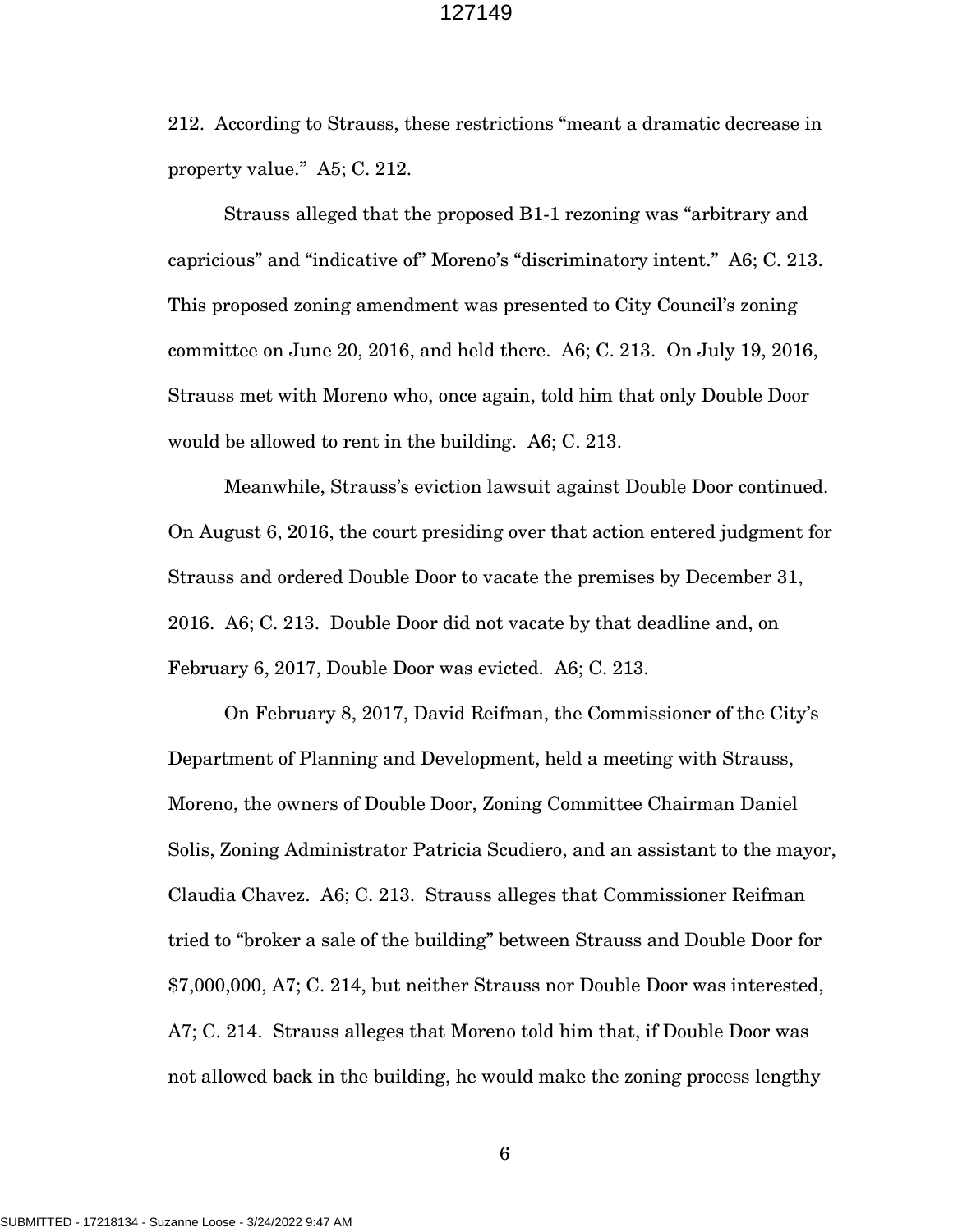and expensive; that the building could remain vacant for two to five years; and that Moreno would decide what kind of tenant goes into the building. A7; C. 214. According to Strauss, Moreno said that "all of [these] problems could be avoided" if Double Door were allowed back "at a rent far less than what the market would bear." A7; C. 214.

On February 25, 2017, Moreno made similar statements when he confronted Strauss in the basement of the building, and again on the sidewalk, some of which was videotaped. A8; C. 215. Among other things, Moreno said that Strauss is "not gonna have a tenant in here for three years"; Moreno would "have inspectors in here on a daily basis"; Strauss would "come back to [Moreno] on [his] knees"; Strauss would not be able to "sign a new lease with a tenant" as the other tenants moved out; and Strauss would have "an empty building with no income for [Strauss] or [his] family." A8; C. 215.

Around this time, some potential tenants "refused to sign a lease" of the commercial space that had been occupied by Double Door at the alleged "market rate" of \$35,000 per month unless "the zoning classification remained at B3-2." A8; C. 215. And, on May 10, 2017, Strauss entered into a written contract with "Buyer A" to sell the building for \$9.6 million. A8; C. 215. By June 8, 2017, the buyer had learned about the pending rezoning amendment and cancelled the contract. A8; C. 215.

Two days before Buyer A cancelled the contract, Moreno changed his rezoning proposal to RS-3, a classification generally used for areas developed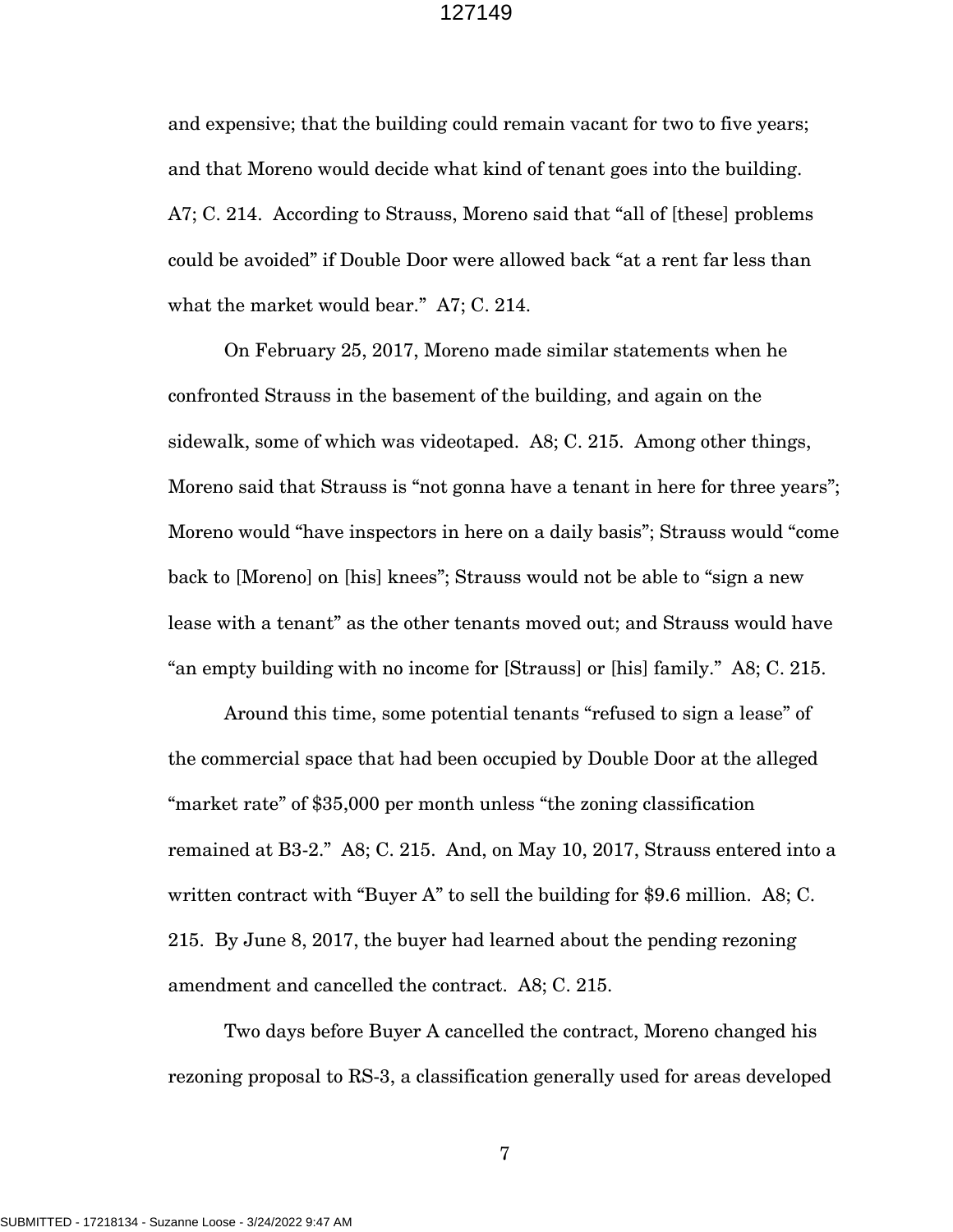with single-unit detached houses. A9; C. 216. On June 22, 2017, the zoning committee deferred Moreno's second rezoning proposal. A10; C. 217.

On July 20, 2017, Strauss filed a federal lawsuit challenging the rezoning proposals. A10; C. 217. The next day, the zoning committee met, but Moreno's proposed rezoning was not on the agenda. A10; C. 217. Also that day, Strauss entered into a contract with "Buyer B" to sell the building for \$9.1 million. A11; C. 218. The sale was contingent on the property retaining the B3-2 zoning classification. A11; C. 218. After meeting with Moreno, Buyer B cancelled the contract. A11; C. 218.

Strauss alleged that Moreno's first two rezoning proposals were reviewed by the Zoning Administrator and officials from the City's Department of Planning and Development and Department of Law, and none of them recommended the adoption of those proposals. A11; C. 218. The City officials met with Moreno and came up with a third option – rezoning from B3-2 to B2-2. A11; C. 218. The B2-2 classification excludes some of the uses that are allowed in B3-2 districts, including medium (150-999 occupancy) and large (1,000+ occupancy) entertainment venues. Municipal Code of Chicago, Ill. § 17-3-207. The B2 classification is meant to accommodate a broad range of retail and service uses oriented to pedestrians, while allowing for some other development options on streets where the market demand for retail and service uses might be low. Id. § 17-3-103-A; see also A11; C. 218.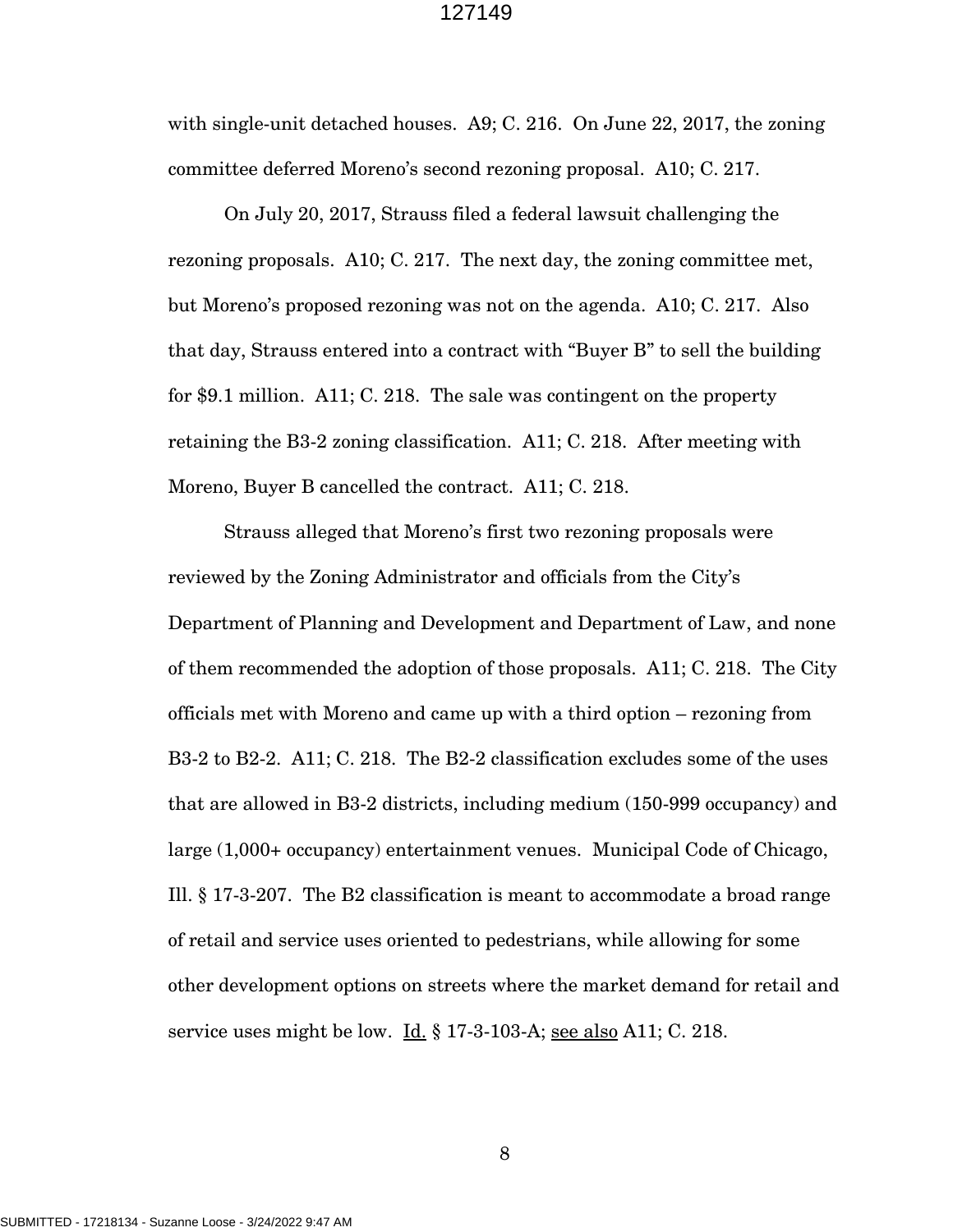In late August 2017, Moreno proposed the B2-2 rezoning. A11; C. 218. Strauss alleges that, just before a zoning committee meeting on September 11, 2017, Moreno was having a conversation with his chief of staff about what to do when this zoning proposal came up for a vote when Moreno "said he was going to 'Fuck with them, it makes their lawsuit weaker. . . .'" A13; C. 220. The committee subsequently adopted the B2-2 proposal, and it was placed on City Council's agenda for October. A13; C. 220. On October 11, 2017, City Council passed an ordinance adopting the rezoning to B2-2. A14; C. 221.

Strauss alleges that all three of Moreno's rezoning proposals left him unable to lease the commercial space vacated by Double Door at the market rate for B3-2 properties. A15; C. 122. In June 2018, the corporation sold the building for \$9.1 million. A15; C. 222.

The second amended complaint alleged nine counts. Count I alleged that the rezoning proposals were made in retaliation for Strauss's lawsuits against City officials in violation of his rights under the Illinois constitution to free speech, to seek redress of grievances, and to a remedy. A16; C. 223. Counts II and III alleged that the rezoning of his property violated his rights to equal protection, A18; C. 225, and substantive due process, A18-A19; C. 2225-26. Count IV alleged that the manner in which the zoning proposals were introduced and amended violated his right to procedural due process. A21; C. 228. Count V alleged that Moreno's conduct and the City Council's rezoning amounted to a taking of Strauss's property without just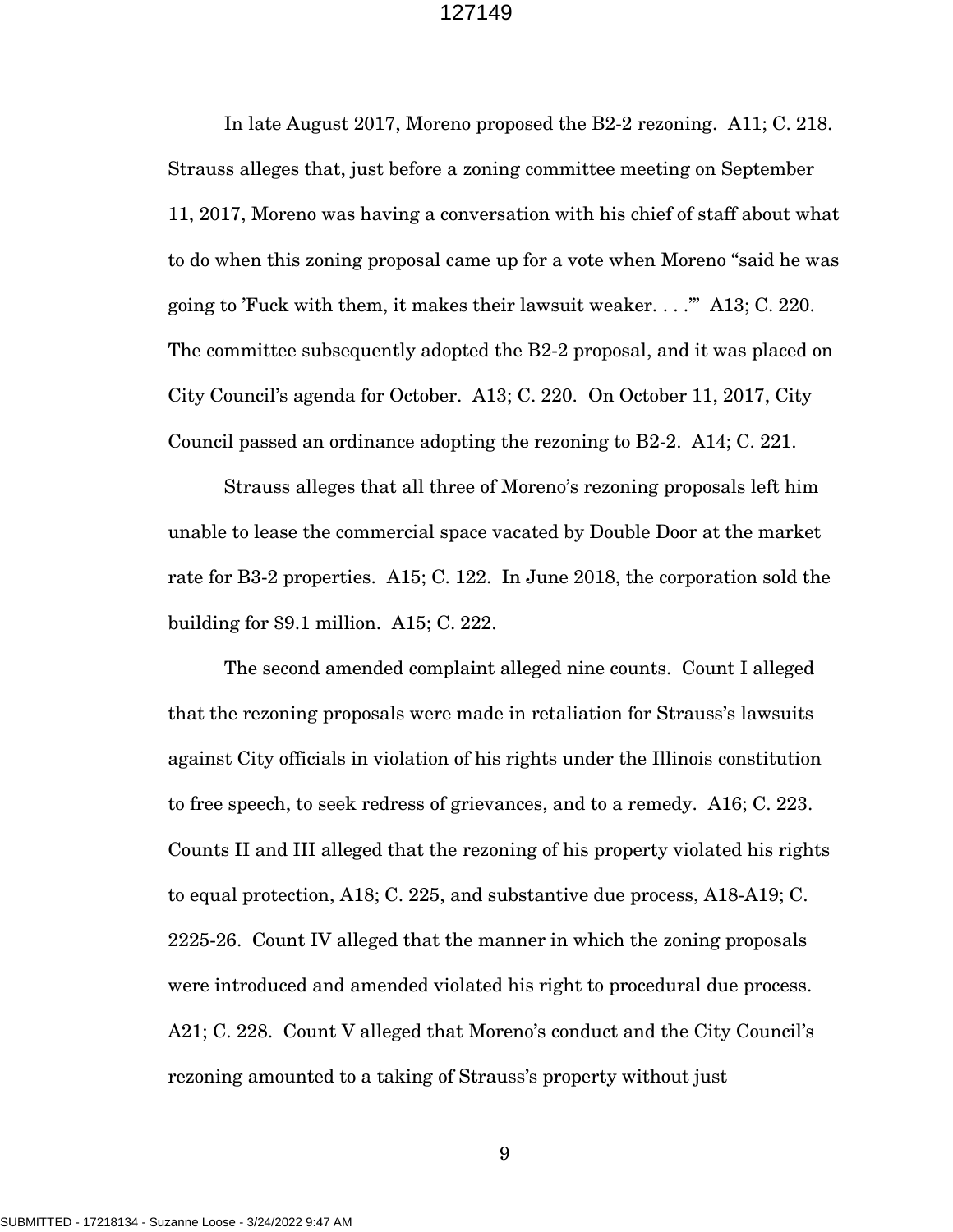compensation. A23; C. 230. Count VI alleged that the rezoning proposals resulted in the cancellation of two contracts and an inability to receive "market value" rent, in violation of his right against the impairment of contracts and ex post facto laws. A24; C. 231. Counts VII-IX alleged claims of tortious interference with contract, A25; C. 232; tortious interference with prospective economic advantage, A26; C. 233; and intentional infliction of emotional distress, A27; C. 234.

#### **Motion to Dismiss**

The City moved to dismiss the case under sections 2-615 and 2-619 of the Illinois Code of Civil Procedure. C. 297. The City argued that Strauss failed to state claims under the Illinois constitution or common law, C. 311- 27, and that the City is immune from Strauss's claims pursuant to the Tort Immunity Act, C. 327.

The circuit court granted the motion. A106; C. 509. The court rejected Strauss's equal protection and substantive due process claims because, based on the allegations in Strauss's complaint, the rezoning is rationally related to the legitimate governmental objective of guarding against problems with high noise levels, drug and alcohol abuse, and property damage that had arisen when Double Door operated a concert venue there. A107-A108; C. 510-11. In addition, the court rejected the notion that Moreno's alleged improper motive could be imputed to City Council or the mayor for purposes of determining the City's liability. A81; C. 511. Strauss's procedural due process claim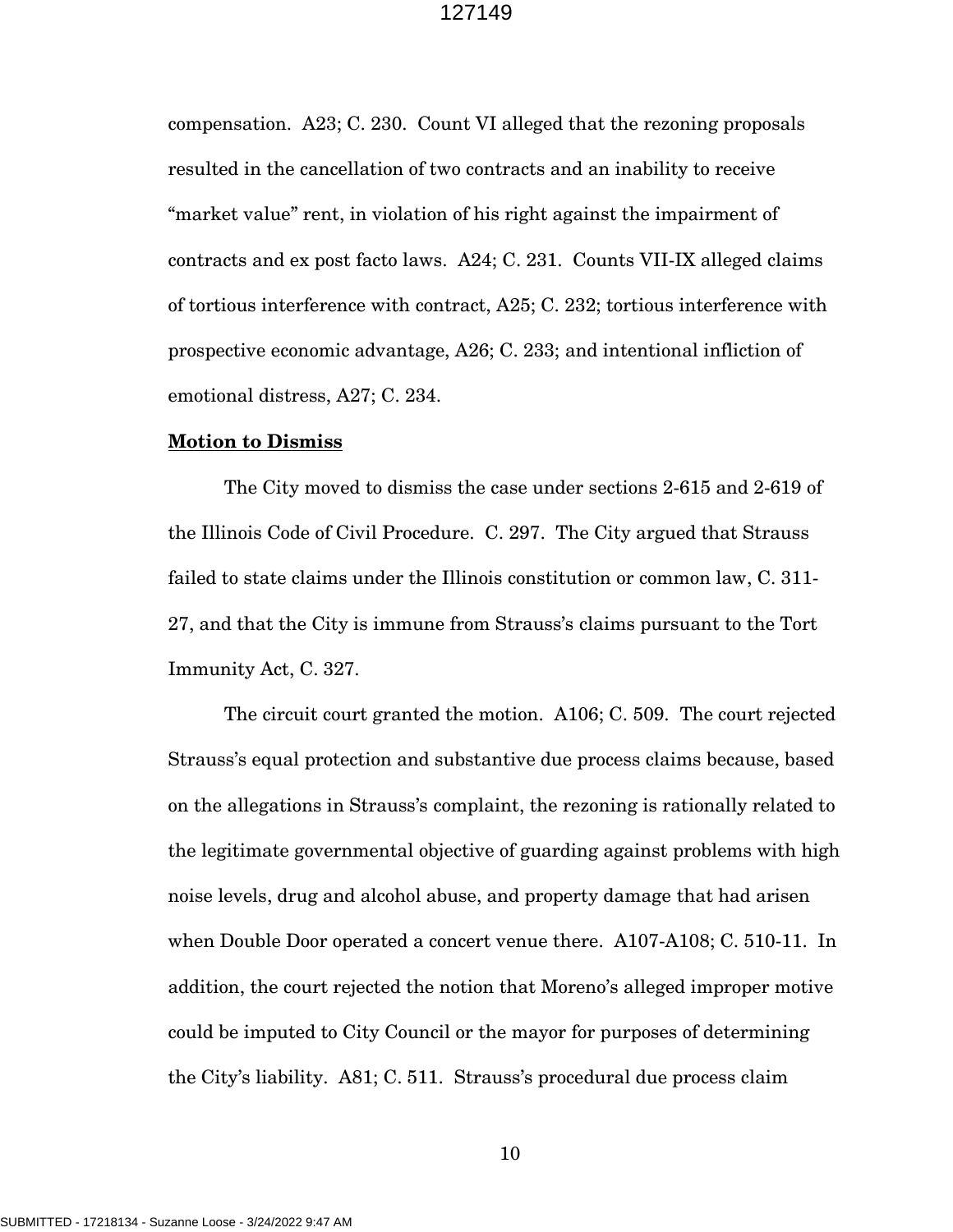failed because the City held a hearing on the rezoning of the property before approving it, during which Strauss presented witnesses and had ample opportunity to raise objections. A108; C. 511. Finally, Strauss's inverse condemnation claim failed because neither the proposals nor the rezoning deprived Strauss of all economically viable use of the property. A108; C. 511.

As for Strauss's tort claims, the court held that the City is immune from liability under the Tort Immunity Act. A108; C. 511. Under section 2- 103 of that statute, the City is immune from injuries "caused by adopting or failing to adopt an enactment." A108; C. 511. Further, under section 2-201, City employees are immune from an "act or omission in determining policy when acting in the exercise of such discretion even though abused." 745 ILCS 10/2-201. Moreno was exercising discretion and determining policy with respect to the zoning of Strauss's property. A109; C. 512. And since Moreno is immune, the City is immune as well, pursuant to section 2-109 of the Tort Immunity Act. A108-09; C. 511-12.

#### **Appellate Court Decision**

The appellate court affirmed. On the due process claim, the court first explained that Strauss did not have a right to keep a "particular zoning classification" because a "property owner cannot reasonably rely on the indefinite continuation of a zoning classification and acquires a property knowing that amendments can be made to a zoning ordinance within the limits of the law." A91. And any infringement of the right to use one's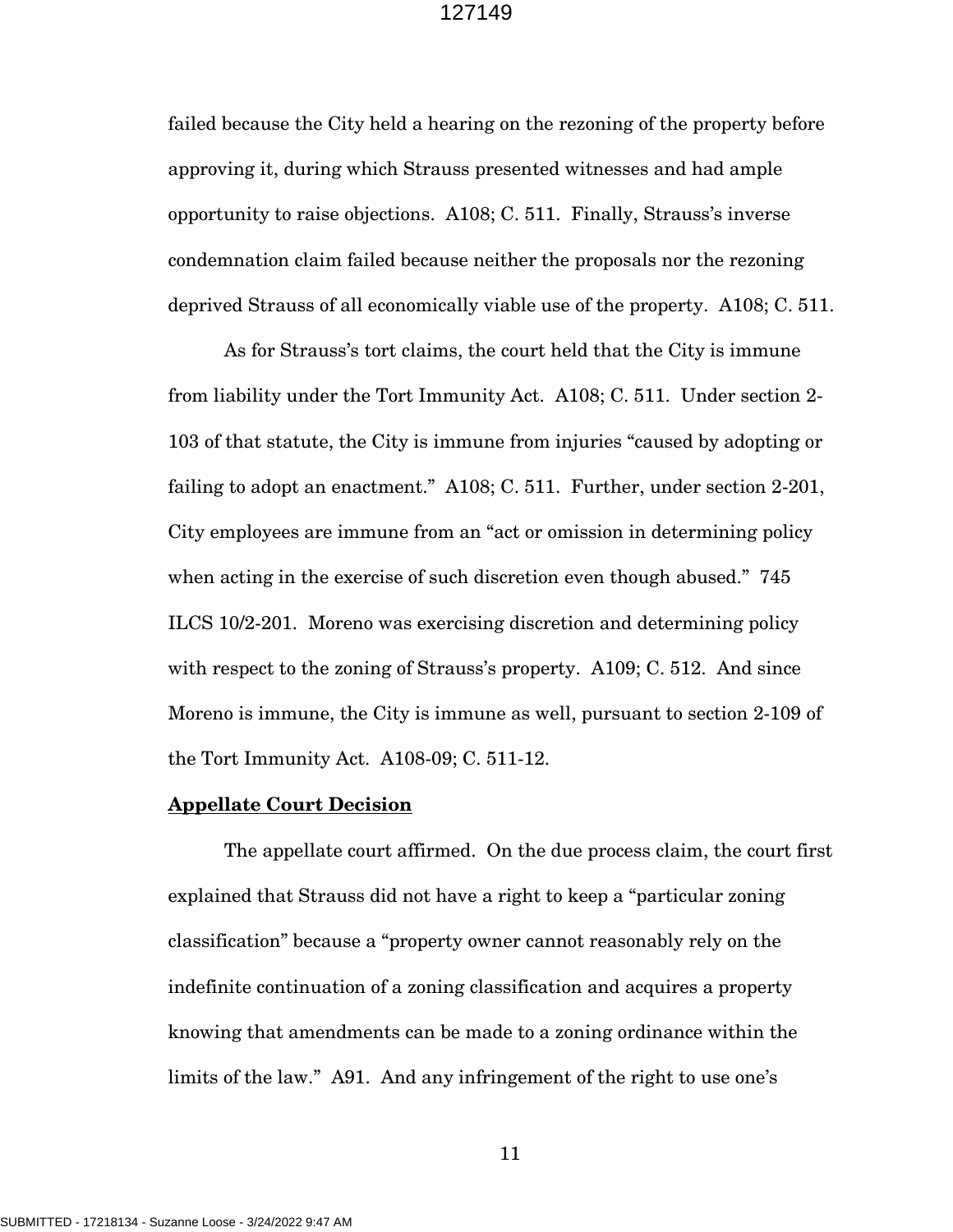property as he chooses is subject to rational basis review. A91. Rationalbasis review applied to Strauss's equal protection claim as well. A93-94. The court held that the City's rezoning satisfied that test based on the allegations in Strauss's complaint, which identified problems at the location associated with the concert venue, including high noise levels, alcohol and illicit drug use, and property damage. A92-93. Even if these justifications are not what motivated Moreno, Moreno's "agenda was not the only justification," and the zoning classification must be upheld as long as there is "any conceivable basis for finding a rational relationship." A93.

The court then rejected Strauss's inverse condemnation claim because the economic impact of the rezoning was not so severe that it amounted to a taking, and Strauss alleged no bad faith conduct attributable to the City itself. A97-A98. In addition, the court explained that "[m]ere fluctuations in value during the process of governmental decisionmaking, absent extraordinary delay, are incidents of ownership" that are not so burdensome they amount to a taking of property. A98.

## **ARGUMENT**  $\overline{\phantom{a}}$

Strauss attempted a number of claims against the City based on a former alderman's threatening and inflammatory conduct and vindictive motives for proposing three different rezoning ordinances applicable to the property at 1572 North Milwaukee Avenue. But the alderman's first two proposals did not even make it out of committee. City Council ultimately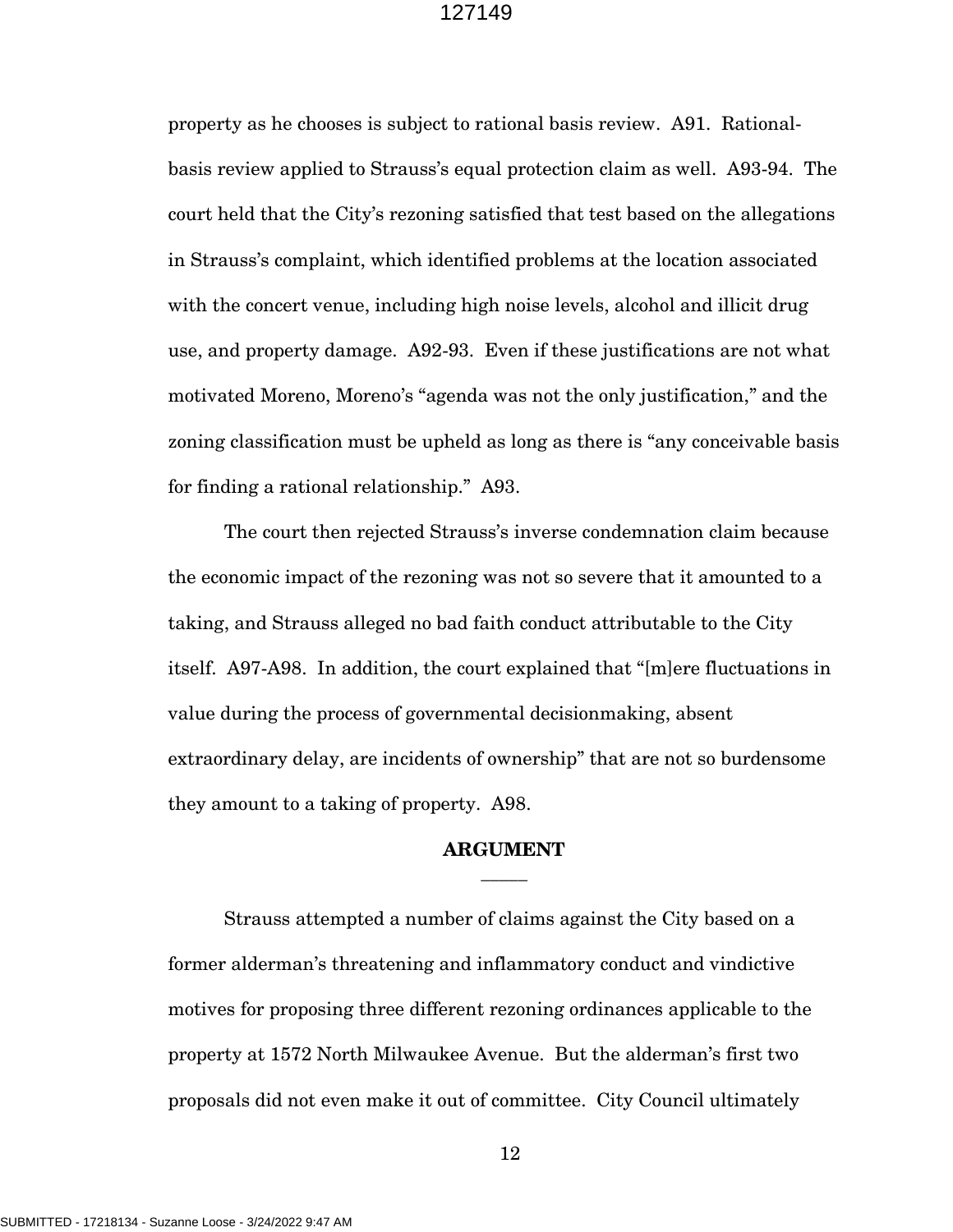enacted the least restrictive proposal, changing the zoning just one level, from B3-2 to B2-2. And although Strauss sold the property for \$9.1 million – the same amount he was willing to accept before the rezoning – he also alleged that the former alderman (who is not named in this lawsuit) engaged in tortious conduct when he met with potential buyers and informed them of pending zoning proposals, which Strauss claims prevented him from obtaining an even greater sales price or the maximum rental rate. As a matter of law, none of the claims provides a basis for municipal liability. The circuit court, therefore, correctly dismissed Strauss's complaint.

The circuit court granted the City's motion to dismiss under sections 2- 615 and 2-619 of the Illinois Code of Civil Procedure. This court reviews an order granting either type of motion de novo. Shaker & Associates, Inc. v. Medical Technologies Group, Ltd., 315 Ill. App. 3d 126, 131 (1st Dist. 2000). A motion to dismiss under section 2-615 admits all well-pleaded facts and attacks the legal sufficiency of the complaint, Doe-3 v. McLean County Unit District No. 5 Board of Directors, 2012 IL 112479, ¶ 15, while a motion under section 2-619 admits the legal sufficiency of the complaint but raises affirmative matters, either on the face of the complaint or in other submissions, that defeat the claim, RBS Citizens, National Association v. RTG–Oak Lawn, LLC, 407 Ill. App. 3d 183, 203 (1st Dist. 2011). For either type of motion, the court accepts all well-pleaded facts in the complaint as true and makes reasonable inferences from those facts in favor of the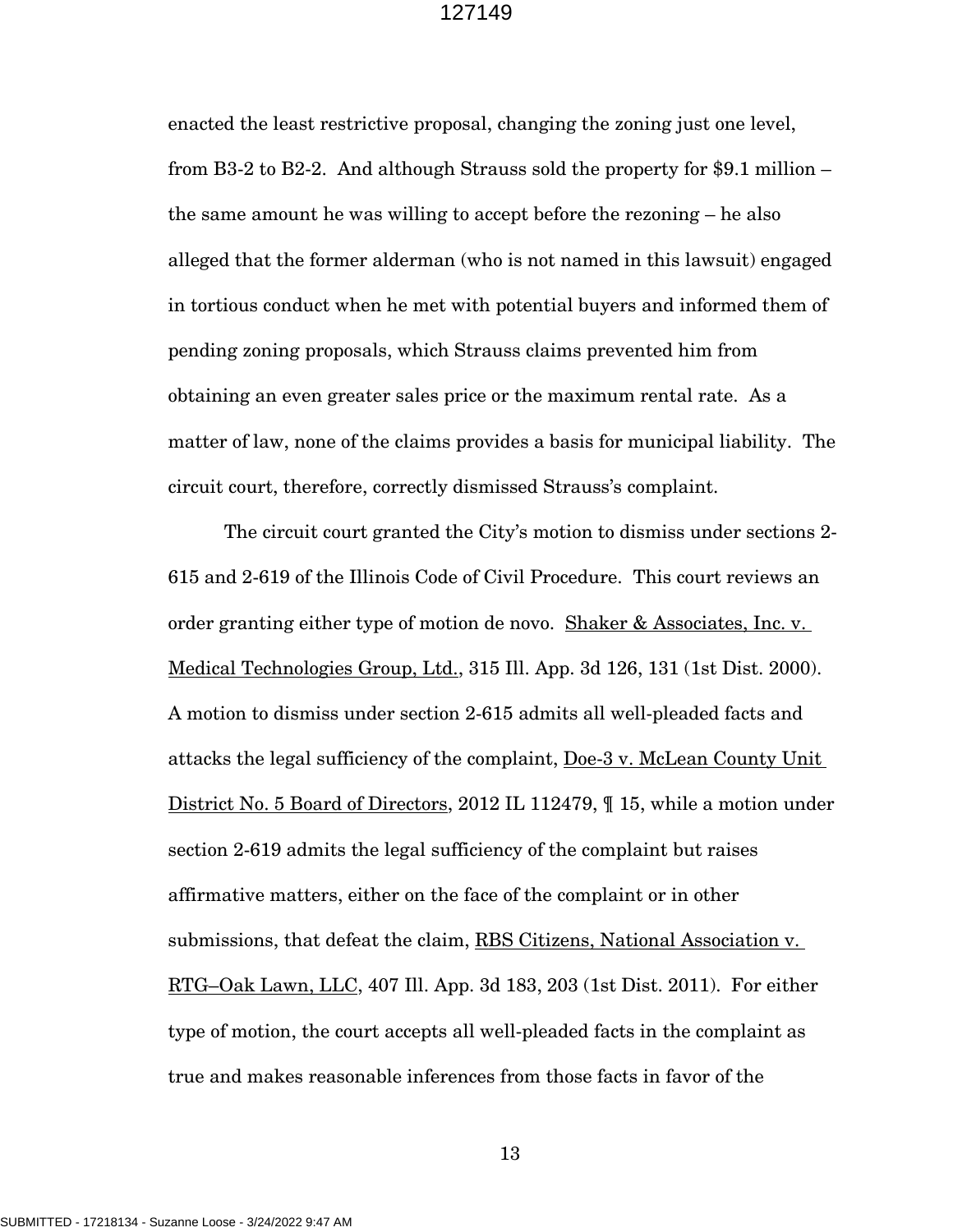nonmoving party. Edelman, Combs & Latturner v. Hinshaw & Culbertson, 338 Ill. App. 3d 156, 164 (1st Dist. 2003). Illinois is a fact-pleading jurisdiction, so the plaintiff must allege facts, not simply conclusions, that are sufficient to bring a claim within a legally recognized cause of action. Marshall v. Burger King Corp., 222 Ill. 2d 422, 429-30 (2006). Under these standards, Strauss's complaint was properly dismissed.

Before turning to the merits, we address two preliminary issues. First, as we argued below, the dismissal of most of the claims may be affirmed based on lack of standing. Lack of standing is "affirmative matter" that supports dismissal. E.g., In re Estate of Schlenker, 209 Ill. 2d 456, 461 (2004). Strauss lacks standing to challenge the rezoning ordinance or to bring tortious interference with contract or prospective economic advantage claims based on the alleged interference with the sale of the property. Strauss never owned the property at issue; he alleges he was the president of the corporation that owned the property. A1; C. 209. In that circumstance, any cause of action arising from rights of a property owner belongs to the corporation itself, not its president. See Bevelheimer v. Gierach, 33 Ill. App. 3d 988, 993-94 (1st Dist. 1975). Shareholders and officers have "no standing under Illinois law" because the defendant's action "affects them only indirectly." Cashman v. Coopers & Lybrand*,* 251 Ill. App. 3d 730, 736 (2d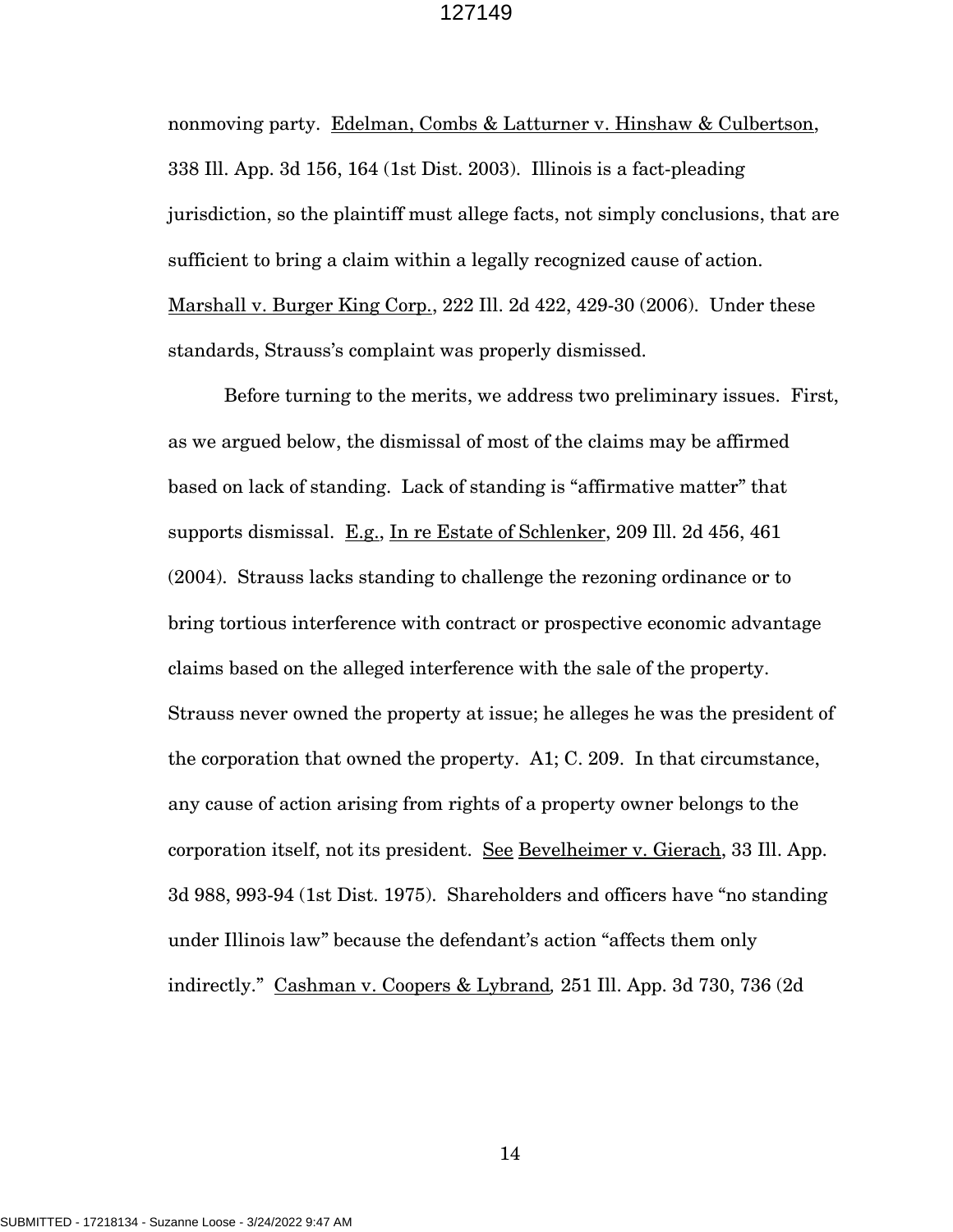Dist. 1993); accord, e.g., Small v. Sussman*,* 306 Ill. App. 3d 639, 643-44 (1st Dist. 1999).<sup>2</sup> And that is true even if all the corporation's stock is owned by one person. Bevelheimer, 33 Ill. App. 3d at 992. Second, any claims for prospective relief should be dismissed for the additional, independent reason that they are moot. The corporation that owned the building sold it in June 2018. A15; C. 222. A property owner's claim for a declaration or an injunction becomes moot when property is sold and the plaintiff no longer holds title. Vulcan Materials v. Will County, 61 Ill. App. 3d 925, 926 (3d Dist. 1978).

In addition to these problems, as we explain in detail below, Strauss's claims fail on the merits. Strauss admits that his due process and equal protection challenges are subject to rational-basis review. In part I, we explain that the rezoning ordinance easily withstands rational-basis review. It is clear from the allegations in Strauss's complaint that eliminating use as a concert venue would address problems associated with such use and the

 $2^{\circ}$  The appellate court declined to decide this issue, holding that "[b]ased on the record, we cannot determine at this time" whether the naming of Strauss as plaintiff rather than the corporation was a problem of "misnomer or mistaken identity." Strauss Br. A89. But Strauss did not correct any purported misnomer in either his first or second amended complaints. C. 109, 208. Nor did he move to amend the complaint to correct a misnomer, even after the City identified the standing problem in its motion to dismiss. C. 409. He has therefore waived the argument, and may not raise it in this court or for the first time in his reply brief. Arguments raised for the first time on appeal are forfeited. Wright Development Group, LLC v.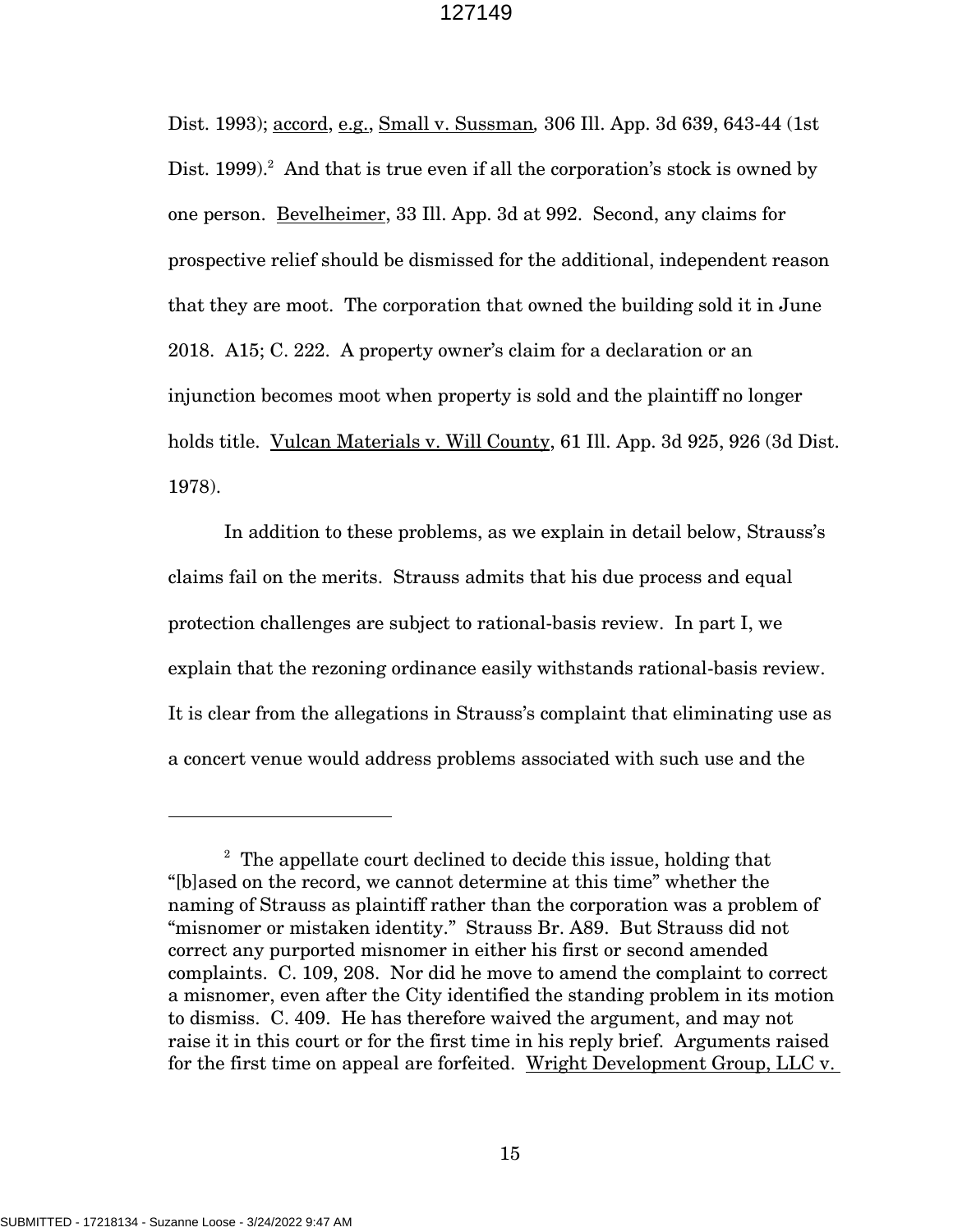new zoning classification would allow for a broad range of uses compatible with other businesses nearby. Accordingly, Strauss has not met his burden of negating all rational bases for the ordinance, and his due process and equal protection challenges fail as a matter of law. This court need not apply the LaSalle/Sinclair factors that have been used to examine the rationality of prohibiting a particular land use because Strauss does not challenge a prohibition on a particular land use; but even if those factors are considered, Strauss fails to state a claim. And nothing about Moreno's alleged misconduct and personal motivations saves the complaint from dismissal; those are not attributable to the City or relevant to rational-basis review.

As we explain in Part II, alternatively, all of Strauss's claims for damages are barred by sections 2-103 ("enactment immunity") and 2-201 of the Tort Immunity Act ("discretionary immunity"). While the appellate court relied on the Tort Immunity Act to dismiss only the tort claims, Strauss's claims under the Illinois Constitution are also barred, as we explain in part II.A, and this court may affirm the dismissal of those constitutional claims on that alternative basis. This court may uphold the decisions of the lower courts "on any grounds which are called for by the record," regardless whether the lower courts relied on the grounds and regardless whether the lower court's reasoning was correct. Ultsch v. Illinois Municipal Retirement

Walsh, 238 Ill. 2d 620, 639 (2010); Ill. Sup. Ct. R. 341(h)(7).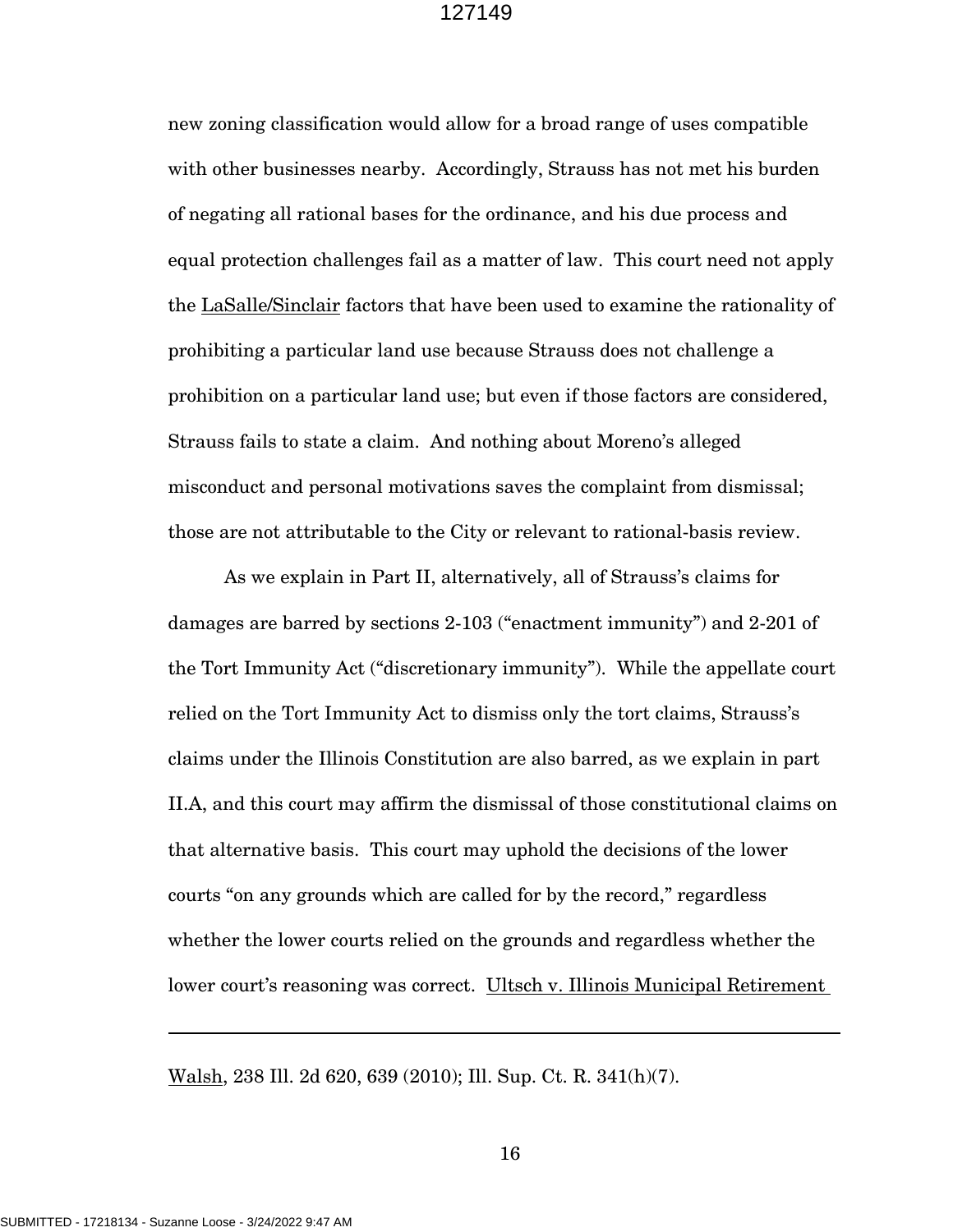Fund, 226 Ill. 2d 169, 192 (2007). And, here, this court may wish to do so under the doctrine of "constitutional avoidance," which requires courts to "avoid reaching constitutional issues unless necessary to decide a case." People v. Bass, 2021 IL 125434, ¶ 30. A case should, instead, "be decided on non-constitutional grounds whenever possible." Id.

The enactment immunity in section 2-103 and the discretionary immunity in section 2-201, taken together, bar all of Strauss's claims under the Illinois Constitution and the common law. The City is immune from the due process and equal protection challenges to the rezoning ordinance because Strauss's alleged injury was "caused by adopting . . . an enactment," 745 ILCS 10/2-103. The City is also immune from liability for Moreno's conduct with respect to his three zoning proposals because those resulted from "act[s] . . . determining policy," and "the exercise of . . . discretion," id. § 2-201. This court may affirm dismissal of all claims on this alternative basis alone, without addressing the merits of the constitutional claims.

## **I. STRAUSS'S DUE PROCESS AND EQUAL PROTECTION CLAIMS FAIL BECAUSE THE REZONING ORDINANCE IS RATIONALLY RELATED TO LEGITIMATE GOVERNMENTAL OBJECTIVES.**

Strauss's substantive due process and equal protection claims fail as a matter of law.<sup>3</sup> The level of scrutiny to be applied to a due process or equal

<sup>3</sup> Strauss has abandoned his other constitutional claims. He does not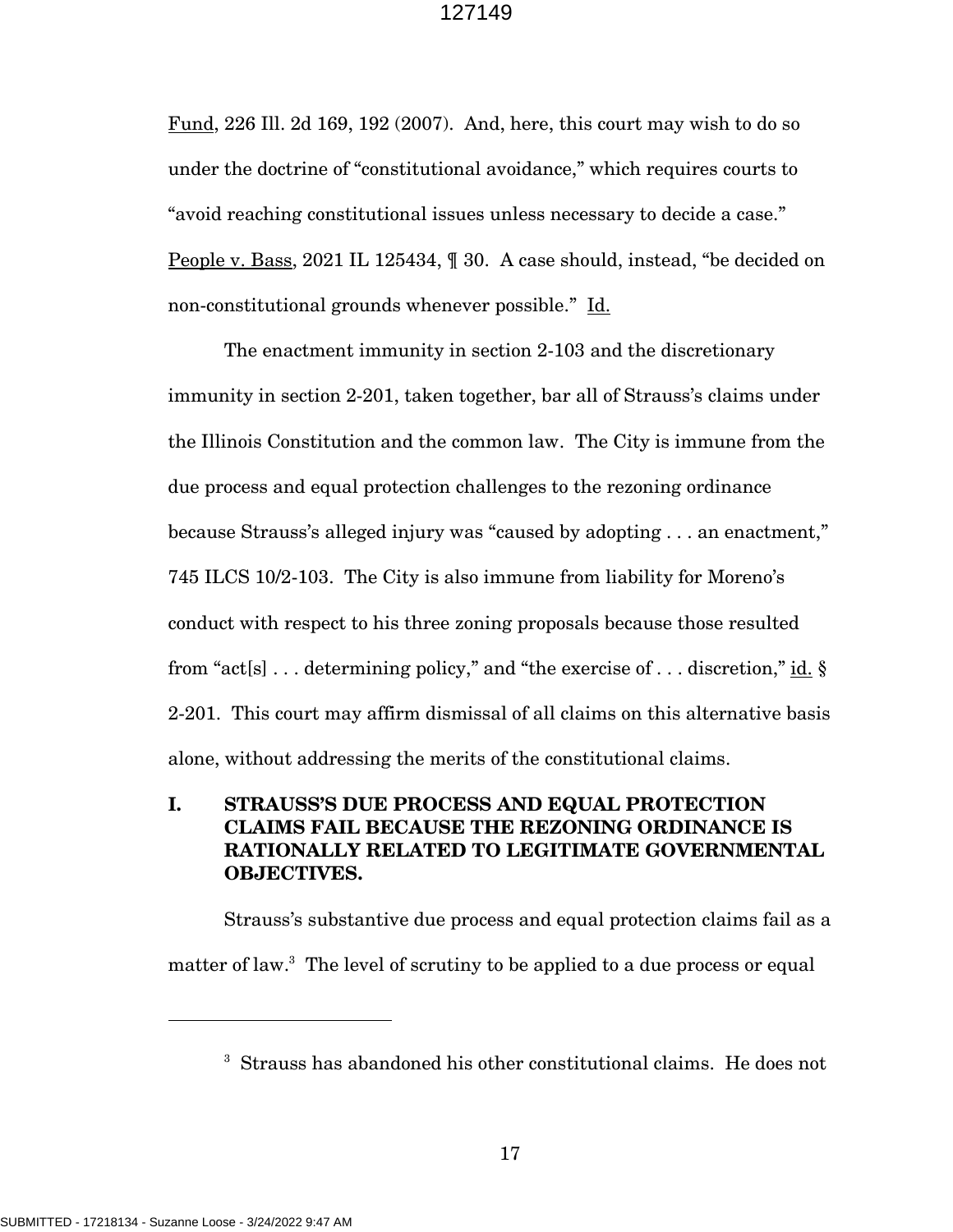protection challenge depends on the nature of the right at stake. The general rule for due process and equal protection challenges to economic regulations is that such legislation must bear only a rational relation to a legitimate governmental purpose, unless the regulation impacts a fundamental right or makes a suspect classification. City of New Orleans v. Dukes, 427 U.S. 297, 303 (1976); In re R.C., 195 Ill. 2d 291, 302-03 (2001); Tully v. Edgar, 171 Ill. 2d 297, 304 (1996). This court applies the same rational-basis standard under the Illinois Constitution that applies under the United States Constitution. McLean v. Department of Revenue, 184 Ill. 2d 341, 354 (1998) (due process); Jacobson v. Department of Public Aid, 171 Ill. 2d 314, 322 (1996) (equal protection). As Strauss concedes, Strauss Br. 15, rational-basis scrutiny applies here.

Under rational-basis review, legislation must bear only a reasonable relationship to a public interest. McLean, 184 Ill. 2d at 354. It is not the government's burden to show that a regulation is reasonable; it is the plaintiff's burden to show that a regulation is unreasonable. Cutinello v. Whitley, 161 Ill. 2d 409, 422 (1994). A plaintiff "must demonstrate

challenge the dismissal of the claim in count I for "Right to Free Speech, Right to Redress Grievances and Right to Remedy and Justice Violations," Strauss Br. A16; count IV's procedural due process claim, id. at A19, or count VI's claim for "Ex Post Facto and Impairing Contracts Violations," id. at A24. Nor does he challenge the dismissal of count V's claim under the Takings Clause. We therefore do not discuss those claims further.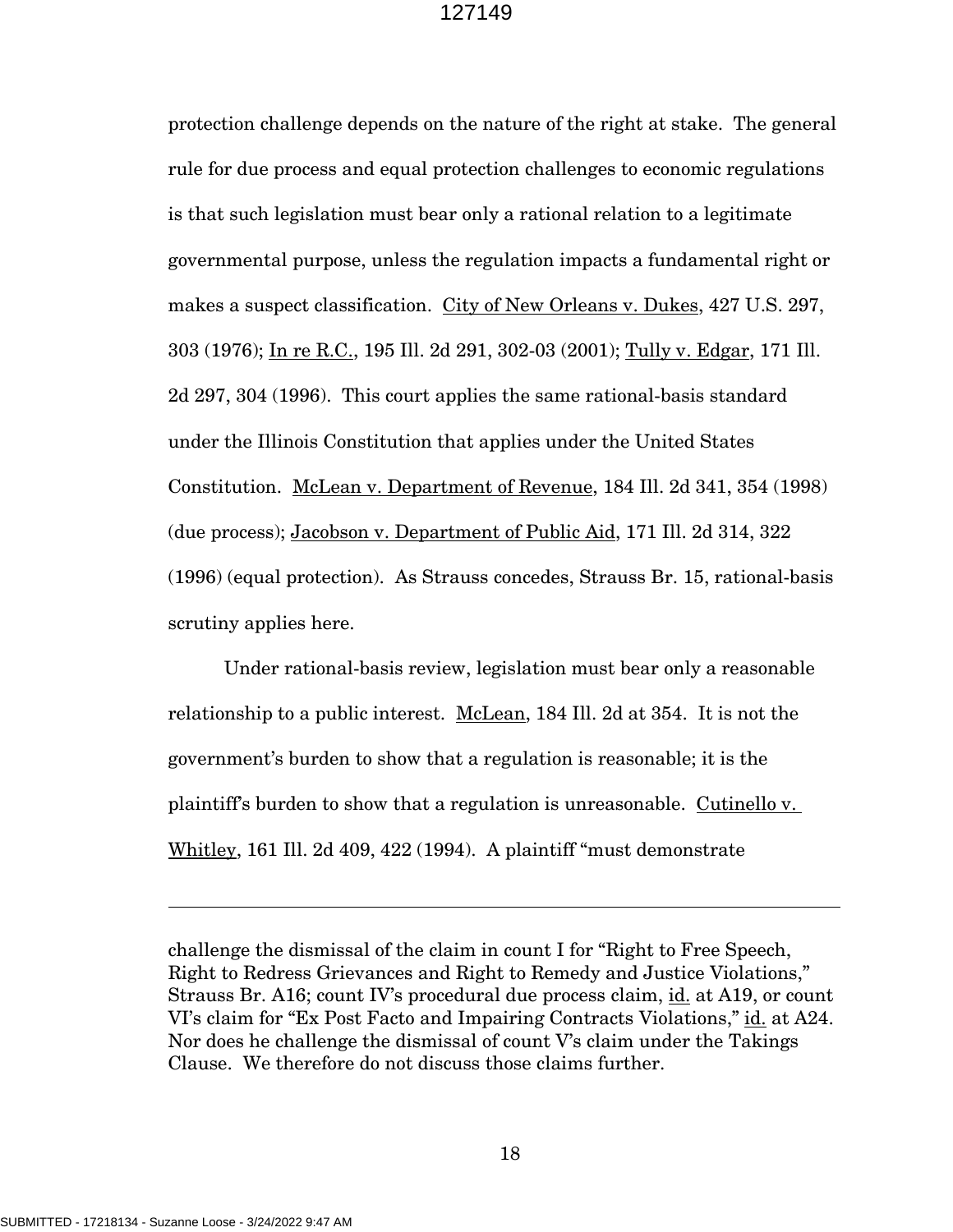governmental action wholly impossible to relate to legitimate governmental objectives." LaSalle National Bank v. City of Highland Park, 344 Ill. App. 3d 259, 281 (2d Dist. 2003). The court may "hypothesize reasons for the legislation, even if the reasoning advanced did not motivate the legislative action." People ex rel. Lumpkin v. Cassidy, 184 Ill. 2d 117, 124 (1998). "'It is enough that there is an evil at hand for correction and that it might be thought that the particular legislative measure was a rational way to correct it.'" Harris v. Manor Healthcare Corp., 111 Ill. 2d 350, 369 (1986) (quoting Williamson v. Lee Optical of Oklahoma, Inc., 348 U.S. 483, 487-88 (1955)).

Accordingly, as this court has explained, "[s]o long as there is a conceivable basis for finding the statute rationally related to a legitimate state interest, the law must be upheld." Village of Lake Villa v. Stokovich, 211 Ill. 2d 106, 126 (2004); accord, e.g., Wauconda Fire Protection District v. Stonewall Orchards, LLP, 214 Ill. 2d 417, 434 (2005); Lumpkin, 184 Ill. 2d at 124; Chicago National League Ball Club, Inc. v. Thompson, 108 Ill. 2d 357, 368-69 (1985). This court has repeatedly upheld laws under the conceivablebasis standard as a matter of law and on the pleadings. See, e.g., Wauconda Fire Protection District, 214 Ill. 2d at 434; Segers v. Industrial Commission, 191 Ill. 2d 421, 437 (2000); Chicago National League Ball Club, Inc., 108 Ill. 2d at 369. And "[i]t is the burden of the person attacking the legislation to negate every conceivable basis which supports it." Allen v. Woodfield Chevrolet, Inc., 332 Ill. App. 3d 605, 611 (1st Dist. 2002); accord, e.g., Armour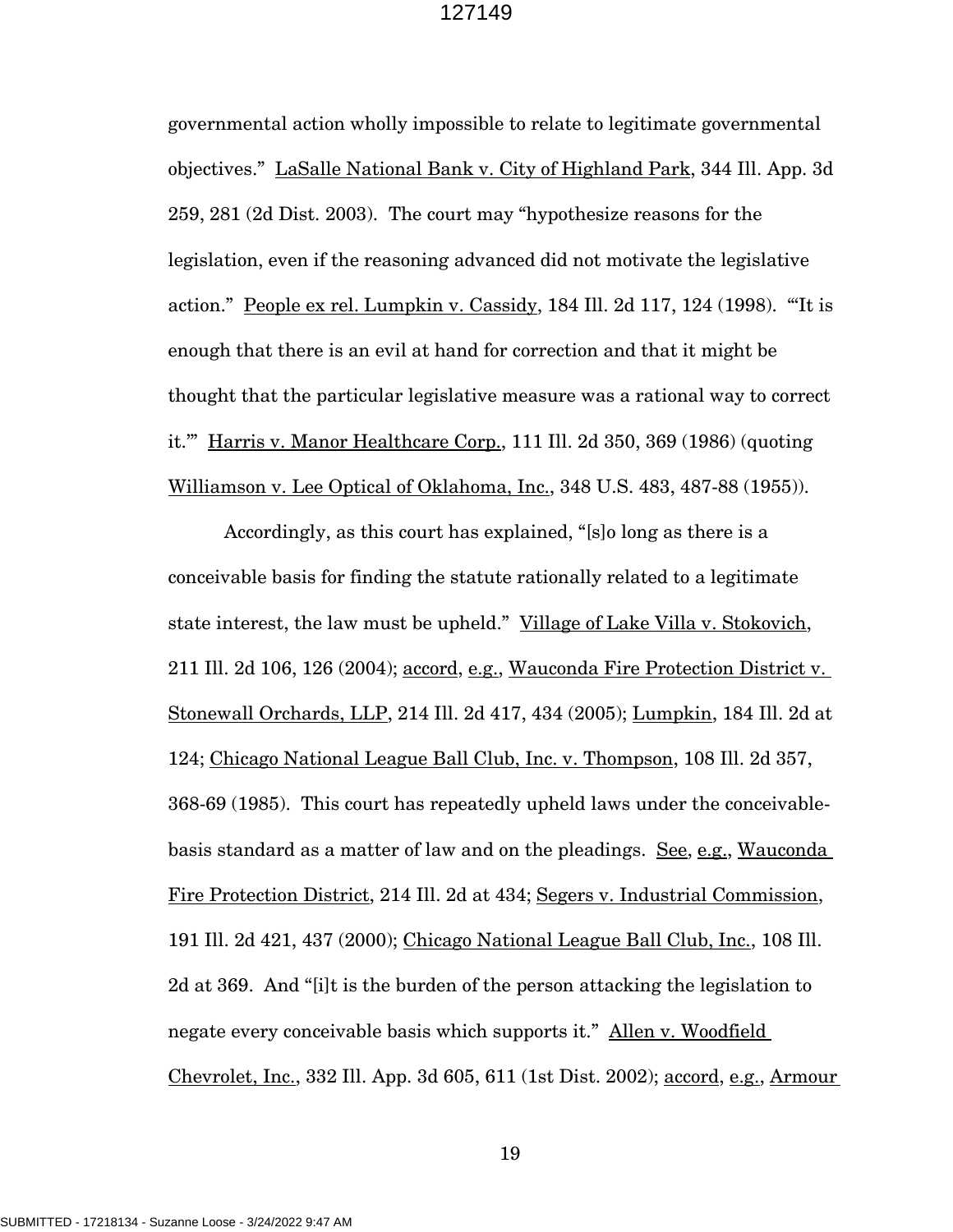v. City of Indianapolis, 566 U.S. 673, 681 (2012); Madden v. Kentucky, 309 U.S. 83, 88 (1940); Doolin v. Korshak, 39 Ill.2d 521, 528 (1968); Illinois Collaboration on Youth v. Dimas, 2017 IL App (1st) 162471, ¶ 79; Alamo Rent A Car, Inc. v. Ryan, 268 Ill. App. 3d 268, 272 (1st Dist. 1994).

Strauss has not alleged facts negating every conceivable rational basis for the B2-2 classification in the rezoning ordinance. Strauss does not even acknowledge the conceivable-basis standard, much less demonstrate how his allegations would show a constitutional violation under it. As the appellate court explained, A94-A95, and the federal district court explained before that, Strauss, 346 F. Supp. 3d at 1206, Strauss's own allegations establish a conceivably rational basis. According to Strauss, when the property was used as a concert venue, the area was plagued by "illicit drug use and alcohol abuse," "constantly high noise," and extensive property damage. A4; C. 211 ¶ 18. Strauss does not dispute that changing the zoning classification to B2- 2 eliminates use of the property as a concert venue of the same size that was so problematic at this location. And while eliminating that use, the B2-2 classification still preserves the ability to use the property in a manner that fits in with other economically viable businesses in the area, including use as a restaurant, as a smaller entertainment venue, for retail, and for a number of other uses. See Municipal Code of Chicago, Ill. § 17-3-207 (table showing array of uses allowed in B2 zoning districts, and that medium (150-999 occupancy) and large (1,000 or more) entertainment venues are prohibited in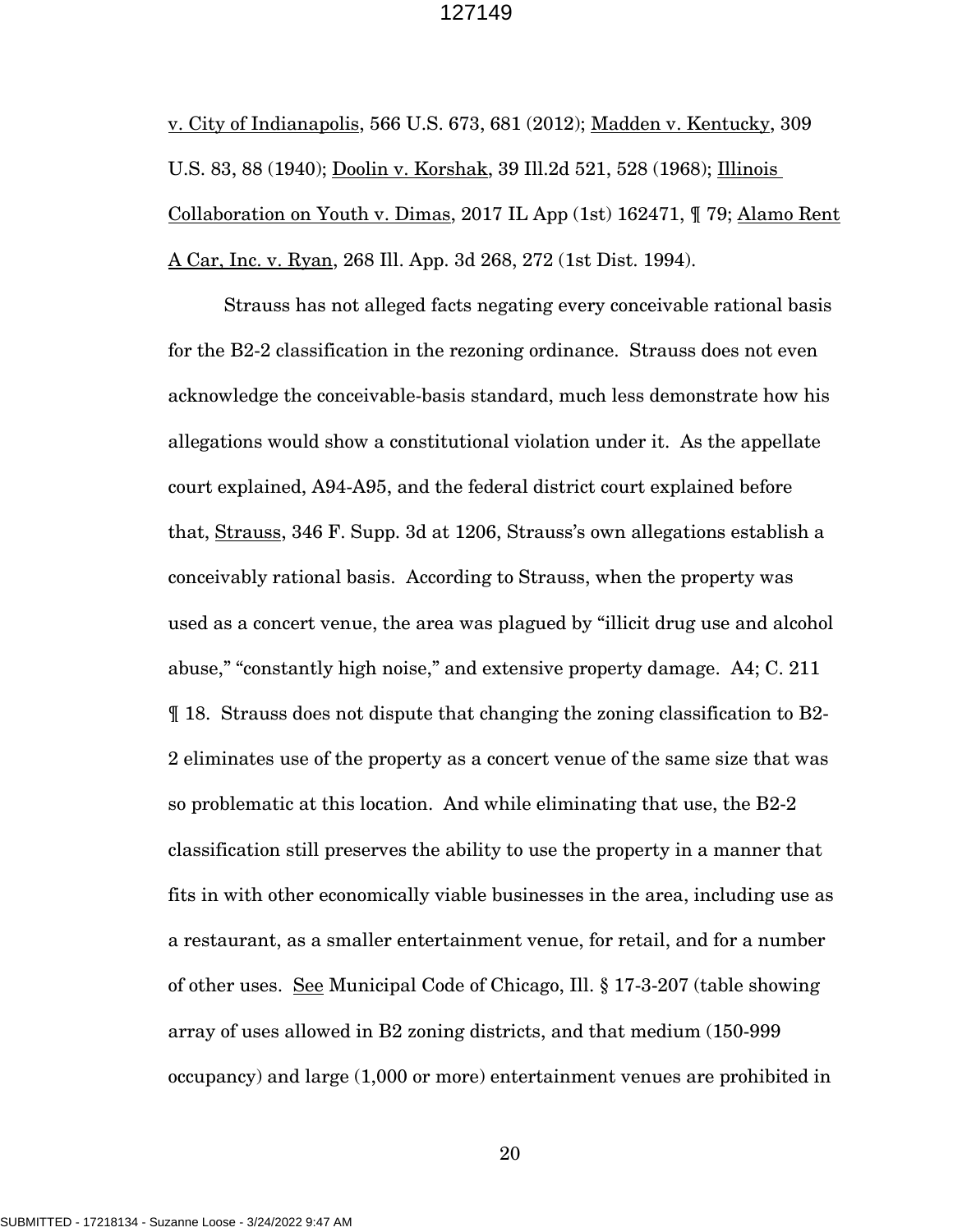B2, but not B3, districts).

Strauss argues against this rationale, noting that because nearby properties are zoned "B3-2 or higher," Strauss Br. 20, maintaining the "nuisance justification" does not "appear to make sense when the City's zoning of the surrounding property would allow the same type of nuisance to continue next door." Strauss Br. 21. This argument is deeply flawed. In fact, it is eminently rational for City Council to focus on the exact property that has been causing a nuisance – that was, after all, where there was an immediate and likely risk the same use would occur. The space formerly occupied by Double Door was large enough and already designed to be a concert venue, so the risk of such use was particularly high. Strauss does not allege that any neighboring property was vacant, ripe for development, and suitable for use as a concert venue for more than 150 people. And even if there were other similarly problematic concert venues nearby, a legislative body "may, if it finds remedial measures necessary, address the problem one step at a time." Chicago National Baseball League, 108 Ill. 2d at 371. "[T]he legislature is not bound to pass one law meeting every exigency, but may consider degrees of evil." Cutinello, 161 Ill. 2d at 422.

Even aside from the nuisance justification in particular, the mere fact that a large property was available for business development made it rational to revisit the appropriate zoning classification for the property. After all, according to the allegations in Strauss's complaint, that had not been done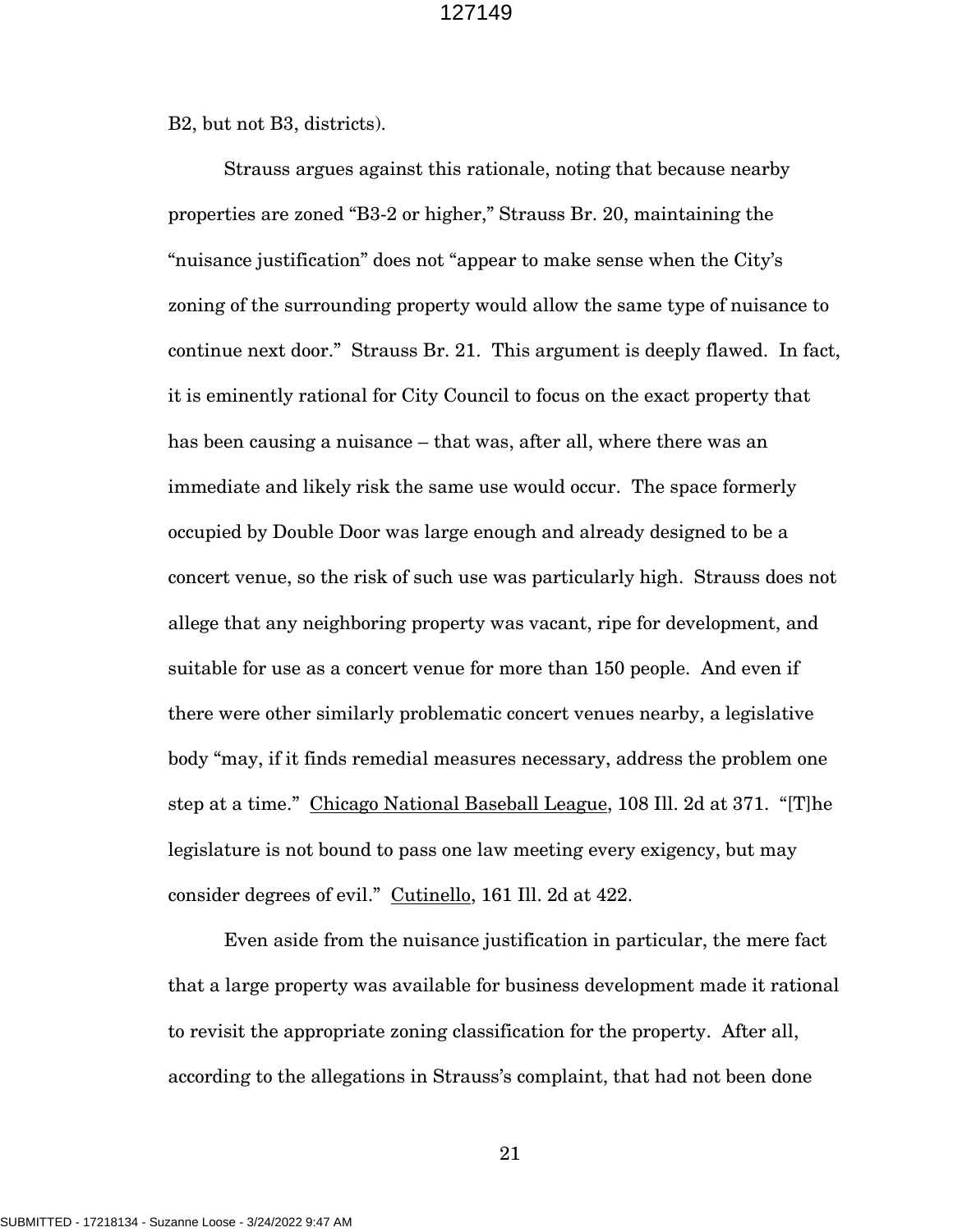since 1974. Strauss Br. A3 ¶ 14. These are the sort of circumstances in which public officials will often revisit how the community has evolved and reassess whether the zoning classification remains a good fit. As for neighboring properties, that kind of assessment may well be premature, and certainly not urgent, without a vacancy because existing uses would most likely be grandfathered in under the Chicago Municipal Code § 17-15-103; rezoning would not effect a change until the use was discontinued, id. § 17- 15-304.

The vacancy of the subject property exposes another problem with Strauss's equal protection claim because it explains why he was not similarly situated to the owners of neighboring properties. Equal protection requires that similarly situated individuals be treated in a similar manner. People v. Reed*,* 148 Ill. 2d 1, 7 (1992). "Two classes are similarly situated only when they are in all relevant respects alike." In re Destiny P., 2017 IL 120796,  $\P$ 15. Strauss's complaint falls short because he does not allege that he was treated differently from any other similarly situated property owners. For just this reason, the equal protection cases upon which Strauss relies, Strauss Br. 18-19, are readily distinguishable. See Village of Willowbrook v. Olech, 528 U.S. 562, 565 (2000) (village intentionally demanded larger easement of plaintiff than other similarly situated property owners); Safanda v. Zoning Board of Appeals, 203 Ill. App. 3d 687, 696 (2d Dist. 1990) (plaintiff's property treated differently than other properties with the same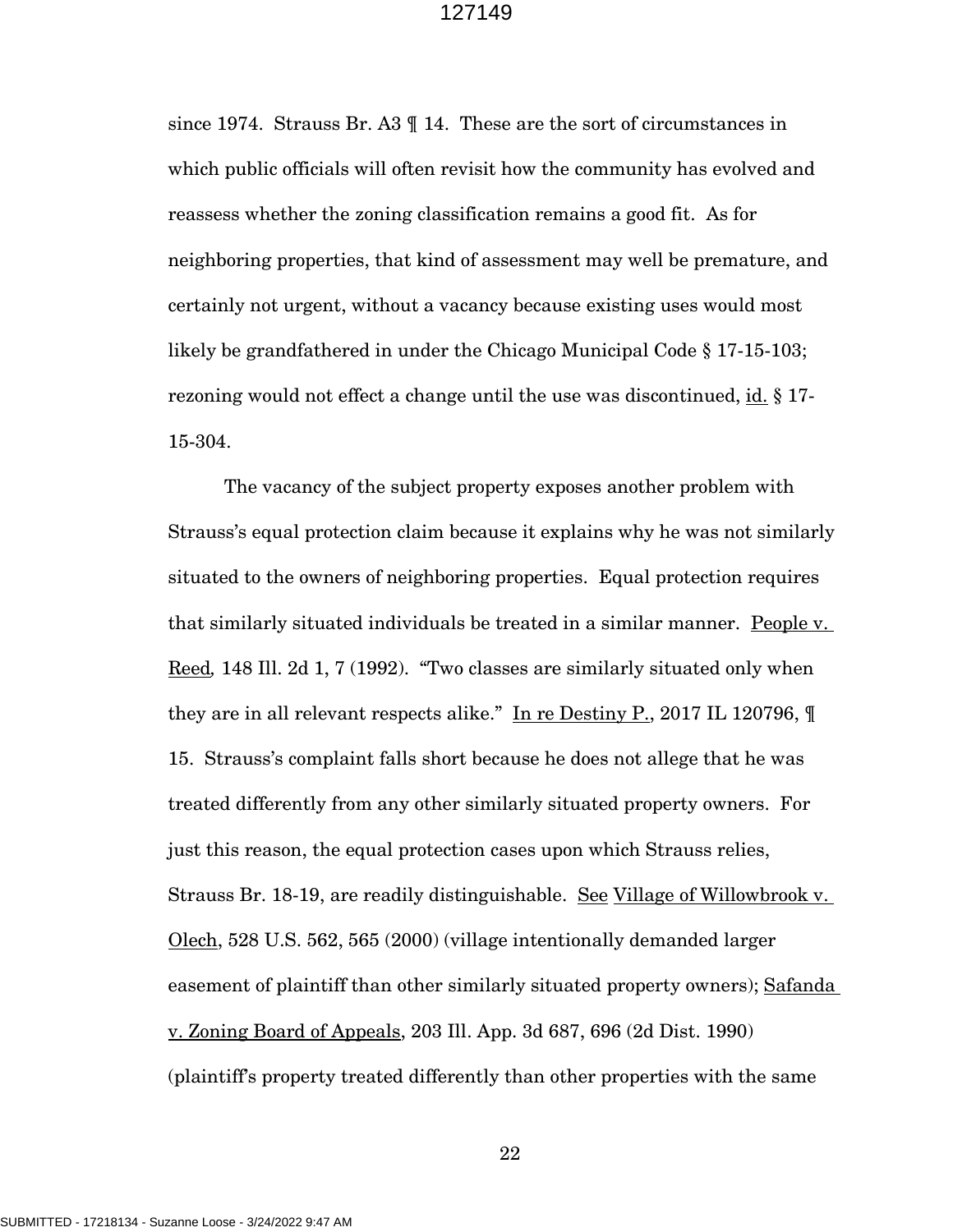dimensions). He identifies no one else with similarly-sized property near the Milwaukee-North-Damen intersection that was vacant and ripe for development, much less one that had operated at constantly high noise levels, with drug and alcohol abuse by patrons, and caused extensive property damage.

Moreover, here, it is clear from Strauss's complaint that the property is located in a district with heavy pedestrian traffic as well as retail and dining, A3; C. 210, and a large number of permitted uses in the B2-2 classification would complement those existing uses. The B2-2 classification allows retail, restaurant, entertainment, and other business uses, none of which Strauss claims would be a poor fit for this "vibrant and thriving business district." A3; C. 210. By the same token, it is rational to conclude that some uses under the B3-2 classification would be inappropriate. Strauss does not even argue, for example, that a large concert venue, gas station, or outdoor recreation facility – just to name a few – would be compatible with the surrounding uses.

## **A. The LaSalle/Sinclair Factors Provide No Basis For Reversal.**

Instead of negating the rational reasons for the B2-2 classification, Strauss argues that the appellate court "should have considered how the LaSalle/Sinclair factors bear on the alleged rational basis for the downzoning ordinance." Strauss Br. 20. The appellate court, however, correctly determined that it was not required to apply those factors in this case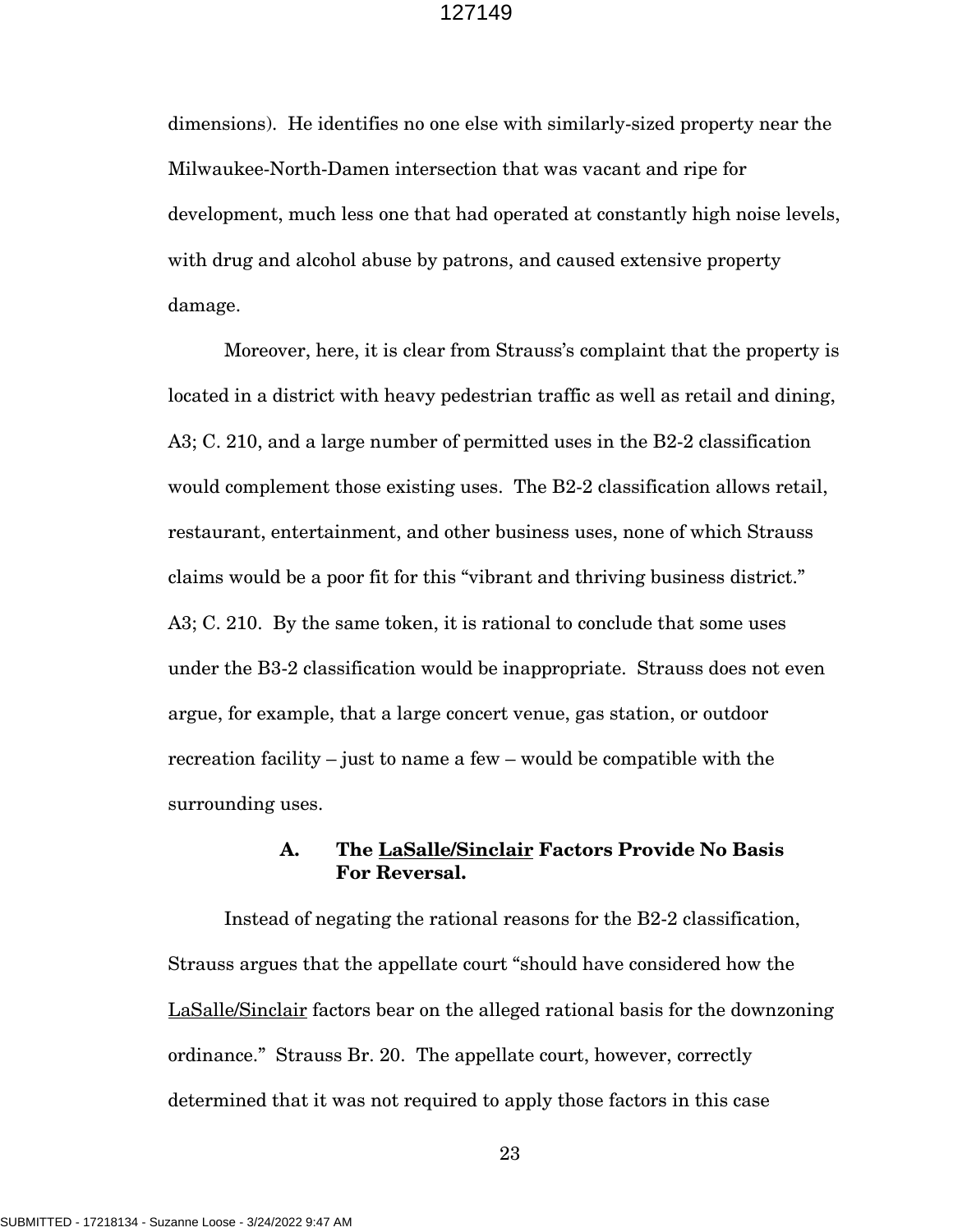because the rational basis for the ordinance is apparent from the complaint. A92. And this court has made clear that the LaSalle/Sinclair factors do not displace ordinary principles of rational-basis review. Instead, they are "simply an alternate statement of the rational basis test which was tailored to address the specific interests advanced by the enactment of zoning ordinances, namely, the promotion of the public health, safety, morals, or general welfare." Napleton v. Village of Hinsdale, 229 Ill. 2d 296, 315 (2008). The LaSalle/Sinclair factors are "examples of 'facts which may be taken into consideration in determining validity of the ordinance," id. at 317 (quoting LaSalle National Bank of Chicago v. County of Cook, 12 Ill. 2d 40, 46 (1957)), and are to be used "within the framework of a traditional rational basis standard of review," id. They do not create a "heightened level of scrutiny." Id. And they are not required in every due process challenge to a zoning ordinance, including the facial challenge at issue in Napleton. Id. at 318-19.

Here, the appellate court – as well as the circuit court and federal district court before that – properly applied a traditional rational-basis review without resorting to LaSalle/Sinclair factors. As we explain above, a conceivable rational basis for the zoning change is readily apparent from the allegations in Strauss's complaint. Moreover, the LaSalle/Sinclair factors are ill-suited to reviewing Strauss's unique due process challenge. Those factors are used when a plaintiff claims that a zoning classification is keeping it from using its property in a particular way. Strauss, however, did not seek to use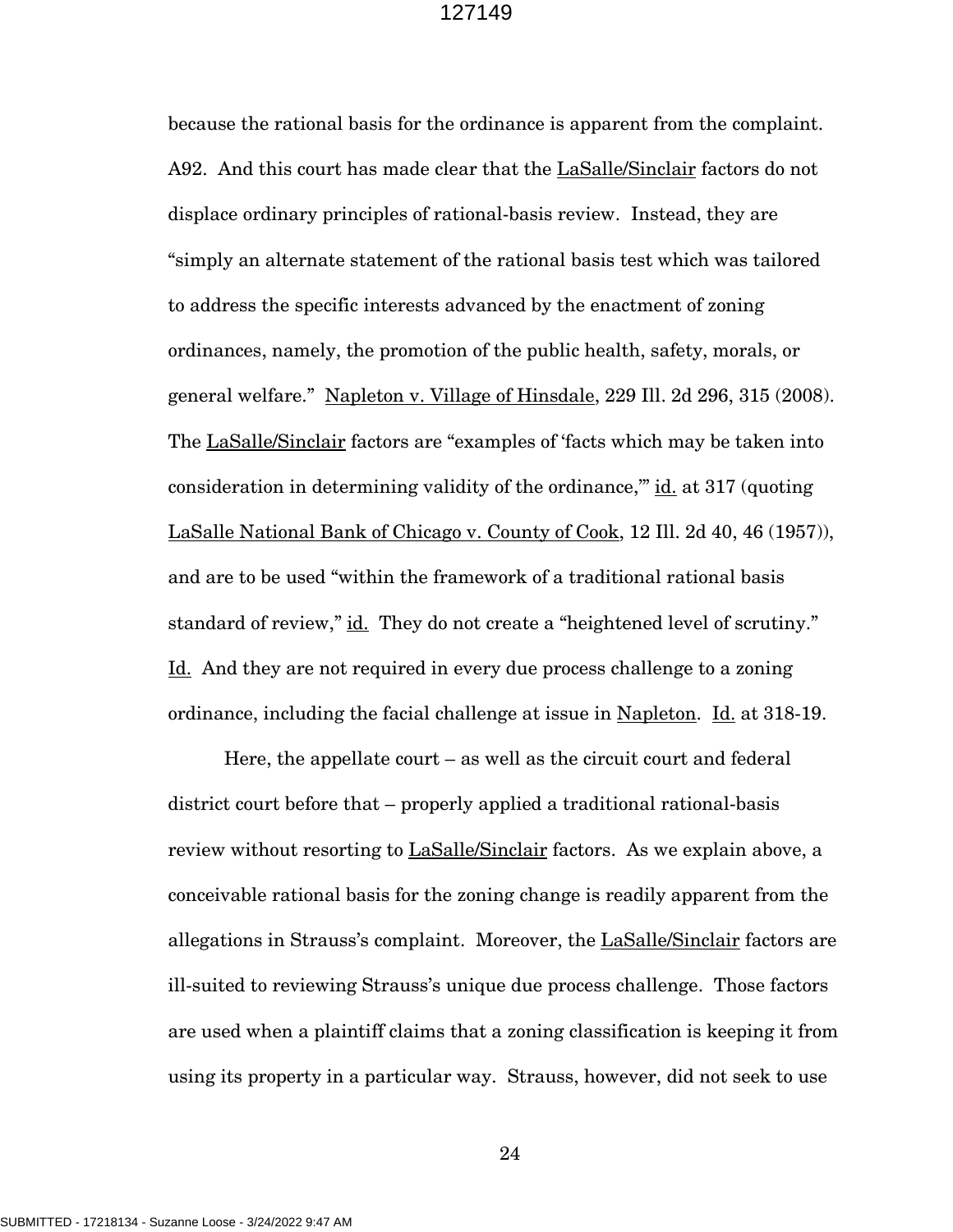his property in any particular way. Strauss had evicted Double Door and does not claim that he wished to continue to use the property as a concert venue or in any other way that is not permitted under the B2-2 zoning classification. 4 Rather, he claims a right to a broad zoning classification that he believes would maximize the property's rental rate and sales price. A15; C. 122. But the right to a zoning classification is not, by itself, a property interest protected by the due process clause. This court has long recognized that "a property owner has no right in the continuation of a zoning classification." Pioneer Trust & Savings Bank v. County of Cook, 71 Ill. 2d 510, 517 (1978); accord, e.g., 1350 Lakeshore Associates v. Healey, 223 Ill. 2d 607, 615 (2006); Morgan Place v. City of Chicago, 2012 IL App (1st) 091240, ¶ 44; Ropiy v. Hernandez, 363 Ill. App. 3d 47, 51 (1st Dist. 2005); City of Elgin v. All Nations Worship Center, 369 Ill. App. 3d 664, 668 (2d Dist. 2006); Wakeland v. City of Urbana, 333 Ill. App. 3d 1131, 1142 (3d Dist. 2002).<sup>5</sup>

<sup>&</sup>lt;sup>4</sup> If Strauss had wanted to use the property as a concert venue, that may well have been authorized if such use had resumed within 18 months after Double Door vacated the property. See Municipal Code of Chicago, Ill. § 17-15-103 ("any situation that becomes a nonconformity upon adoption of any amendment to this Zoning Ordinance, may be continued in accordance with the regulations of this chapter."); id.  $\S 17-15-0304$  (nonconforming use is prohibited after it has "discontinued for 18 continuous months or more").

<sup>&</sup>lt;sup>5</sup> There is a limited exception for a property owner with a "vested" right" because of "a substantial change of position, expenditures or incurrence of obligations made in good faith by an innocent party under a building permit or in reliance upon the probability of its issuance." 1350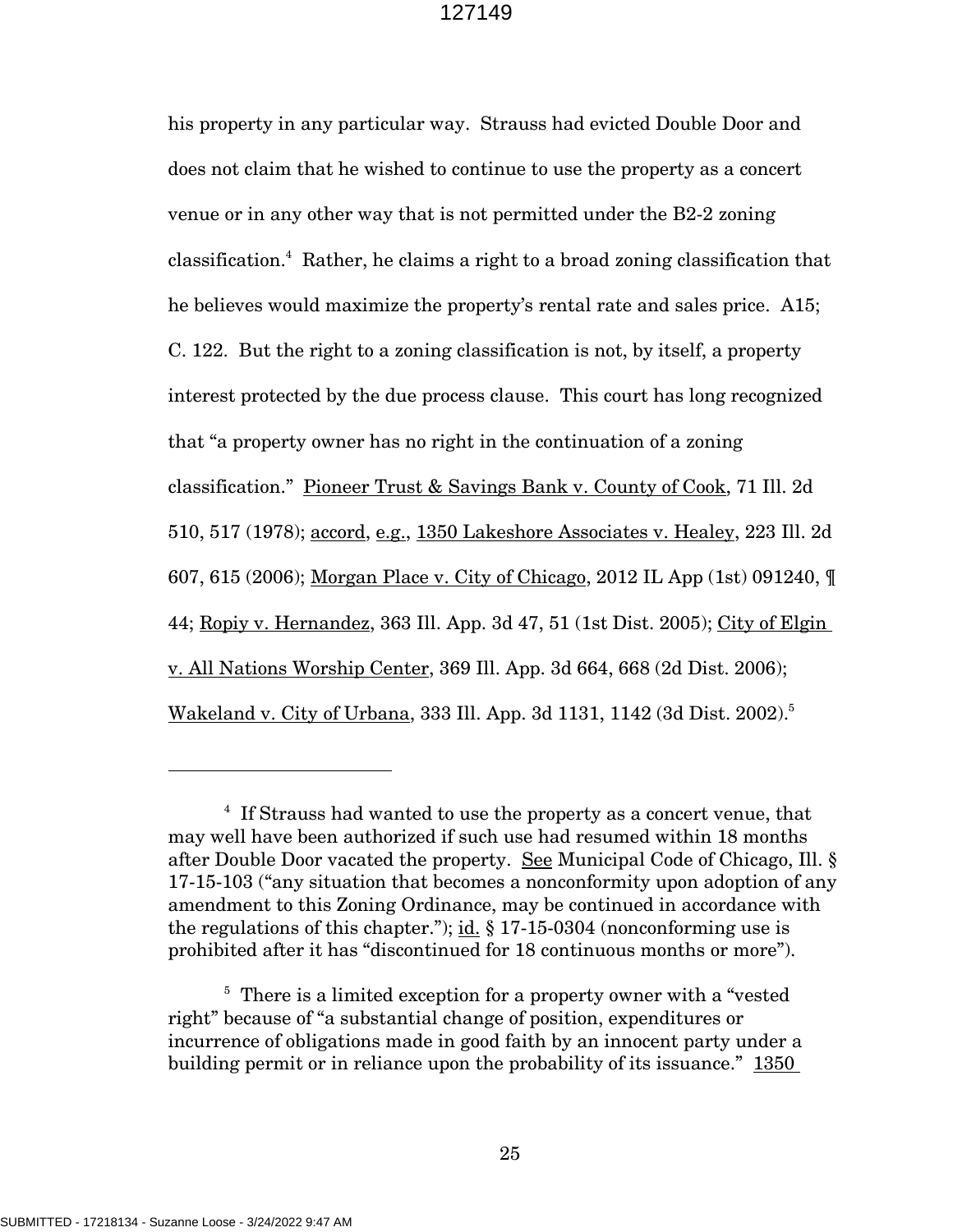Rather, all property owners buy their property on the assumption that a municipality may amend its zoning ordinance and apply it to developments that have not yet received zoning approval and uses that are not already established. Constantine v. Village of Glen Ellyn, 217 Ill. App. 3d 4, 23 (2d Dist. 1991); <u>see also Furniture LLC v. City of Chicago</u>, 353 Ill. App. 3d 433, 438 (1st Dist. 2004); River Park, Inc. v. City of Highland Park, 23 F.3d 164, 166 (7th Cir. 1994). Even when a zoning change reduces the value of property, that does not raise due process concerns. "Deprivation of mere hoped-for economic gain is . . . a minimal incursion, if it is an incursion at all, into plaintiffs' property rights. As such, it is not a deprivation in the constitutional sense and does not raise due process concerns." Groenings v. City of St. Charles, 215 Ill. App. 3d 295, 309 (2d Dist. 1991); see also Residences at Riverbend Condominium Association v. City of Chicago, 5 F. Supp. 3d 982, 988 (N.D. Ill. 2013) ("Illinois courts do not recognize property values . . . as [a] constitutionally protected property interest[ ].").

In the line of cases upon which Strauss relies, property owners have asserted "the privilege to use one's property in his own way and for his own purposes," Napleton, 229 Ill. 2d at 308, rather than a right to a particular

Lakeshore Associates, 223 Ill. 2d at 615. Strauss rightly does not assert this exception, since he did not seek a building permit at all, much less make substantial expenditures toward starting a particular use.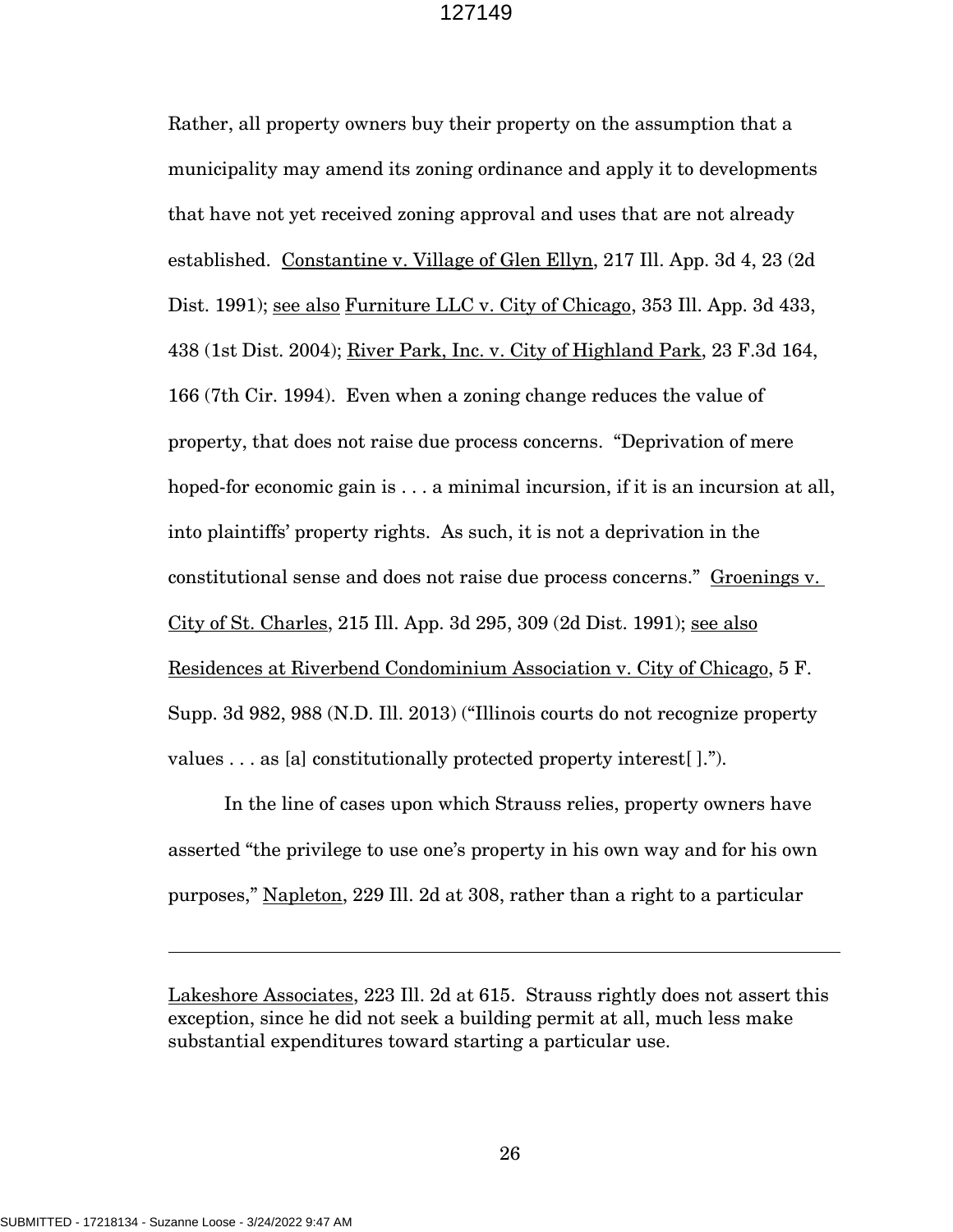zoning classification without regard to the actual use of the property. That is because "[n]ormally the land owner is interested particularly in a specific use which he proposes, and so it is natural that he will try the case and the judge will reach his decision in terms of the reasonableness of excluding that specific use." Sinclair Pipe Line Co. v. Village of Richton Park, 19 Ill. 2d 370, 378 (1960). In each case, beginning with LaSalle and Sinclair themselves, the property owner wished to use the property in a particular way that was disallowed under the current zoning. LaSalle, 12 Ill. 2d at 43-44 (proposed use as a gas station); Sinclair, 19 Ill. 2d at 376 (proposed use of crude oil storage); see also Cosmopolitan National Bank v. City of Chicago, 27 Ill. 2d 578, 585 (1963) (proposed use as a funeral parlor); Trust Co. v. City of Chicago, 408 Ill. 91, 101-02 (1951) (proposed use of apartment buildings); Paul v. City of Ogle, 2018 IL App (2d) 170696, ¶ 2 (proposed use as a garbage truck and dumpster storage facility); Whipple v. Village of North Utica, 2017 IL App (3d) 150547,  $\parallel$  29 (proposed use as a sand mine).<sup>6</sup> None involved only

<sup>&</sup>lt;sup>6</sup> The same is true for the other cases cited by amici, see Brief of Amicus Curiae Station Place Townhouse Association 21, 30, which involved five proposed residential developments, Harris Trust & Savings Bank v. Duggan, 95 Ill. 2d 516 (1983); 1350 Lake Shore Associates, 352 Ill. App. 3d 1027; Northern Trust Bank v. County of Lake, 311 Ill. App. 3d 332 (2d Dist. 2000); Zeitz v. Village of Glenview, 304 Ill. App. 3d 586 (1st Dist. 1999); Harvard State Bank v. County of McHenry, 251 Ill. App. 3d 84 (2d Dist. 1993), a proposed use as a quarry, Lambrecht v. County of Will, 217 Ill. App. 3d 591 (3d Dist. 1991), and a proposed use as a private landing area for a gyrocopter, Robrock v. County of Piatt, 2012 IL App (4th) 110590.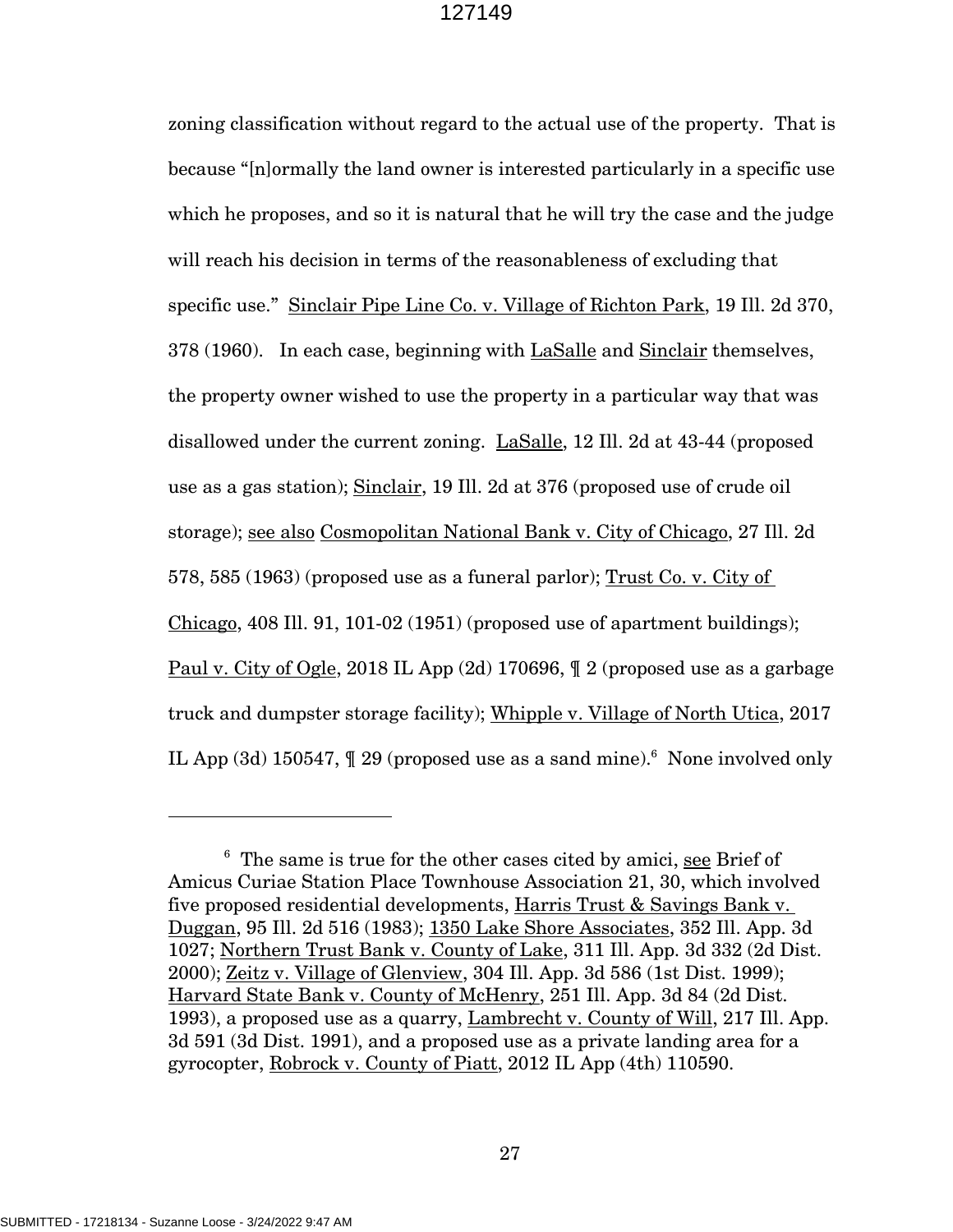an abstract interest in a particular zoning category, without any proposed use.

This case is more like the facial challenge in Napleton, where this court did not apply the LaSalle/Sinclair factors. In Napleton, this court addressed a facial challenge to a rezoning ordinance that placed the plaintiff's property into a zoning classification that did not allow financial institutions on the ground floor, affecting the potential for renting to such businesses. 229 Ill. 2d at 302-03. This court declined to apply the LaSalle/Sinclair factors to the plaintiff's facial challenge to the zoning classification and held that, in any event, those factors did not create a heightened standard of scrutiny in zoning cases. Instead, as we explain above, they are an alternate statement of rational basis tailored to zoning ordinances, Napleton, 229 Ill. 2d at 315, that sets forth examples of facts which may be considered, id. at 317 (citing LaSalle, 12 Ill. 2d at 46), and which are to be used "within the framework of a traditional rational basis standard of review," id.

As with the facial challenge in Napleton, the circuit court and appellate court here properly applied traditional rational-basis review without resorting to **LaSalle/Sinclair** factors. To be clear, we agree with the general principle that "there is no difference between a facial and as-applied challenge here where the challenged ordinance affected . . . one property alone." Strauss Br. 16. But either way, the ordinance is still subject to rational-basis review and need not be analyzed under the LaSalle/Sinclair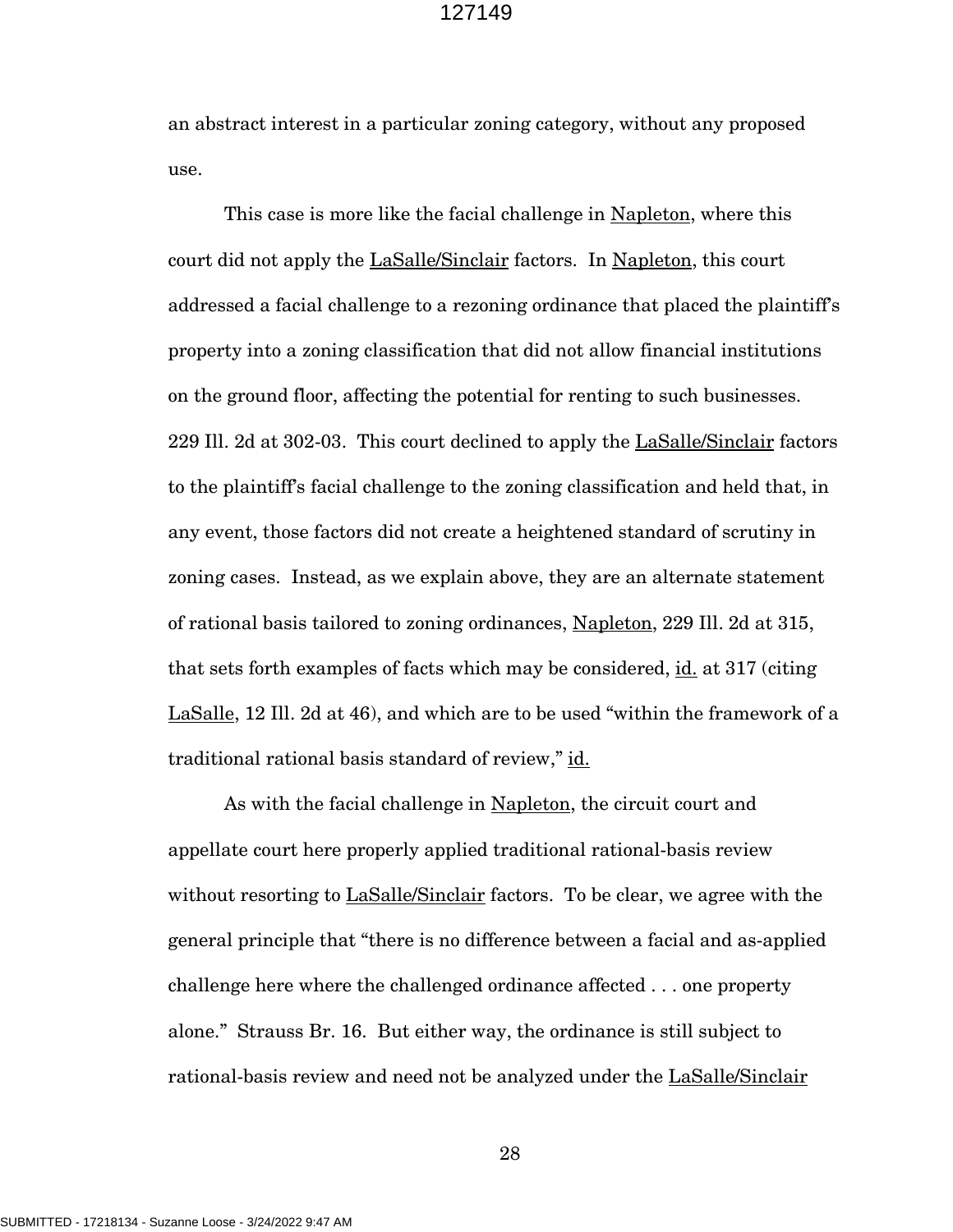factors. As in Napleton, those factors simply do not make sense in this context, where the property owner had no particular use in mind and, instead, just wanted to retain the more permissive zoning classification in order to maximize profits through lease or sale of the property.

Indeed, it would be exceptionally difficult to apply the LaSalle/Sinclair factors in this context. The factors touch on both the existing and new zoning classifications. Thus, without a proposed use, the court would need to examine how the factors apply to the full range of possible uses in both zoning classifications. Here, in addition to a long list of permitted business and residential uses that the two classifications share, the B3-2 classification allows larger concert venues, gas stations, hotels, residential storage warehouses, and outdoor participatory sports and recreation facilities. Municipal Code of Chicago, Ill. § 17-3-207. A LaSalle/Sinclair analysis would require the court to consider these possibilities and more to determine whether each of them would be consistent with the uses nearby, result in diminished property values for the property and/or neighboring properties, affect the public welfare, and serve the general needs of the community. This would be a chaotic and unwieldy inquiry. That sort of review is ill-suited and unfamiliar to rational-basis review.

The application of the LaSalle/Sinclair factors in this context is like trying to fit a square peg into a round hole. Indeed, stretching the application of the LaSalle/Sinclair factors to this context would unduly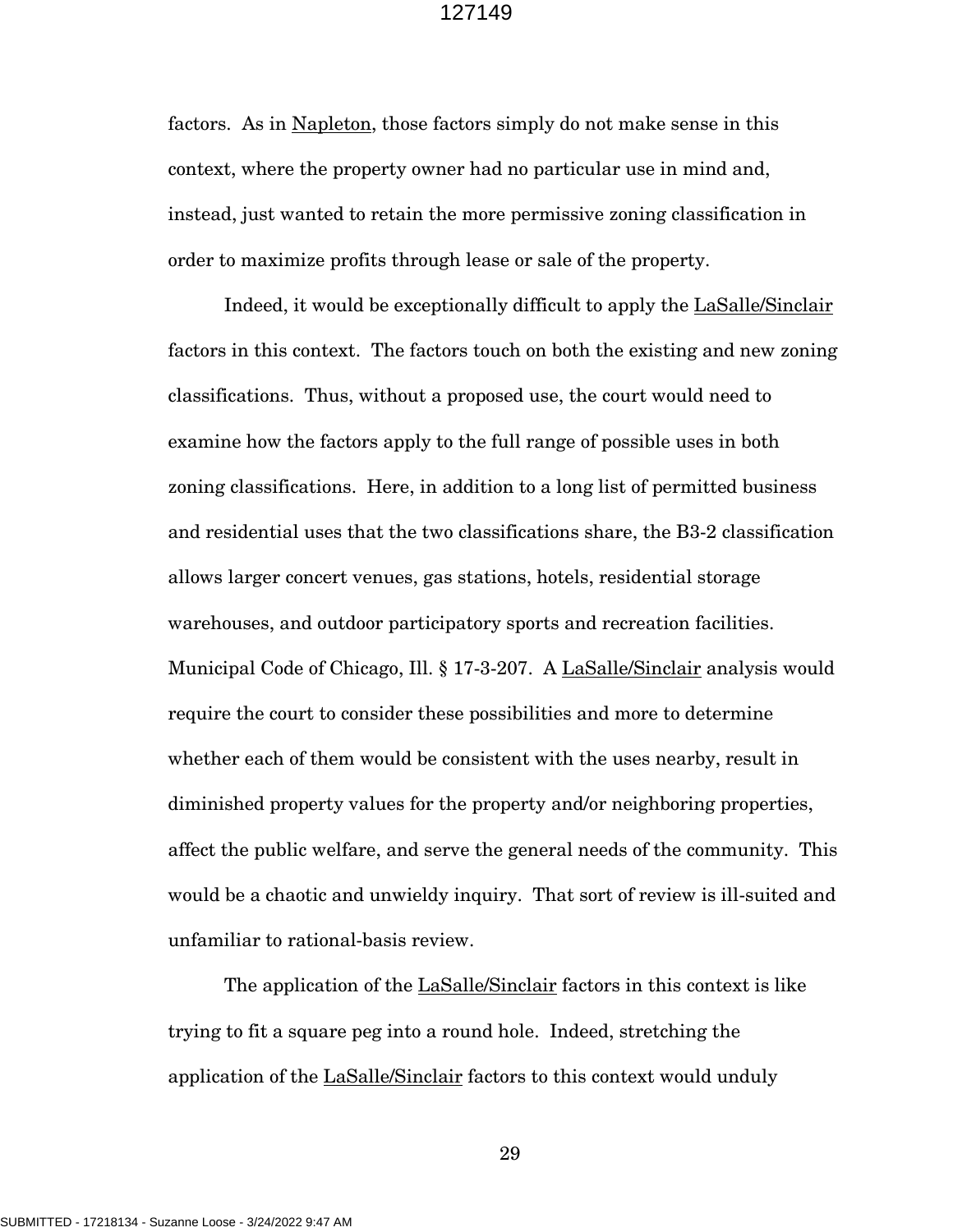complicate rational-basis review and potentially protract litigation into discovery and trials that simply are not necessary when, as here, the rational relationship to legitimate governmental objectives is apparent from the complaint. Moreover, such an inquiry involves precisely the sort of broad balancing of interests and determinations of policy that should be left to legislators, not the judiciary. "[A] zoning ordinance is a legislative enactment," and it is not the court's role to "step[] into the [legislative body's] shoes" and "exercise<sup>[]</sup> its independent judgment" on zoning matters. First American Bank v. Village of Wilmette, 2019 IL App (1st) 181436,  $\parallel$  77.

In the end, even straining to apply the LaSalle/Sinclair factors here would not help Strauss, because he cannot negate all rational bases for the rezoning ordinance. The LaSalle factors are: "(1) [t]he existing uses and zoning of nearby property"; "(2) the extent to which property values are diminished by the particular zoning restrictions"; "(3) the extent to which the destruction of property values of plaintiff promotes the health, safety, morals or general welfare of the public"; "(4) the relative gain to the public as compared to the hardship imposed upon the individual property owner"; "(5) the suitability of the subject property for the zoned purposes"; and "(6) the length of time the property has been vacant as zoned considered in the context of land development in the area in the vicinity of the subject property." LaSalle, 12 Ill. 2d at 46-47. Sinclair added, as additional factors, consideration of any comprehensive zoning plan and "community need for the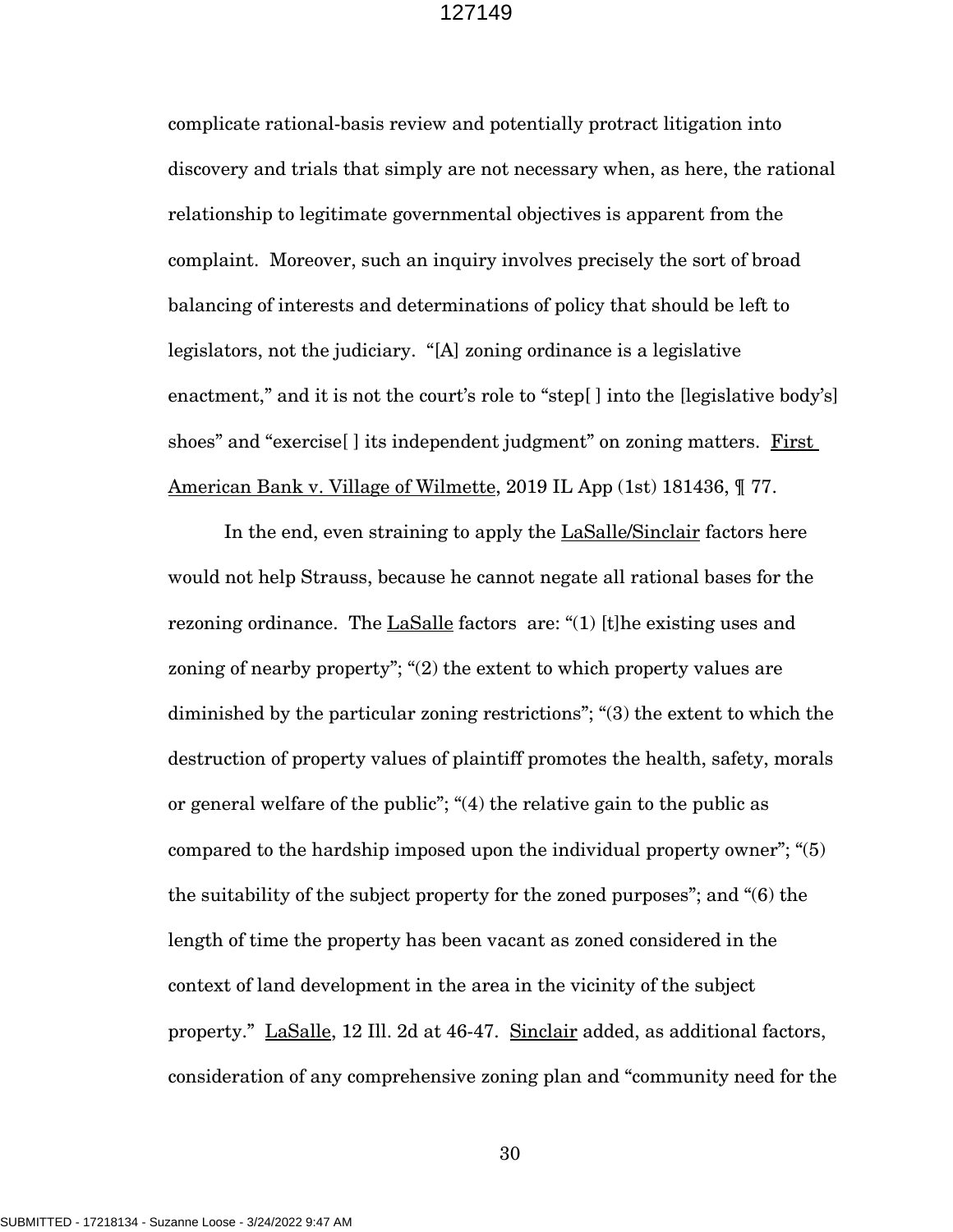proposed use by the plaintiff." 19 Ill. 2d at 378. 7

Under the third and fourth factors, it is rational to conclude the gain to the public welfare exceeds the hardship and loss of value to the property owner, where the rezoning ordinance eliminates a use that had become a nuisance and the owner was still able to sell the building for \$9.1 million, A15; C. 222, the same amount he was willing to accept before the rezoning, A11; C. 218. As for the first and fifth factors, there are no allegations that the new zoning classification is inconsistent with existing uses or unsuitable for the uses allowed in B2 zones. And the consistency with existing uses in the area is particularly significant because, underlying all of the factors, and "[o]f paramount importance," is "the question of whether the subject property is zoned in conformity with surrounding existing uses and whether those uses are uniform and established." LaGrange State Bank v. Cook County, 75 Ill. 2d 301, 391 (1979); accord, e.g., Thornber v. Village of North Barrington, 321 Ill. App. 3d 318, 327 (2d Dist. 2001); Zeitz v. Village of Glenview, 304 Ill. App. 3d 586, 595 (1st Dist. 1999). As we explain above, it appears that myriad uses allowed in B2 districts would mesh well with the other businesses

<sup>&</sup>lt;sup>7</sup> Strauss characterizes Sinclair as adding consideration of "community" need for an ordinance." Strauss Br. 16 (emphasis added). That is incorrect. The court considered the need for the proposed use and held that the circuit court had properly limited its relief to allowing that particular use, as opposed to invalidating the entire zoning classification, 19 Ill. 2d at 378-80, as Strauss is asking the court to do here.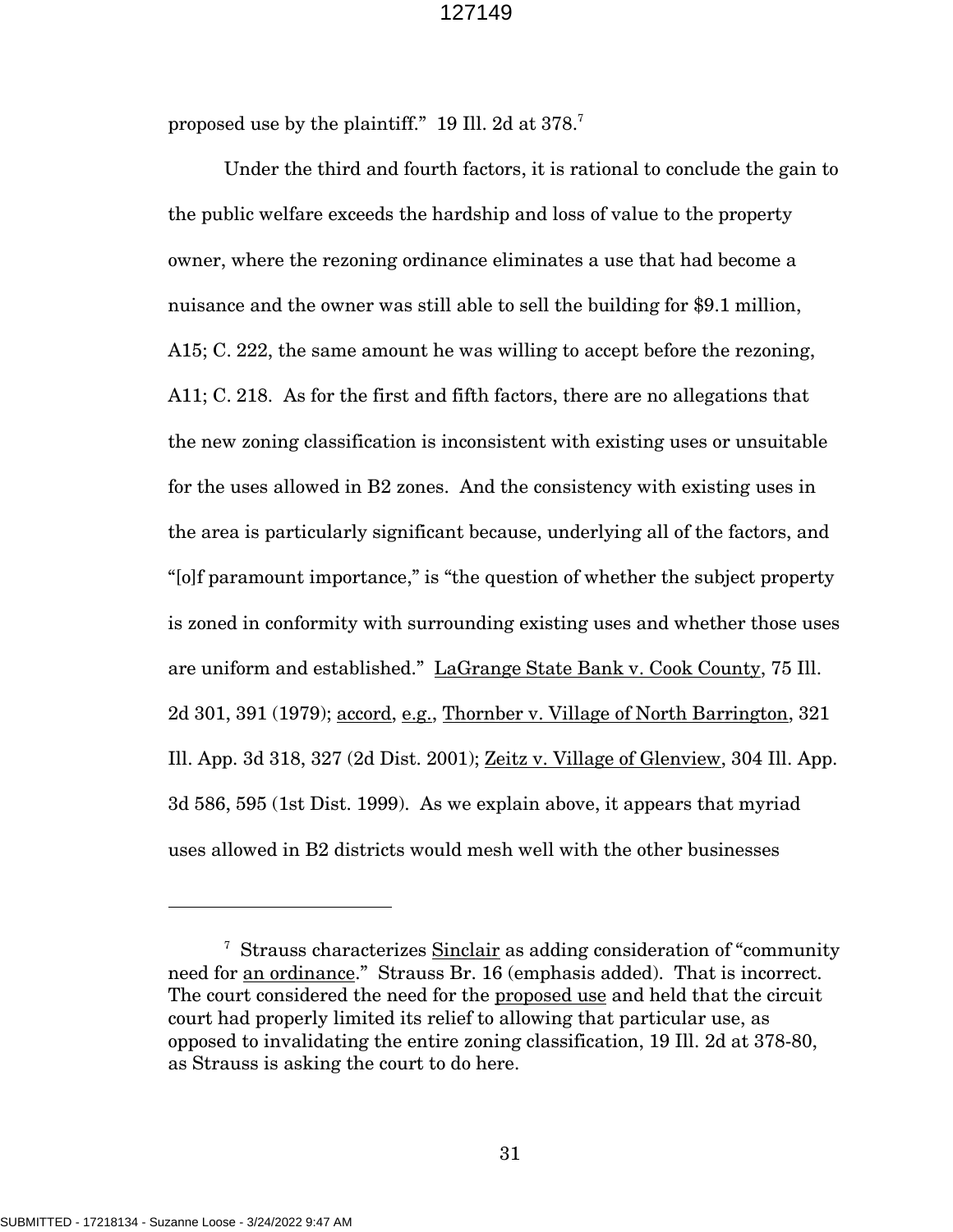operating nearby.

Ultimately, the LaSalle/Sinclair factors are designed to cull out zoning classifications that are clearly out of sync with the character of the area. In LaSalle, for instance, the property was zoned for single-family residences on an irregularly shaped lot at the intersection of two busy streets in a mostly commercial area, including numerous factories, office buildings, and a 40 acre tract zoned for a large shopping center. 12 Ill. 2d at 47-48. And in Whipple, a special use permit had been granted to allow an industrial sandmining operation in an area where "the nearby property [was] primarily agricultural," 2017 IL App (3d) 150547, ¶ 29, which was "not in harmony with the community's comprehensive plan," id.  $\parallel$  33. From the allegations in Strauss's complaint, it is clear that the B2-2 classification is a far cry from the obviously out-of-sync zoning at issue in those cases. This case does not involve the same sharp contrast between single family homes and commercial uses, or between agricultural and heavy industrial uses. It involves a fairly minor gradation in the spectrum of business uses, eliminating some of the more intensive commercial uses. And Strauss does not explain how, even in light of any of the LaSalle/Sinclair factors, it would be irrational for City Council to prohibit some of the more intense uses that are allowed in the B3 classification.

## **B. The Alleged Private Motives Of A Single Alderman Do Not Show That The City Lacked A Rational Basis.**

Strauss also argues that he has satisfied rational-basis review because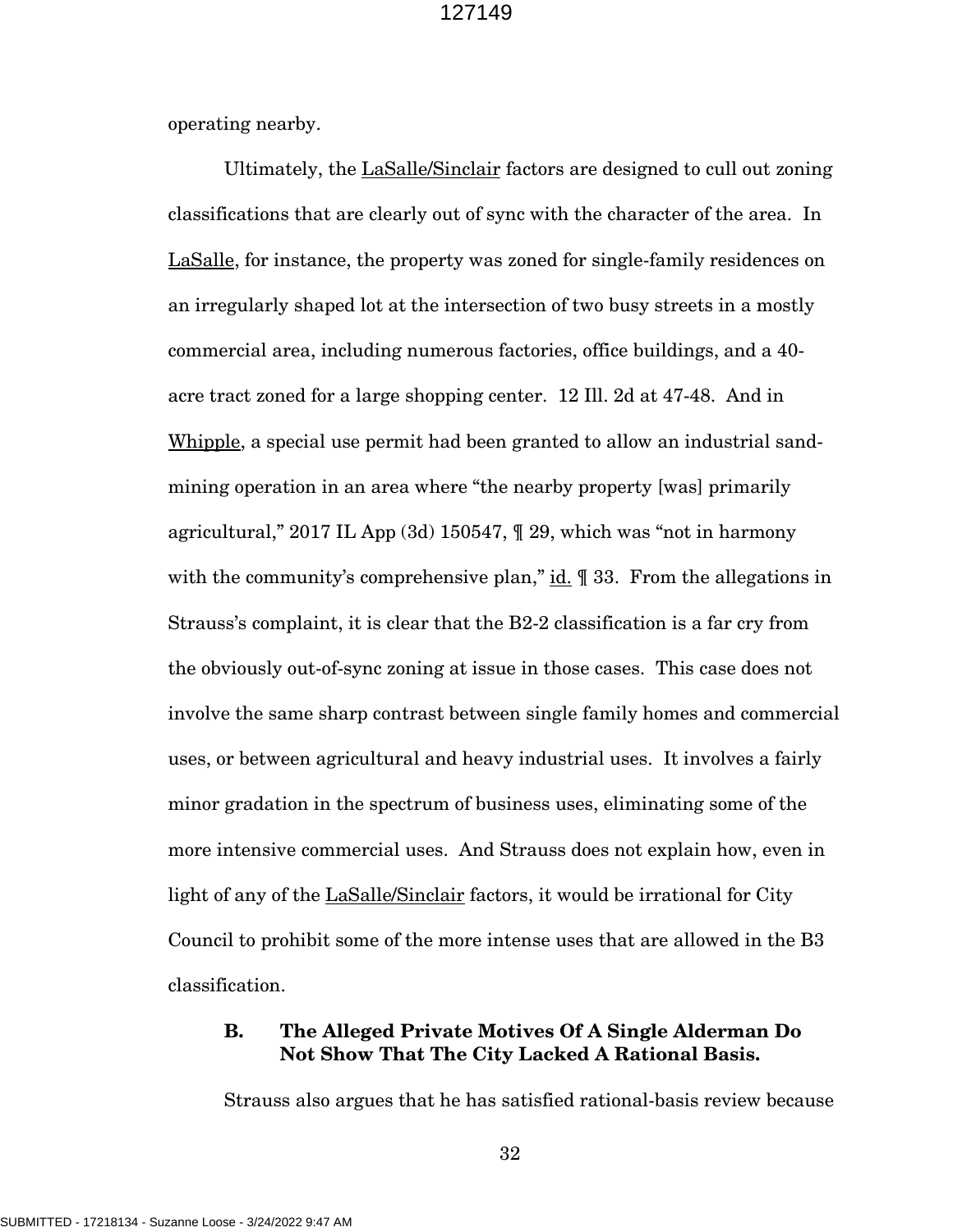he alleges the rezoning ordinance was "a punitive measure that had the sole purpose and effect of harming a single property owner to satisfy the vindictive interests of Moreno and Double Door." Strauss Br. 14. See also id. at 20 ("ordinance was an arbitrary attempt to single Plaintiff out for punishment"); <u>id.</u> at 21 (the "function" of the ordinance was "to punish"). This argument should be rejected for several reasons. To begin, Strauss's allegations about vindictive motives are limited to Moreno, and he is not even a defendant in this case. Even if that alderman's threats and inflammatory conduct suggest that he had an improper motive, his motivation cannot be attributed to any of the other 49 members of City Council. As this court has explained, "[s]tatements of individual legislators," especially those made outside the course of official legislative debate, "reflect only the viewpoints of those individuals, not necessarily the intent of the legislature as a whole when the bill was debated and passed." Morel v. Coronet Insurance, 117 Ill. 2d 18, 24 (1987). The statements of individual legislators "do not constitute meaningful evidence of legislative intent." Id. This principle, of course, applies just the same when the legislative body is a city council. Thus, as the Seventh Circuit held in Civil Liberties for Urban Believers v. City of Chicago, 342 F. 3d 752, 764 (7th Cir. 2003), an alderman's motive for proposing a zoning change "in no way demonstrates that the City Council and the Mayor, who have final authority under state law to enact city ordinances, endorsed any such motives," id. at 764 (citations omitted). Absent some evidence that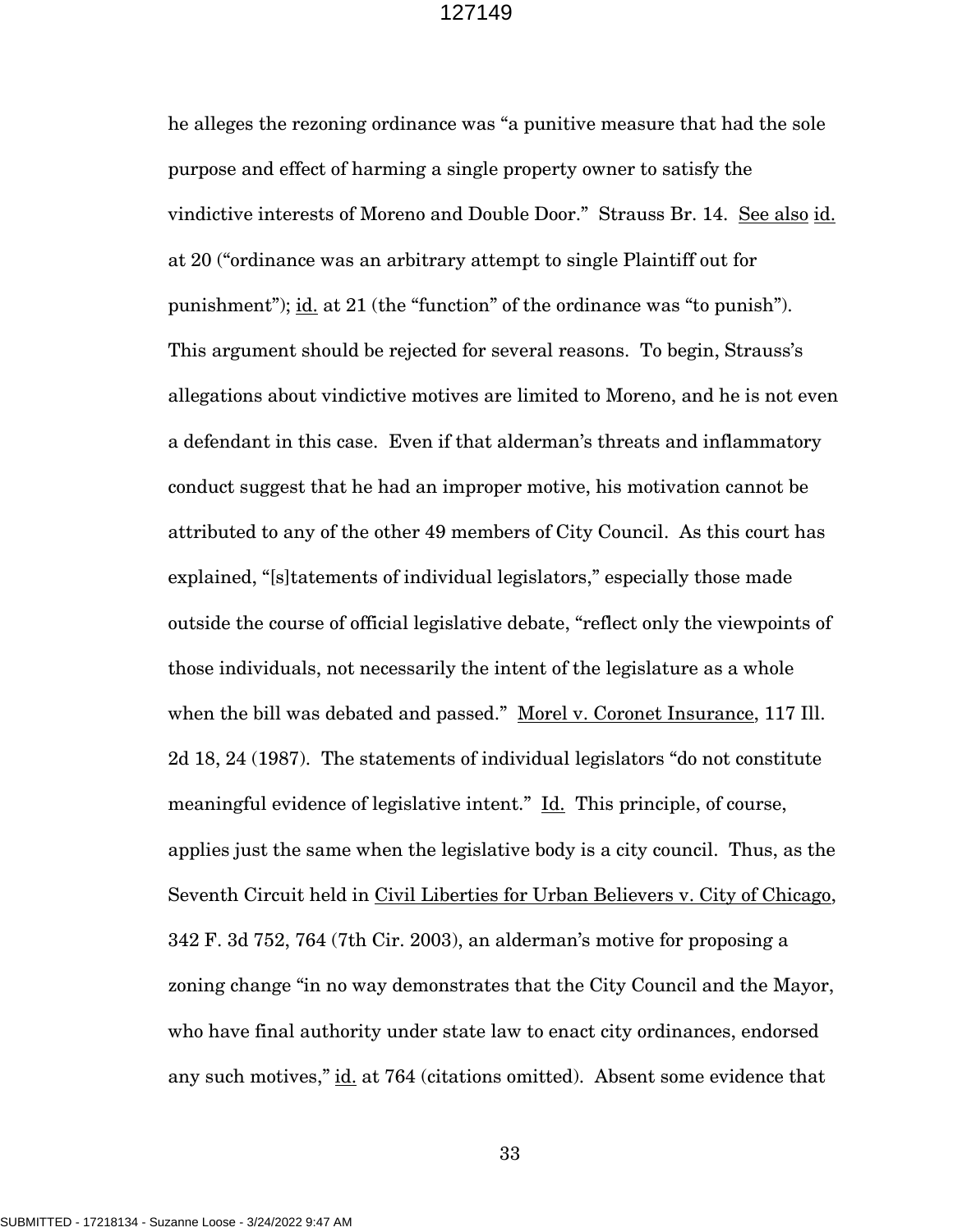the City Council "approved both the rezoning *and* the illicit motivation therefor," the City cannot be liable for the alderman's actions. Id.

Moreover, Strauss's repeated and hyperbolic use of the term "Aldermanic Prerogative" in the complaint, e.g., Strauss Br. A13-A14, should be ignored. He defines "aldermanic prerogative" as an alleged practice of City Council members to "defer[ ] local matters to the alderman of the affected ward" and "blindly support" zoning changes proposed by those aldermen. A13; C. 220. But the actual facts alleged in Strauss's complaint undermine the notion that other aldermen gave blind deference to Moreno's proposals. Far from simply jumping on board with Moreno's proposals, the aldermen on the zoning committee had the matter reviewed by the Zoning Administrator and Department of Law. A11; C. 218. Moreover, the committee did not advance either of the proposals (RS-3 and B1-1) that the Zoning Administrator and Law Department would not recommend. It was only after the third proposal for a modest zoning change that the committee held a hearing at which it heard testimony from all sides, C. 68-82, as well as the recommendation of the Zoning Administrator, C. 83. It is clear from the allegations in Strauss's complaint, therefore, that the aldermen did not base their support solely on Moreno's preferences.

In any event, whatever the reasons each alderman had for casting his or her vote, the constitutionality of a zoning ordinance does not depend on the actual motives of the officials passing the legislation. "In considering the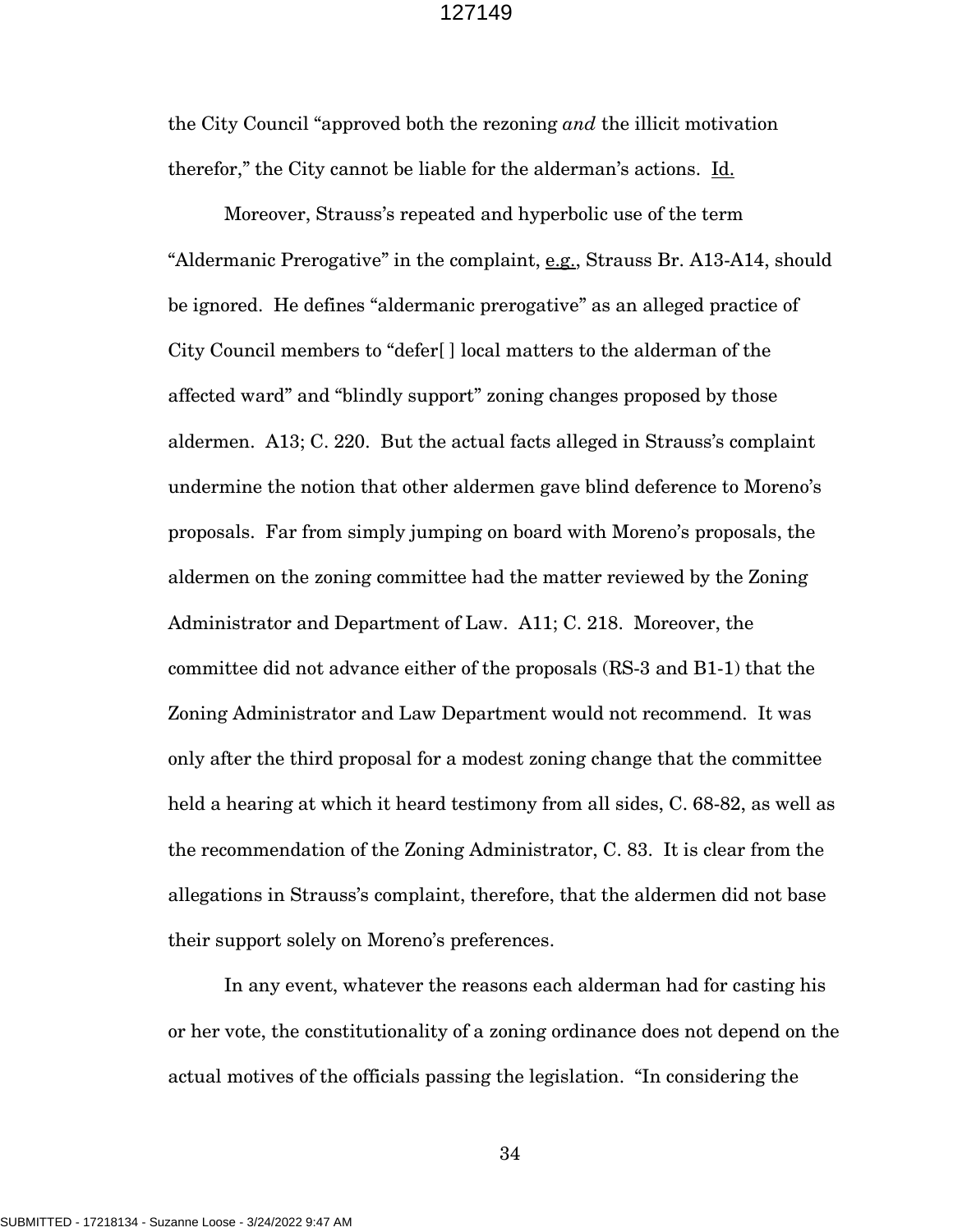constitutionality of a statute, this court is not at liberty to inquire into the motives of the legislature, but may only examine the legislature's powers under the constitution." People v. Gallegos, 293 Ill. App. 3d 873, 878 (3d Dist. 1997); accord, e.g., Scandroli v. City of Rockford, 86 Ill. App. 3d 999, 1003 (2d Dist. 1980). "'Even a showing of animus is insufficient where there is an otherwise legitimate state purpose and a rational basis for its implementation.'" Illinois Collaboration on Youth v. Dimas, 2017 IL App (1st)  $162471$ ,  $\text{T}$  37 (quoting AFSCME v. State of Illinois, 2015 IL App (1st) 133454, ¶ 37). As we explain above, rather than focusing on motives, "[s]o long as there is a conceivable basis for finding the statute rationally related to a legitimate state interest, the law must be upheld." Stokovich, 211 Ill. 2d at 126. See also Flying J Inc. v. City of New Haven, 549 F.3d 538, 545 (7th Cir. 2008) ("A given action can have a rational basis and be a perfectly logical action for a government entity to take even if there are facts casting it as one taken out of animosity." And under rational-basis review, "it is entirely irrelevant for constitutional purposes whether the conceived reason for the challenged distinction actually motivated the legislature." FCC v. Beach Communications, Inc., 508 U.S. 307, 315 (1993).

To be sure, as Strauss points out, this court has held that zoning power "cannot be exercised to satisfy the individual desires of a few," or to "confer special benefits on plaintiff's neighbors." Strauss Br. 17 (citing Cosmopolitan National Bank, 27 Ill. 2d at 585; Trust Co., 408 Ill. 91). This general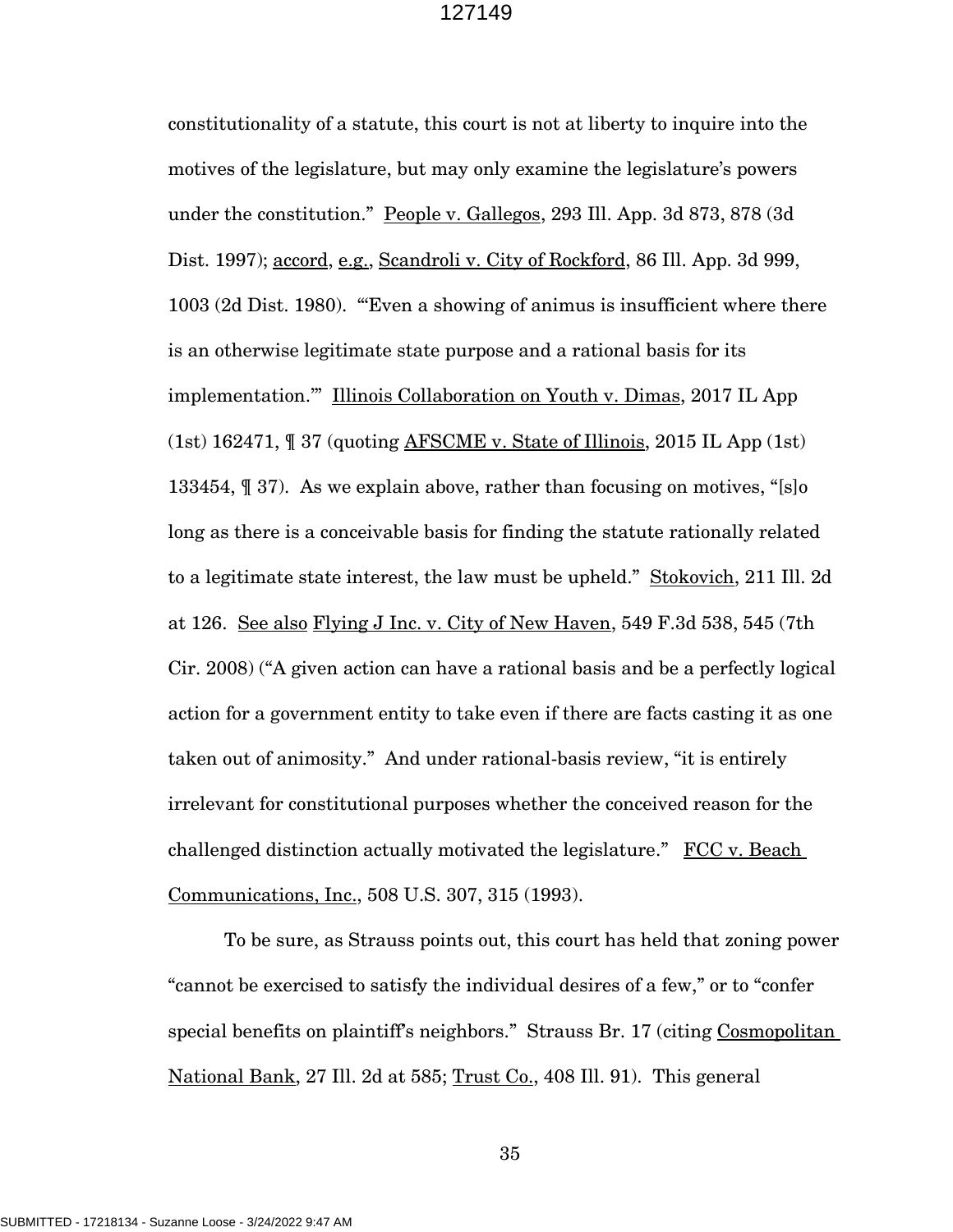principle, however, does not invite reliance on the actual motives of legislators, much less suggest that a single alderman's allegedly improper motive suffices to plead a claim. Instead, under rational basis review, if a benefit to a few individuals is one possible reason for the ordinance but there is another conceivable reason that rezoning advances a public purpose, a zoning ordinance passes muster. In other words, a plaintiff must still negate all the conceivably rational bases, leaving as the only possible purpose of the ordinance to confer special benefits on a select few.

One of the cases Strauss relies upon, Drury v. Village of Barrington Hills, 2018 IL App (1st) 173042, illustrates this point. There, shortly after a large-scale horse boarding operation lost several rounds of litigation concerning compliance with a zoning ordinance, a member of the Barrington Hills Zoning Board of Appeals introduced an ordinance to allow such boarding and made it retroactive to negate prior violations. Id. ¶ 32. Barrington Hills did not even defend the ordinance, instead conceding that it "bore no rational relationship to the public health, safety, welfare, or morals and was void ab initio." Id. ¶ 45; see also id. ¶ 49. The ordinance was defended instead by some intervenors, id.  $\parallel$  46, but they did not identify a way in which the ordinance was rationally related to the public welfare, either. And the court did not conceive of one. The court made clear that rational-basis scrutiny is extremely deferential, id. ¶¶ 76-79, and its focus was not on the "'true' reason" for the zoning decision; rather, "[t]he singular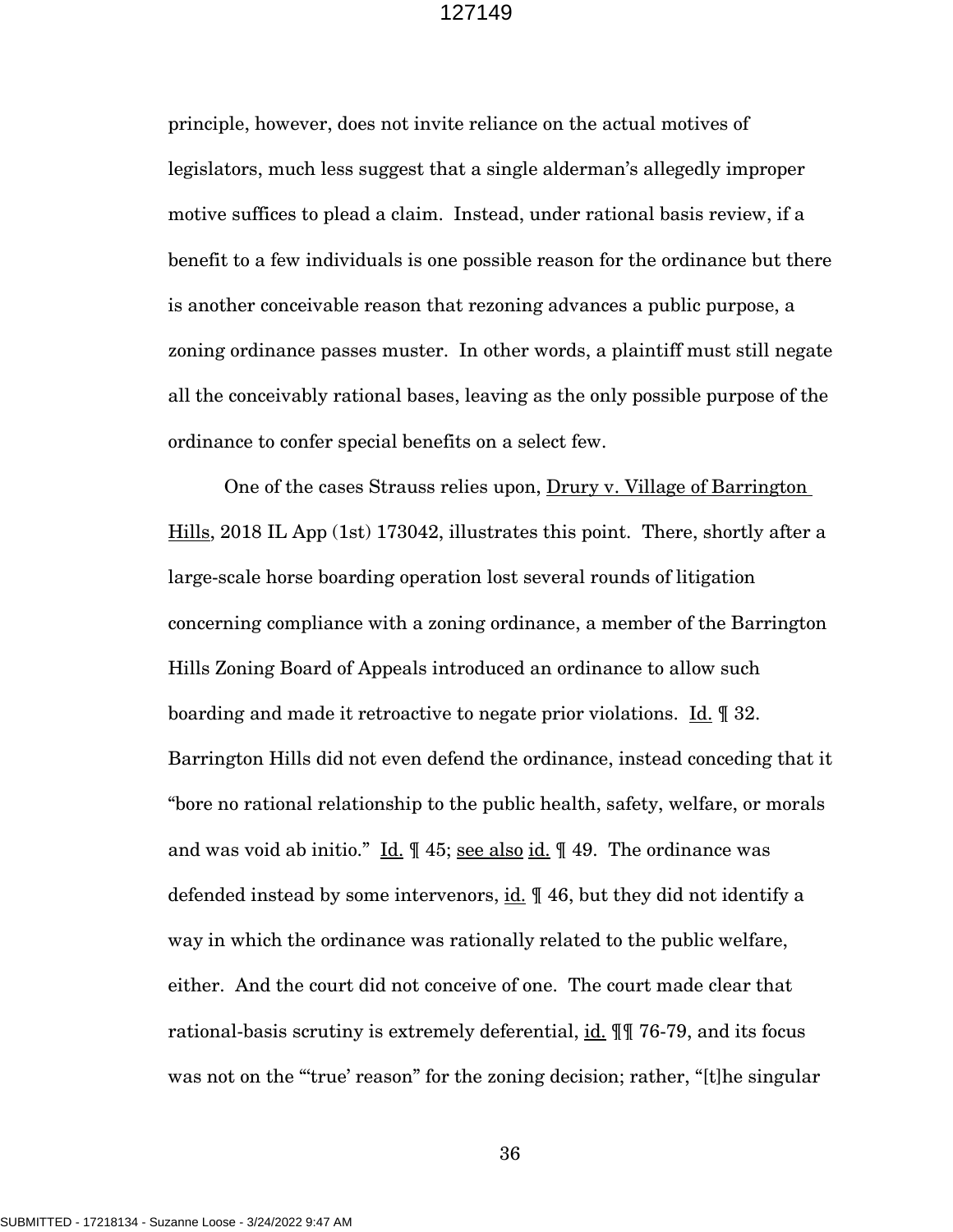focus is on whether the public welfare justifies the zoning restriction." Id. ¶ 91. But it still could not find anything to explain the ordinance. Rather, "the *only* justification for the ordinance is that a chosen few individuals wanted it." Id. || 99. In short, Drury is an example of a case where the plaintiffs met their burden of pleading facts negating all rational bases for the ordinance. That does not help Strauss because, here, there are conceivably rational bases for the ordinance, as we explain above.

Finally, Strauss's reliance on Southwest Illinois Development Authority ("SWIDA") v. National City Environmental, LLC, 199 Ill. 2d 225 (2002), is misplaced. To begin, that case involved a claim under the Takings Clause, and Strauss no longer challenges the dismissal of his takings claim. And the holding is not useful by way of analogy to his due process or equal protection claims, either. The Takings Clause requires that property be taken only for a "public use," which this court regarded as distinct from a "public purpose." Id. at 239. This court held that the under the "public use" requirement, "something more than a mere benefit to the public must flow from the contemplated improvement," id. at 239, and examined whether "the true beneficiaries of this taking are private businesses and not the public," id. at 240. This court has never interpreted the Due Process Clause to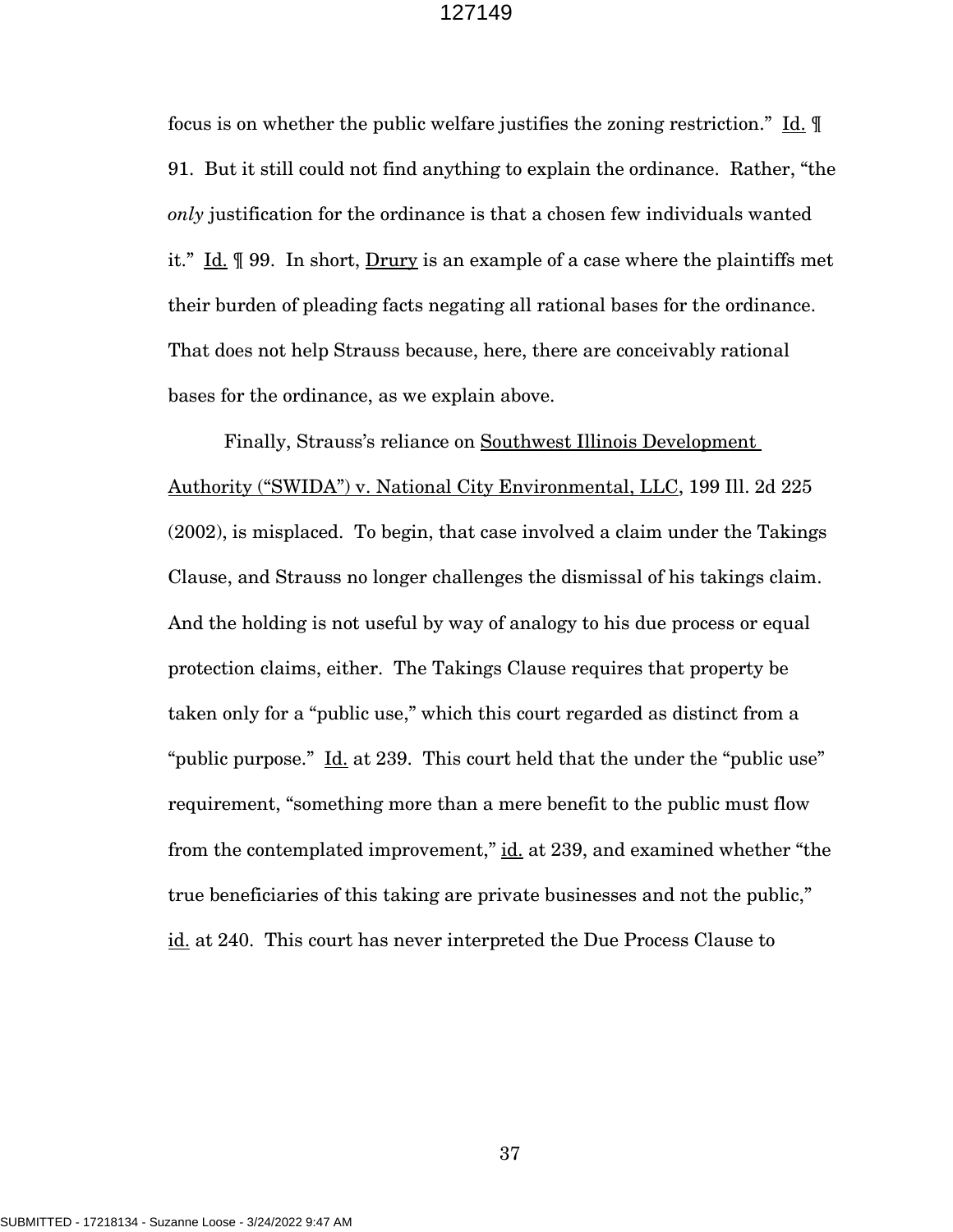require the government to meet the same "public use" requirement.<sup>8</sup> As we explain above, the rational-basis test governs here, and the rezoning ordinance passed scrutiny under that test.

#### **II. THE TORT IMMUNITY ACT BARS STRAUSS'S CLAIMS.**

In addition, all of Strauss's claims against the City are barred under the Tort Immunity Act. State law immunity, like federal immunity, is an affirmative defense. Van Meter v. Darien Park Dist., 207 Ill. 2d 359, 370 (2003). The burden is on the government to establish that the Tort Immunity Act bars liability, and the Act is "strictly construed against the public entities involved." Id. Whether an official is entitled to immunity is properly decided at the outset of litigation, in a motion to dismiss under section 2-619.

DeSmet v. County of Rock Island, 219 Ill. 2d 497, 504 (2006); see also Imbler v. Pachtman, 424 U.S. 409, 419 n.13 (1976) ("An absolute immunity defeats a suit at the outset, so long as the official's actions were within the scope of the immunity.").

The Tort Immunity Act applies to Strauss's constitutional claims, as well as his tort claims, and those clams are barred by the enactment and

<sup>&</sup>lt;sup>8</sup> In Kelo v. City of New London, 545 U.S. 469 (2005), the Supreme Court rejected such a distinction between "public use" and "public purpose" for purposes of the Takings Clause in the federal constitution. "[T]akings that serve a public purpose" may "satisfy the Constitution even if the property is destined for subsequent private use." Id. at 498. SWIDA was decided before Kelo and this court has not reconsidered its approach in light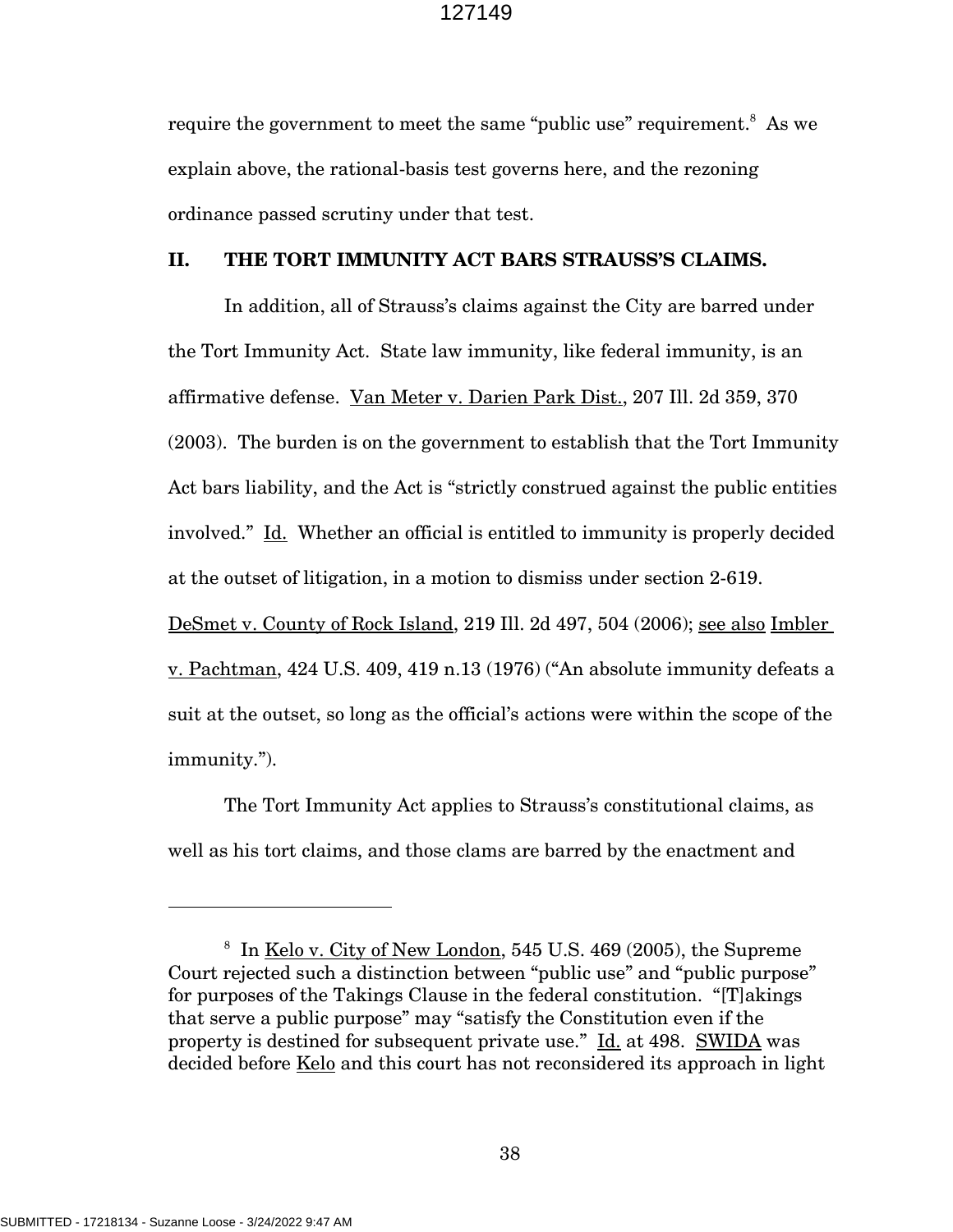discretionary immunities in the Act. The enactment immunity in section 2- 103 immunizes the City from liability for "an injury caused by adopting or failing to adopt an enactment." 745 ILCS 10/2-103. And the discretionary immunity in section 2-201 immunizes the City from an employee's "act or omission in determining policy when acting in the exercise of such discretion even though abused."  $\underline{Id}$ . 10/2-201. The combined effect of these provisions is that the City is immune from liability for any injury caused by enacting the rezoning amendment, as well as any injury caused by Moreno's untoward conduct.

## **A. The City Is Immune From Liability On Strauss's Constitutional Claims Under Section 2-103.**

The Tort Immunity Act applies with full force to claims under the Illinois constitution, including the immunity in section 2-103 for injuries caused by adopting an enactment. That provision bars Strauss's constitutional claims here.

## **1. The Tort Immunity Act applies to Strauss's constitutional claims.**

The Tort Immunity Act extends to claims under the Illinois constitution. Its broad purpose is "to protect local public entities and public employees from liability arising from the operation of government." Village of Bloomingdale v. CDG Enterprises, Inc., 196 Ill. 2d 484, 490 (2001) (citing

of that precedent.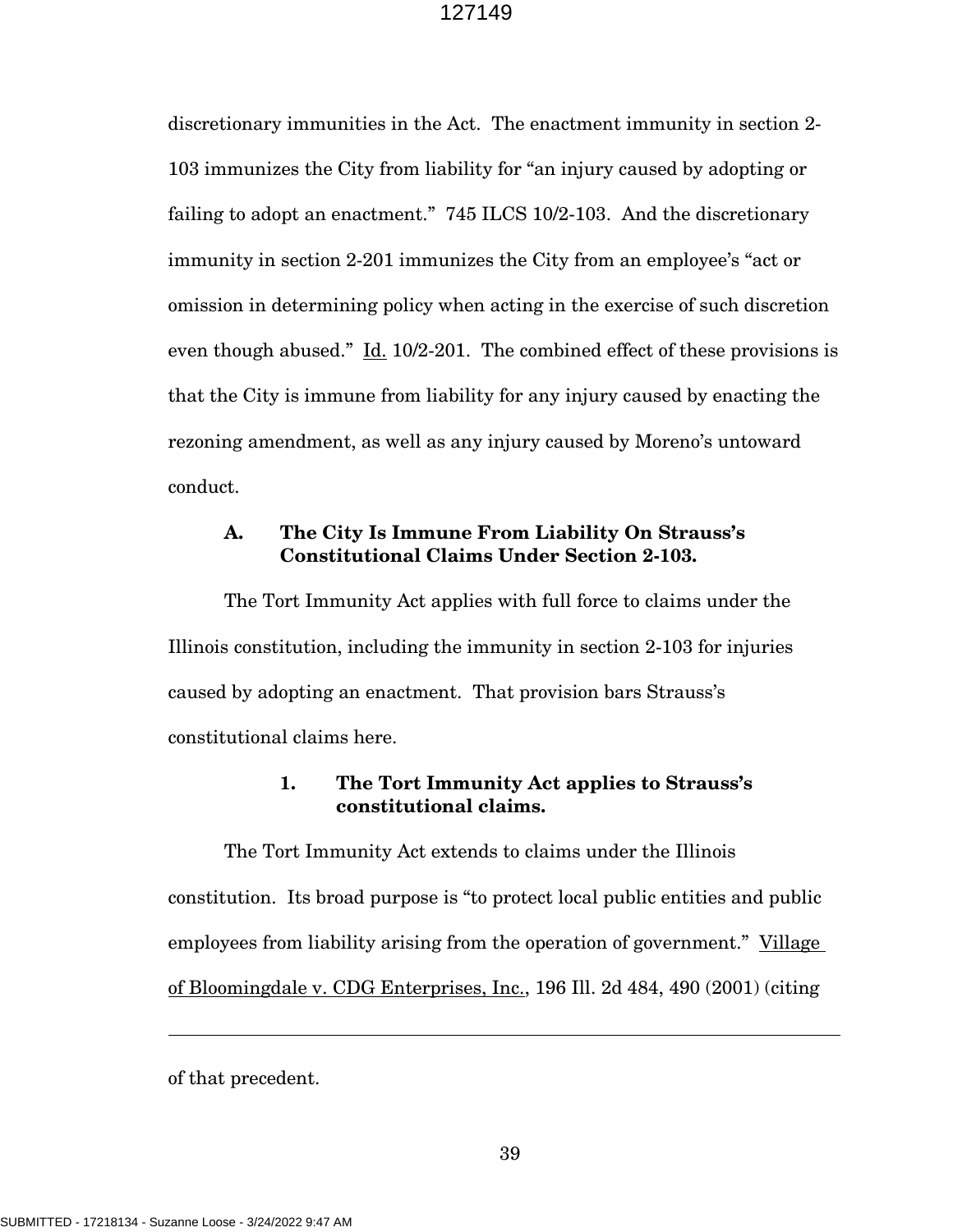745 ILCS 10/1–101.1(a)). The Act immunizes public entities and employees from damages claims for injuries arising from certain enumerated acts and omissions, and defines "injury" as follows:

"Injury" means death, injury to a person, or damage to or loss of property . . . "Injury" includes any injury alleged in a civil action, whether based upon the Constitution of the United States or the Constitution of the State of Illinois, and the statutes or common law of Illinois or of the United States.

745 ILCS 10/1-204 (emphasis added). Section 2-101 clarifies that the Act does not preclude "relief other than damages," and contains a list of express exceptions to the Act. 745 ILCS 10/2-101 (listing exceptions based on contract, common carrier operations, and four specific statutes). Claims based on the Due Process Clause or the Equal Protection Clause of the Illinois constitution are not on that list.

Under the plain language of the Act, then, it applies to Strauss's claims for damages under the Illinois constitution. It is well settled that "[w]here an enactment is clear and unambiguous a court is not at liberty to depart from the plain language and meaning of the statute by reading into it exceptions, limitations or conditions that the legislature did not express." CDG Enterprises, 196 Ill. 2d at 493. And it only makes sense that the General Assembly would treat claims under the Illinois constitution like tort claims arising under the common law, since the same sort of claims arising under the federal constitution have long been recognized as a species of torts. City of Monterey v. Del Monte Dunes at Monterey, Ltd., 526 U.S. 687, 709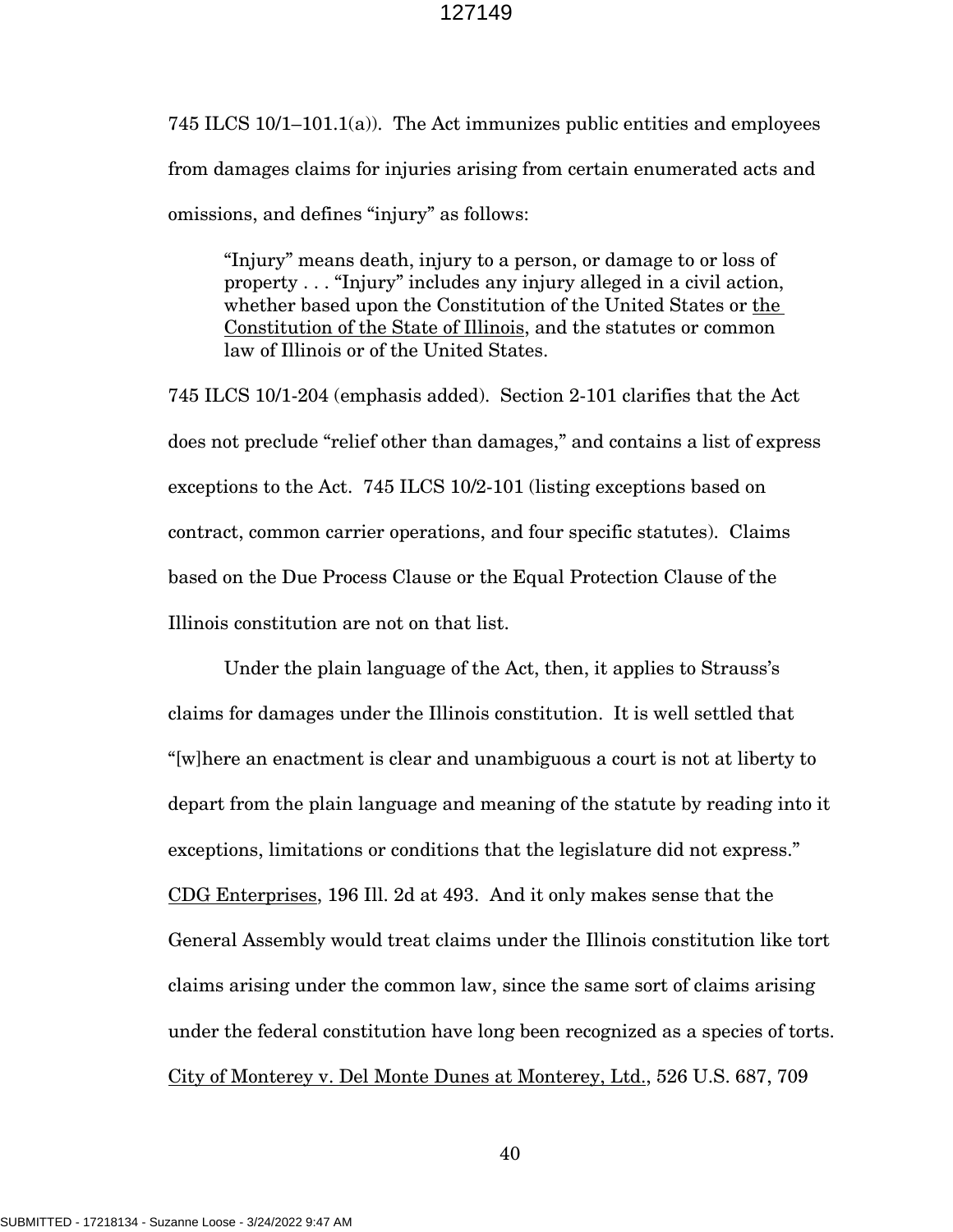(1999) ("there can be no doubt that claims brought pursuant to § 1983 sound in tort"); Heck v. Humphrey, 512 U.S. 477, 483 (1994) ("[w]e have repeatedly noted that 42 U.S.C. § 1983 creates a species of tort liability") (quoting Memphis Community School District v. Stachura, 477 U.S. 299, 305 (1986)).

Regardless, given the broad definition of "injury" and limited number of exceptions, this court has rejected the notion that the Act "categorically excludes" non-tort actions. Raintree Homes, Inc. v. Village of Long Grove, 209 Ill. 2d 248, 261 (2004). In CDG Enterprises, for example, the court held that the statutory immunities applied to a non-tort quasi-contract claim. 196 Ill. 2d at 501. The court made clear that, unless expressly excepted in the Tort Immunity Act, its immunities apply to all injuries, regardless of the cause of action. Id. Thus, consistent with CDG Enterprises, the Act's definition of "injury" means that Illinois constitutional claims are covered, too.

In the appellate court, Strauss argued the definition of "injury" in section 1-204 should be interpreted another way in order to "avoid . . . constitutional problems or absurd results." Strauss Reply Br. 18 (Ill. App. Ct.). Strauss argued that, because section 1-204 also covers injuries "based upon the Constitution of the United States" and federal "statutes and common law," giving effect to the plain language of section 1-204 would mean that the immunities in the Act could be applied to actions arising under federal law, even though the legislature "does not have power to alter rights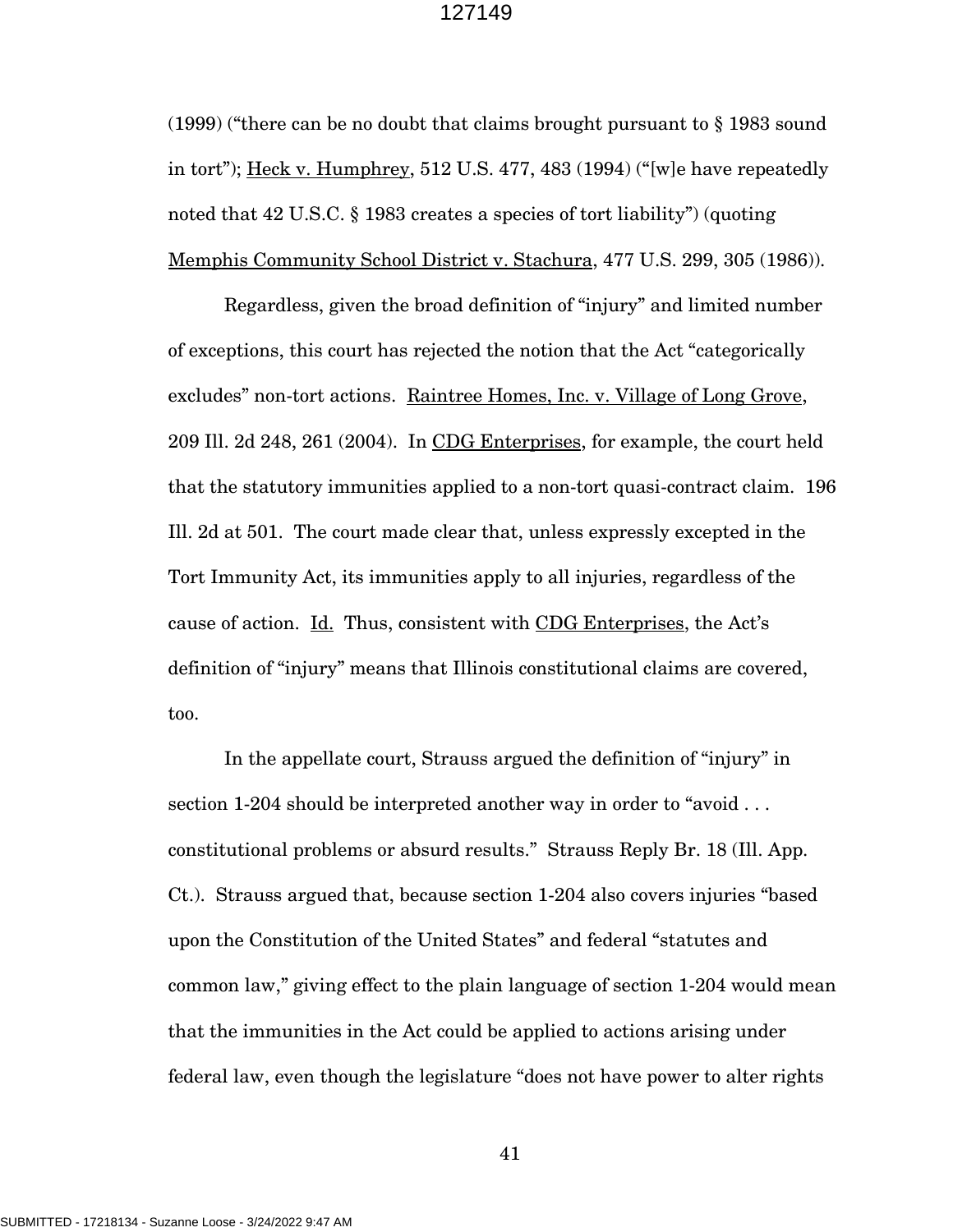and remedies under . . . federal constitution or under federal law." Id. Strauss argued that the General Assembly "did not intend references to the state and federal constitution to be taken literally." Id. at 19. This argument not only runs afoul of the plain language of the Act, but fails to give any meaning to the words referring to the Illinois constitution. And, under settled principles of statutory interpretation, this court will "construe the statute to avoid rendering any part meaningless or superfluous." Solon v. Midwest Medical Record Association, 236 Ill. 2d 433, 440 (2010).

To be sure, the Act cannot apply to claims arising under federal laws, even though the definition of "injury" includes injuries based on the constitution, statutes, and common law "of the United States," because that portion of the statute is preempted by federal law. See Anderson v. Village of Forest Park, 238 Ill. App. 3d 83, 92 (1st Dist. 1992). Despite the plain language of the Tort Immunity Act, its application to federal constitutional claims would be unconstitutional under the Supremacy Clause in the federal constitution. Id. The General Assembly, however, prepared for this contingency. The Act provides that, if any of its provisions are held invalid, that "shall not affect other provisions, or applications of the Act which can be given effect without the invalid provision or application." 745 ILCS 10/1-102. Plainly, the Tort Immunity Act can be applied to claims under the Illinois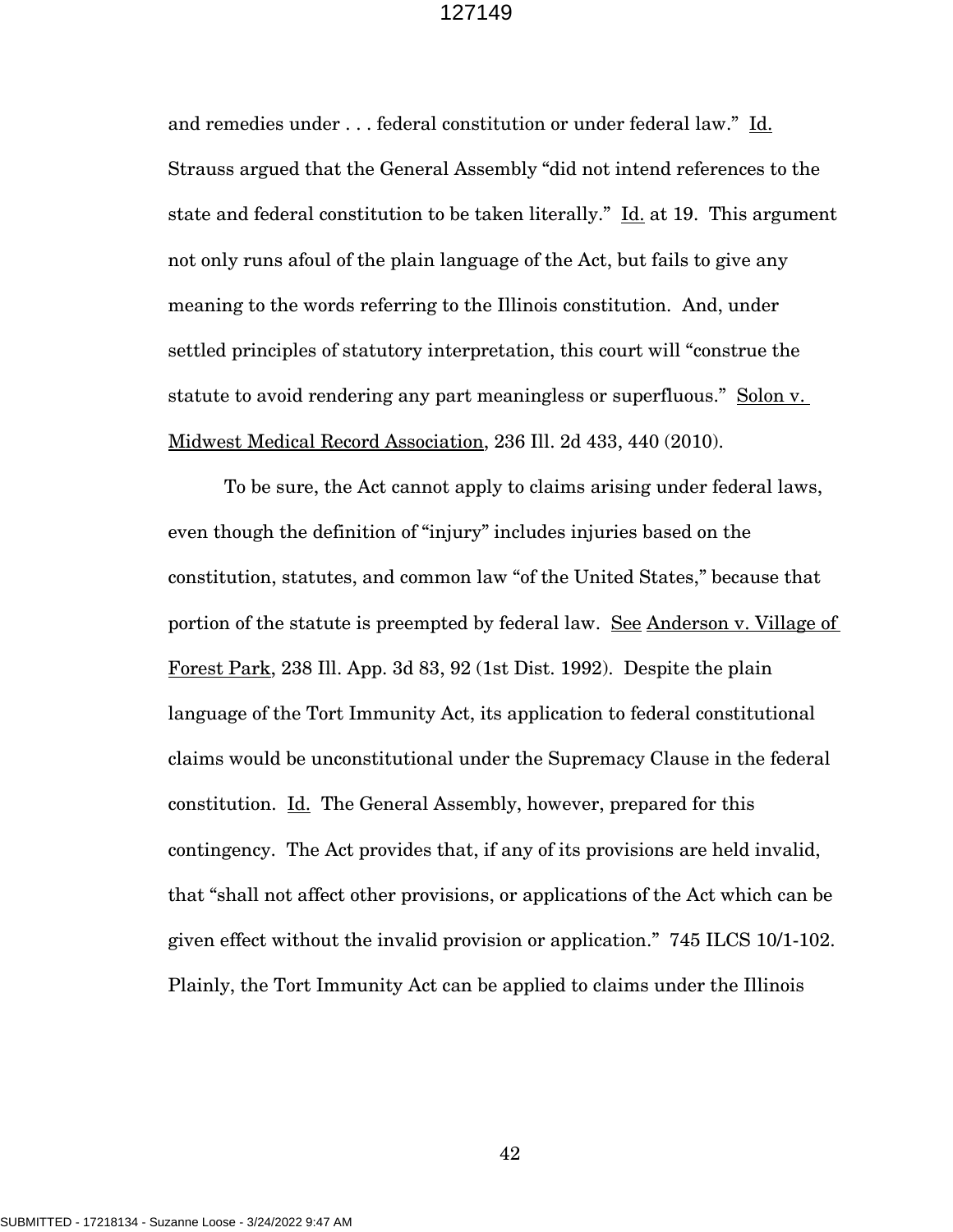constitution without giving effect to the invalid portion referring to federal law. 9

The appellate court addressed the application of the Tort Immunity Act to Illinois constitutional claims in Rozsavolgyi v. City of Aurora, 2016 IL App  $(2d)$  150493, vacated on other grounds, 2017 IL 121048.<sup>10</sup> It held that the Act's immunities apply to civil actions "based upon . . . the Constitution of the State of Illinois." Id. ¶ 113. The court noted that it had, in a few earlier opinions, reached the opposite conclusion; but it declined to follow those decisions because they either preceded or did not discuss the 1986 amendment to section 1-204 that changed the definition of "injury" to expressly include the "Constitution of the State of Illinois." Id. ¶ 114 (citing Birkett v. City of Chicago, 325 Ill. App. 3d 196, 202 (2d Dist. 2017); Firestone v. Fritz, 119 Ill. App. 3d 685, 689 (2d Dist. 1983); Streeter v. County of Winnebago, 44 Ill. App. 3d 392, 395 (2d Dist. 1976)). See also Stephanie M.

<sup>&</sup>lt;sup>9</sup> Strauss rightly does not claim that application of the Tort Immunity Act here would violate the Illinois constitutional provision that provides "Every person shall find a certain remedy in the laws for all injuries and wrongs which he receives to his person, privacy, property or reputation." Ill. Const.1970, art. I, § 12. This court has twice rejected such challenges to the Tort Immunity Act. Michigan Avenue National Bank v. County of Cook, 191 Ill. 2d 493, 487-88 (2000); Sullivan v. Midlothian Park District, 51 Ill. 2d 274, 277 (1992).

<sup>&</sup>lt;sup>10</sup> Although the opinion was vacated, it is, nevertheless, persuasive, given the court's thorough and cogent rationale.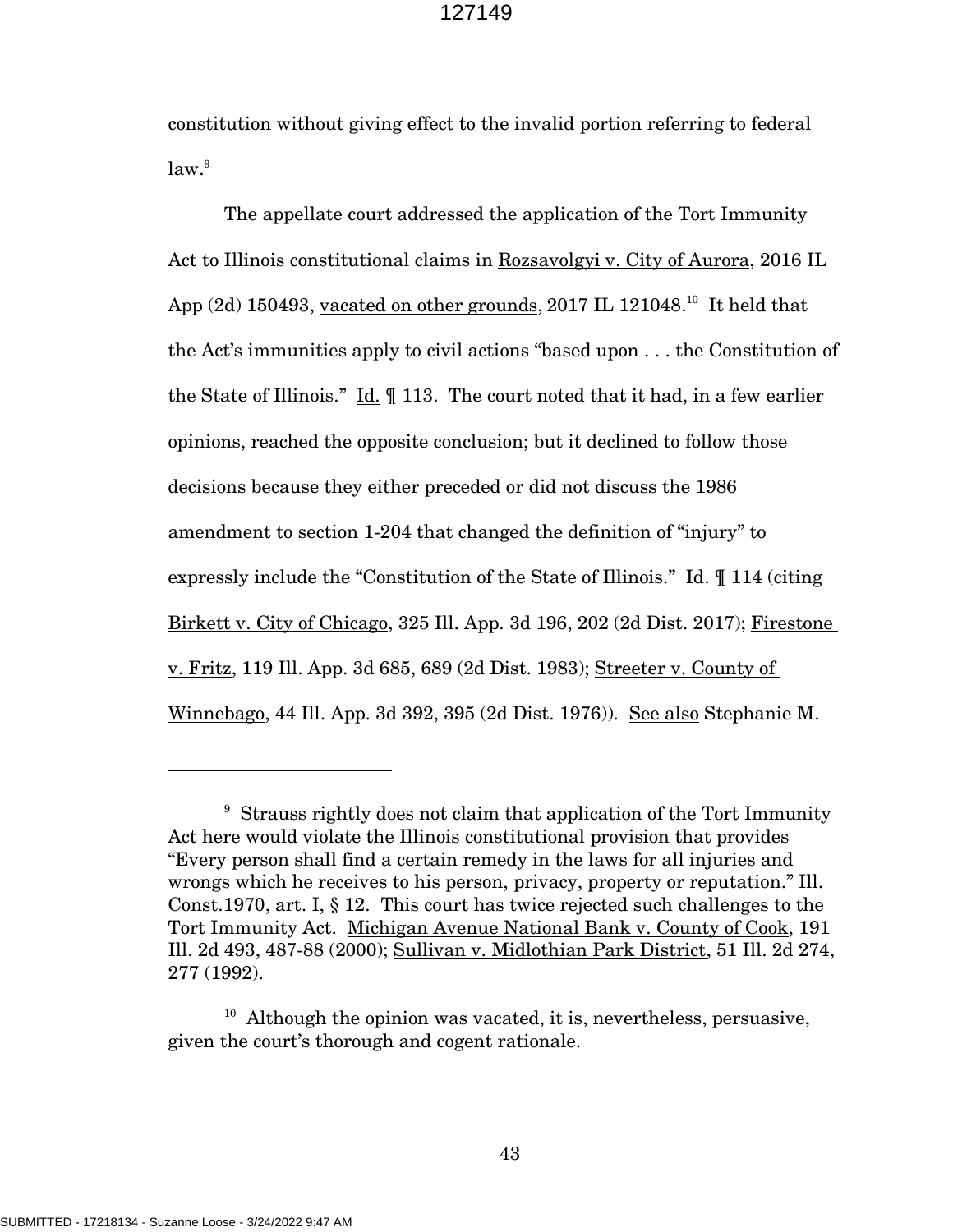Ailor, The Legislature Versus the Judiciary: Defining "Injury" Under the Tort Immunity Act, 57 DePaul L. Rev. 1021, 1051-52 (Summer 2008). The court concluded that, given the "Raintree Homes pronouncement that the statute generally does not exclude non-tort claims" and the clear language in section 1-204, "the Tort Immunity Act clearly encompasses constitutional claims." Rozsavolgyi, 2016 IL App (2d) 150493, ¶ 113.

Similarly, in Oxford Bank & Trust v. Village of LaGrange, 879 F. Supp. 2d 954 (N.D. Ill. 2012), the federal district court applied Illinois law to similar constitutional challenges of a zoning classification and held that the claims were barred under the Tort Immunity Act. Id. at 965-66.<sup>11</sup> Like Strauss, the plaintiffs there argued that a rezoning violated their equal protection and due process rights under the Illinois constitution by prohibiting use of the property as a pawn shop. Id. at 960-61. The property owners alleged that the ordinance had been passed out of spite, specifically targeted them, and caused them to lose a tenant. Id. at 964. The court ruled that the Tort Immunity Act applies to state constitutional claims and dismissed those claims based on several immunities in the Act. Id. at 965-66.

The rulings in Rozsavolgyi and Oxford Bank are sound and should be followed here. Under the definition of "injury," it is clear that Illinois

 $11$  This court may consider decisions from lower federal courts as persuasive authority. Pielet v. Pielet*,* 2012 IL 112064, ¶ 39; Wilson v. County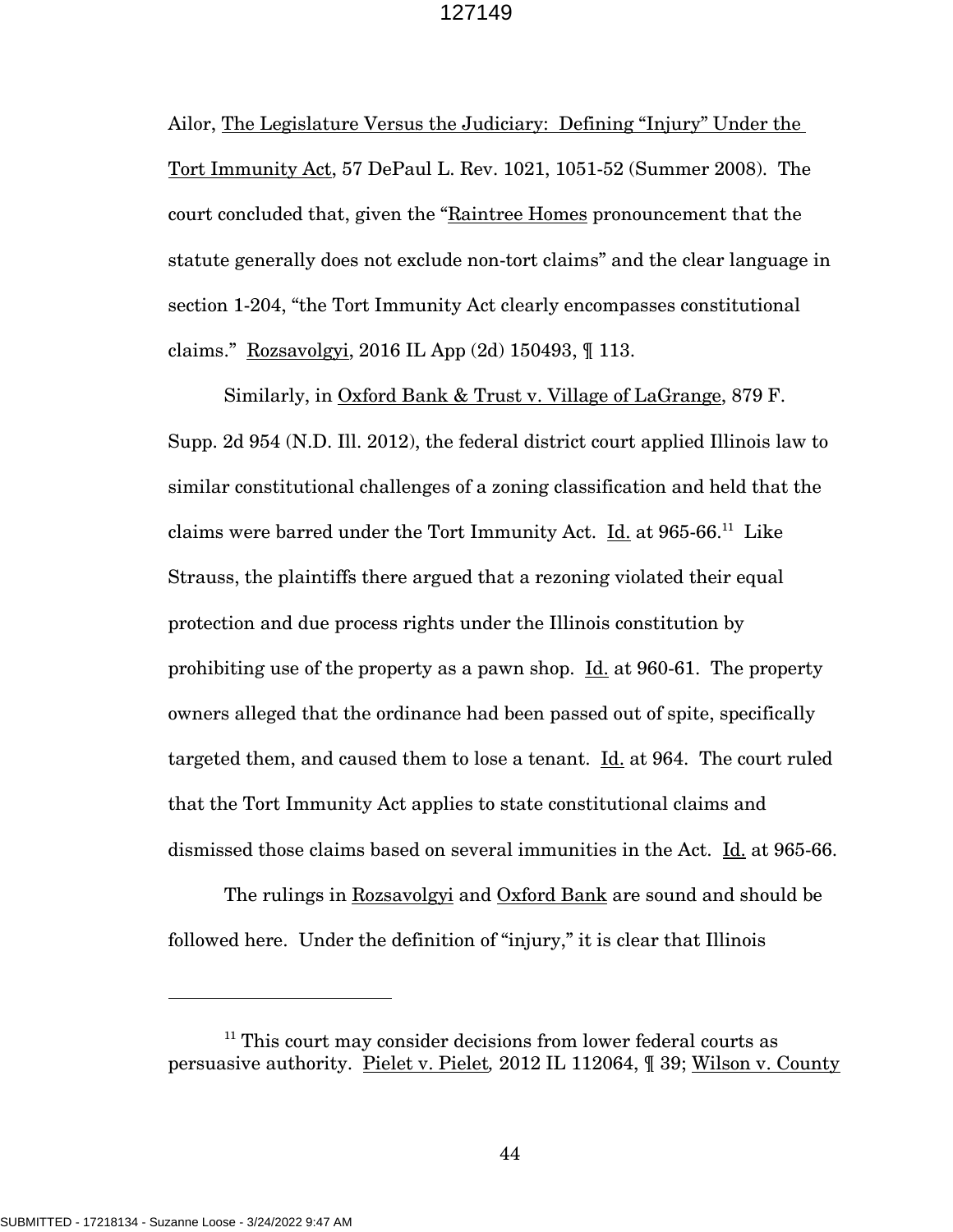constitutional claims are subject to the immunities in the Act. Indeed, it seems likely that the very purpose of the 1986 amendment to the Tort Immunity Act was to effectively reverse the holdings in Streeter and Firestone, where the courts had declined to apply the Tort Immunity Act to claims under the Illinois constitution. And the General Assembly had sound policy reasons for including constitutional claims. The purpose of the Tort Immunity Act is to ensure that public funds are not dissipated by private damages awards. Anthony v. City of Chicago, 382 Ill. App. 3d 983, 987 (1st Dist. 2008). And, particularly relevant here, the enactment and discretionary immunities in the Act, like the legislative immunity that applies to federal claims, "encourage legislators best to represent their constituents' interests." Biblia Abierta v. Banks, 129 F.3d 899, 904 (7th Cir. 1997). "If legislators feared that they would be subject to civil liability for their attempts to introduce new legislation or propose amendments, our government would become stagnant, changes would not be considered, let alone implemented." Id.

## **2. Section 2-103 bars Strauss's constitutional challenges to the rezoning ordinance.**

As we explain above, Strauss's due process and equal protection challenges are based on allegations concerning City Council's passage of the

of Cook*,* 2012 IL 112026, ¶ 30.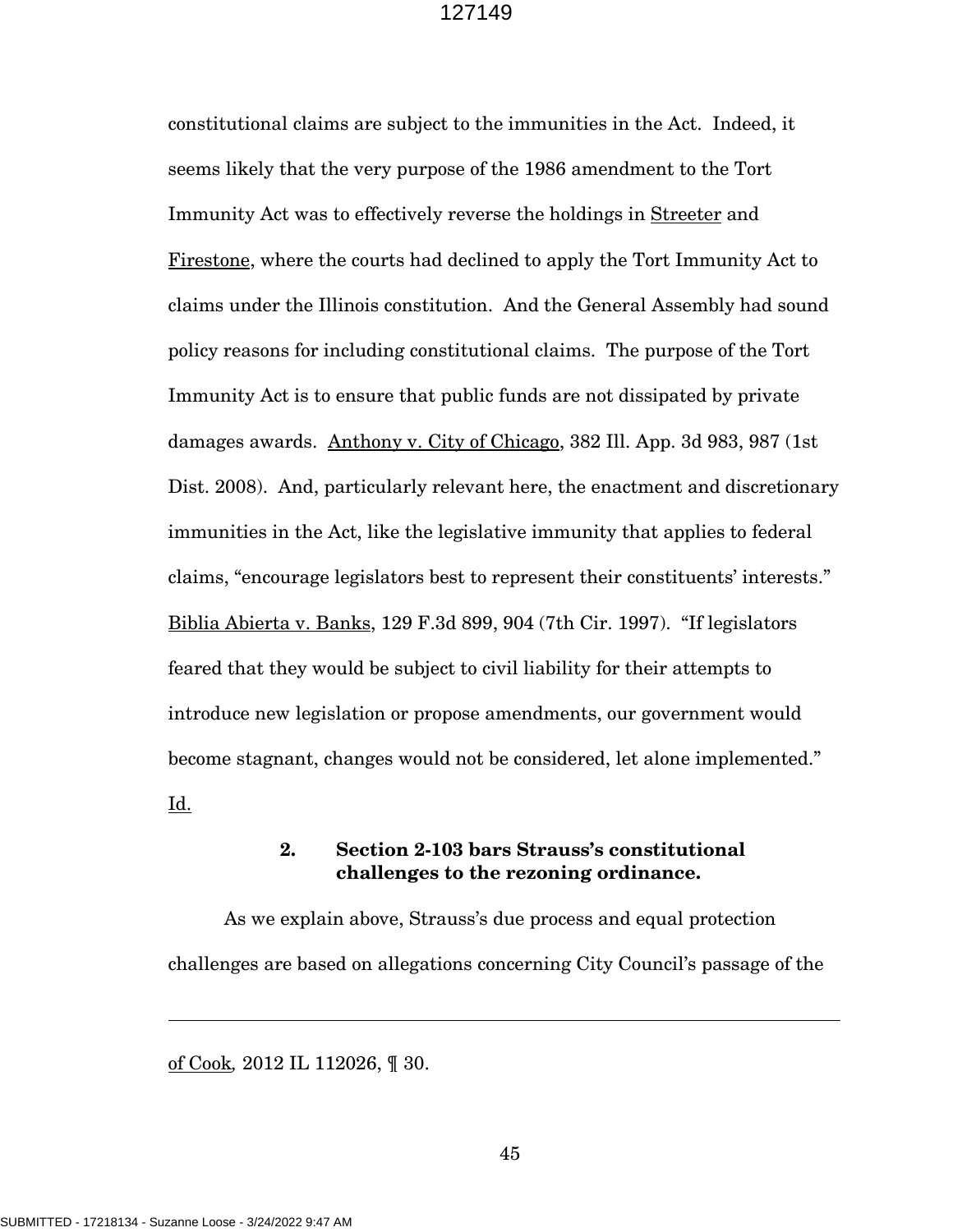ordinance that rezoned the property to the B2-2 classification. The City is immune from these claims under section 2-103, which provides:

A local public entity is not liable for an injury caused by adopting or failing to adopt an enactment or by failing to enforce any law.

745 ILCS 10/ 2-103. The rezoning ordinance was, of course, "an enactment." And there is no exception from the immunity in section 2-103 based on "corrupt or malicious motives." CDG Enterprises, 196 Ill. 2d at 493. The City is thus immune from all damages – including any lost rent or diminution of property value – caused by that rezoning, and regardless of any alleged malicious motive of the former alderman.

## **B. The City is Immune from Strauss's Tort Claims Under Sections 2-201 and 2-109.**

The City is also immune from liability for the alleged tortious interference with contract or prospective economic advantage and intentional infliction of emotional distress. Those claims are based on allegations about threats the former alderman made in response to the eviction of Double Door, three rezoning proposals, and two meetings the alderman had with potential property buyers. Strauss Br. 27-28. The City is immune from liability under section 2-201, which provides:

Except as otherwise provided by Statute, a public employee serving in a position involving the determination of policy or the exercise of discretion is not liable for an injury resulting from his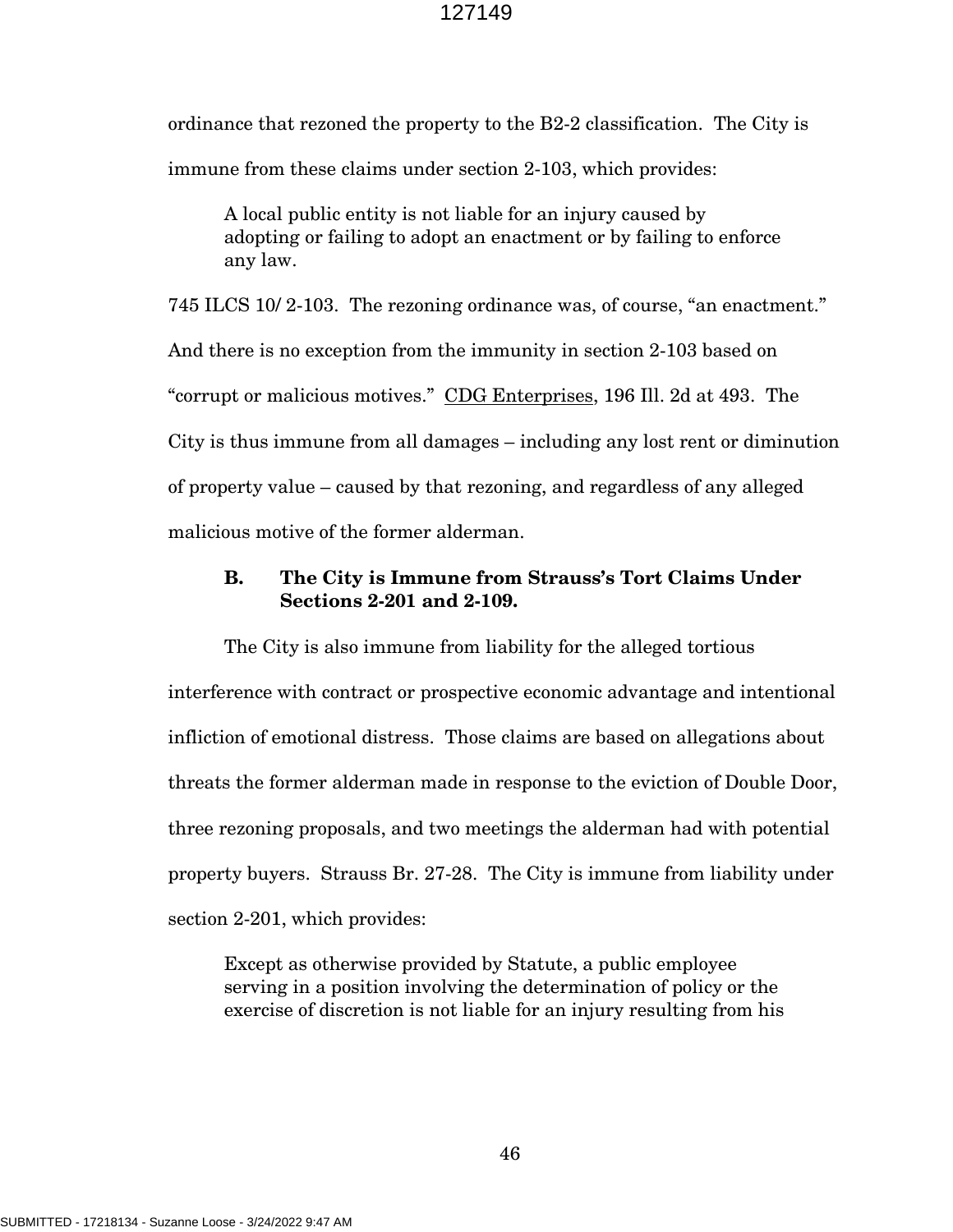act or omission in determining policy when acting in the exercise of such discretion even though abused.

745 ILCS  $10/2$ -201.<sup>12</sup> When a public employee is immune under section 2-201, the local public entity will not be liable, either. That is because, under section 2-109, such an employer is "not liable for an injury resulting from an act or omission of its employee where the employee is not liable." 745 ILCS 10/2-109.

Discretionary immunity has two requirements. First, the official's position must be one that required either making policy determinations or exercising discretion; and second, the allegedly harmful act or omission must result from both a determination of policy and an exercise of discretion. Harinek v. 161 North Clark Street Ltd. Partnership, 181 Ill. 2d 335, 341 (1998). Strauss does not appear to dispute that the first prong of the immunity is satisfied. Nor could he plausibly do so. An employee is required to make policy determinations if he or she must "balance competing interests" and "make a judgment call as to what solution will best serve each of those interests." Harinek v. 161 North Clark Street, 181 Ill. 2d 335, 342 (1998); accord, e.g., Kevin's Towing, Inc. v. Thomas, 351 Ill. App. 3d 540, 548 (2d Dist. 2004). And an employee is charged with using his discretion when

<sup>&</sup>lt;sup>12</sup> To the extent Strauss's tort claims are based on the City Council's vote to pass the rezoning ordinance, they are barred under section 2-103 for the same reasons discussed in part II.A.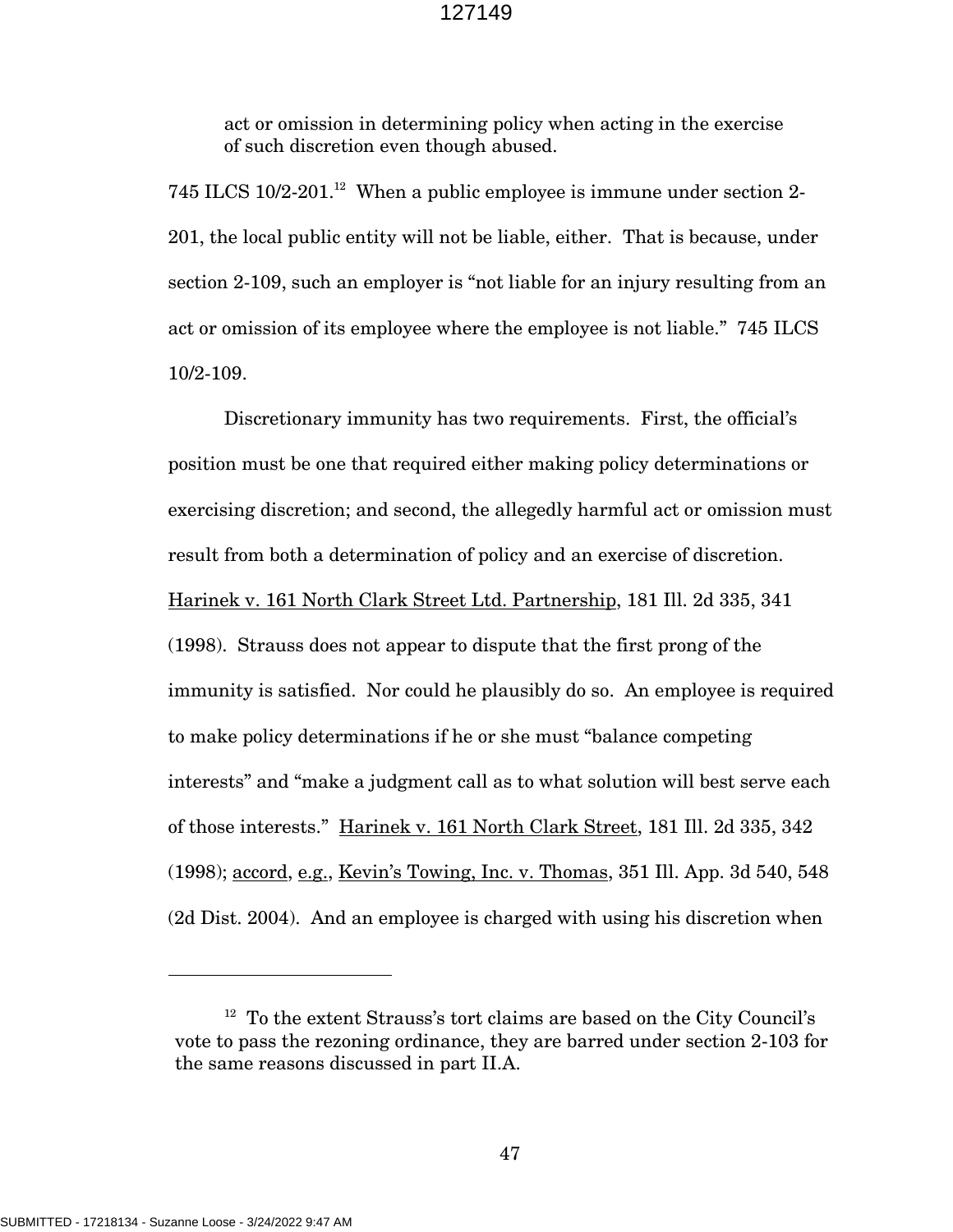it is "not legally mandated that he choose one over the other" and there is no "preordained blueprint for his decision." Brooks v. Daley, 2015 IL App (1st) 140392, ¶ 18. These describe the role of an alderman. An alderman is elected for the very purpose of balancing competing interests and making policy decisions, and must exercise complete discretion in doing so. Aldermen are elected by their constituency to create and advocate for initiatives that will advance the health, safety, and welfare in their ward, including making and voting on ordinance proposals that create policies affecting the alderman's ward, as well as the entire City.

The second prong of discretionary immunity is also satisfied. Moreno was determining policy and exercising discretion when he spoke with Strauss about the Double Door eviction, submitted ordinance proposals, and informed potential buyers about those proposals. Most obviously, he determined policy and exercised discretion when he made the zoning proposals. Such proposals are the first step toward passing any ordinance, and thus a quintessential example of policymaking. And, of course, there is no legal mandate about the particular zoning classification an alderman may propose.

So, too, an alderman exercises discretion and makes policy determinations when he decides whether, what, and how to communicate with property owners or anyone planning to develop a property or open a business in the neighborhood. It is typical for an alderman to stay informed about upcoming economic developments and their impact, foster community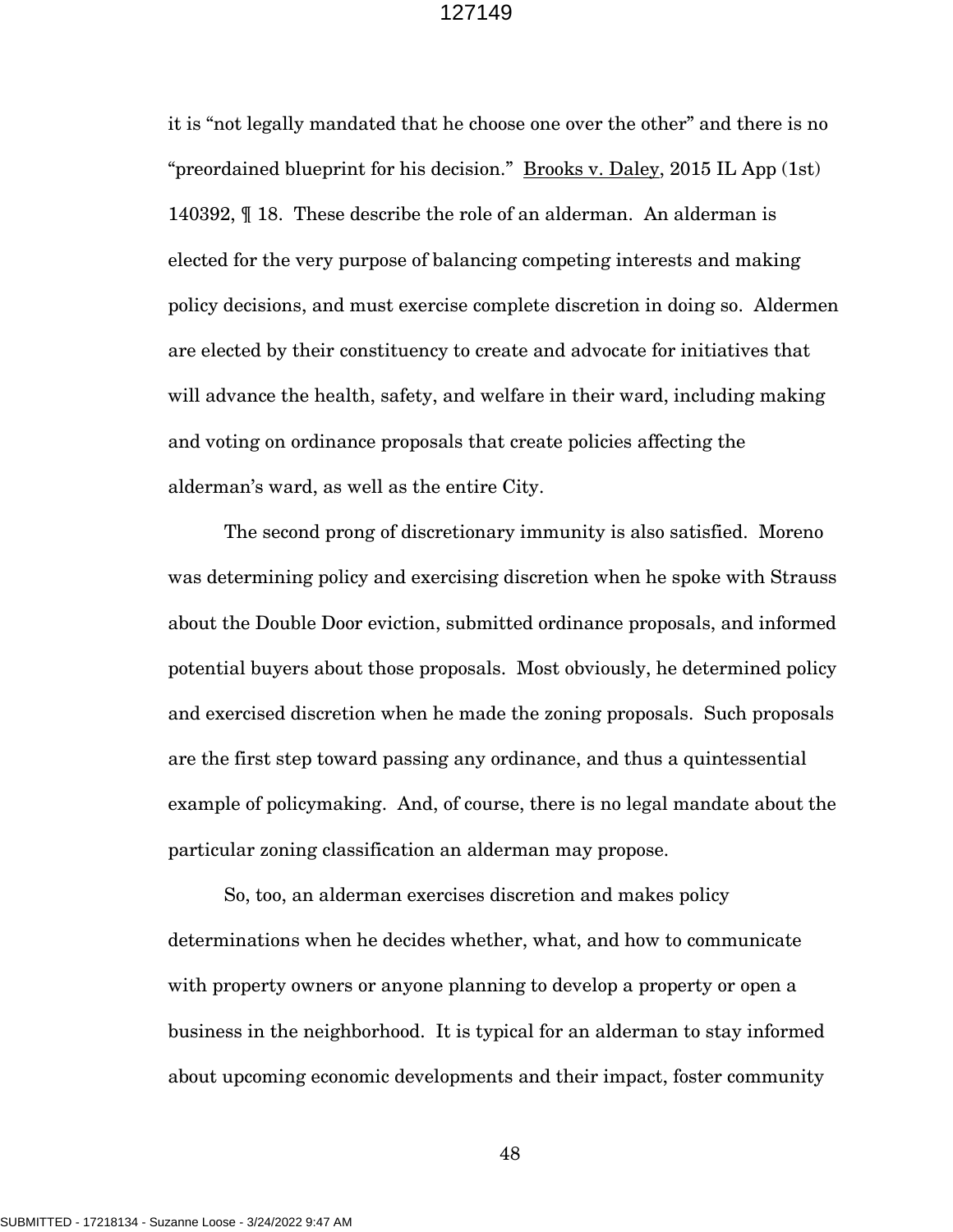input, ensure that newcomers comply with relevant zoning and licensing laws, and guard against incompatible uses that could harm nearby businesses or residents.

More specifically, here, Moreno's actions – even accepting the allegations of untoward conduct – were the result of his decisions about how to carry out the alleged policy choice to advocate for keeping Double Door in the neighborhood, and they required the exercise of judgment. There were certainly no statutes or regulations that provided "a blueprint for how to proceed," **Brooks**, 2015 IL App (1st) 140392,  $\parallel$  18. So these were not the sort of ministerial tasks that remove his conduct from the scope of immunity under section 2-201. See Snyder v. Curran Township, 167 Ill. 2d 466, 474 (1995) (Ministerial tasks are those performed "on a given state of facts in a prescribed manner, in obedience to the mandate of legal authority, and without reference to the official's discretion as to the propriety of the act."). Granted, Moreno's conduct might fairly be described as an abuse of this discretion. An abuse of discretion, however, is still subject to immunity under section 2-201. 745 ILCS 10/2-201 (Immunity applies "when acting in the exercise of such discretion even though abused.") (emphasis added).

Strauss makes a surprising argument: that Moreno's conduct is not covered under section 2-201 because section 2-201 "does not apply to . . . ordinary tortious conduct." Strauss Br. 22 (heading) (capitalization removed); <u>see also id.</u> at 26 ("Section 2-201 does not encompass independent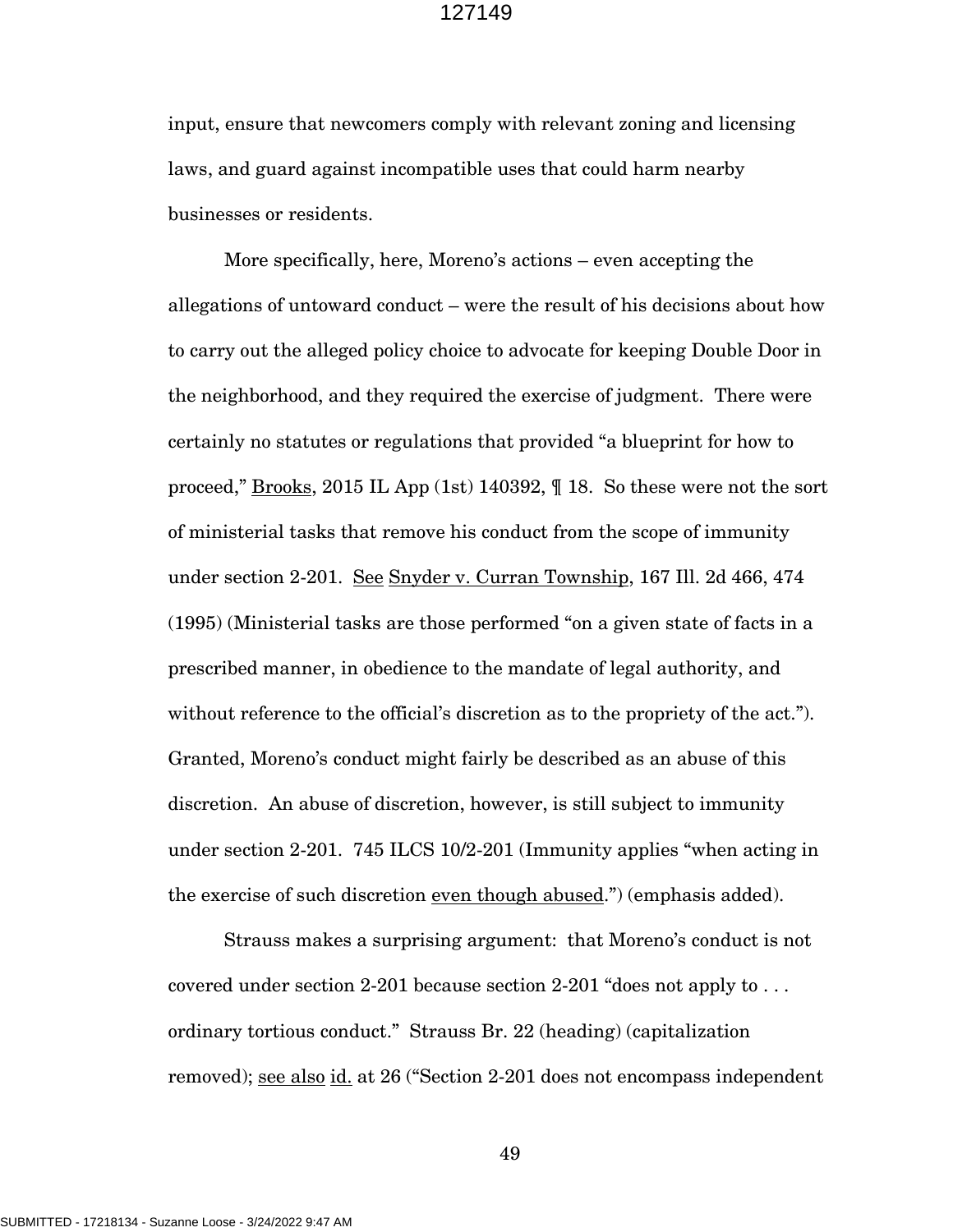tortious actions simply because they may be related to the immunized conduct"); id. at 29 ("intentional tortious character of outward actions belie any question of policymaking"). Strauss argues that an alderman lacks power to "destroy private contractual relationships" or to "inflict emotional distress." Id. at 28. He similarly characterizes the appellate court holding to be that "an alderman has legal discretion to tortiously interfere with private contractual relationships and inflict emotional distress as part of a 'pressure campaign' against anyone who opposes his or her political allies." Id. at 23. To bolster his point, Strauss compares his claims to the claims involving allegedly defamatory statements to the media or prospective employers that were not immune under section 2-201 in Stratman v. Brent, 291 Ill. App. 3d 123, 131 (2d Dist. 1997); Breuder v. Board of Trustees, 238 F. Supp. 3d 1054 (N.D. Ill. 2017); and Mucha v. Village of Oak Brook, 2008 WL 4686156 (N.D. Ill. 2008).

This argument should be rejected. Allegations of tortious conduct – whether the claim is tortious interference with contract, intentional infliction of emotional distress, or any other – cannot negate discretionary immunity. If that were so, that immunity could never be applied to tort claims, sharply undermining the plain language and goals of the Tort Immunity Act. Indeed, section 2-201 expressly states that it applies even when official discretion is "abused," 745 ILCS 10/2-201, which is what Strauss's claims boil down to.

In addition, none of the cases Strauss relies upon recognized an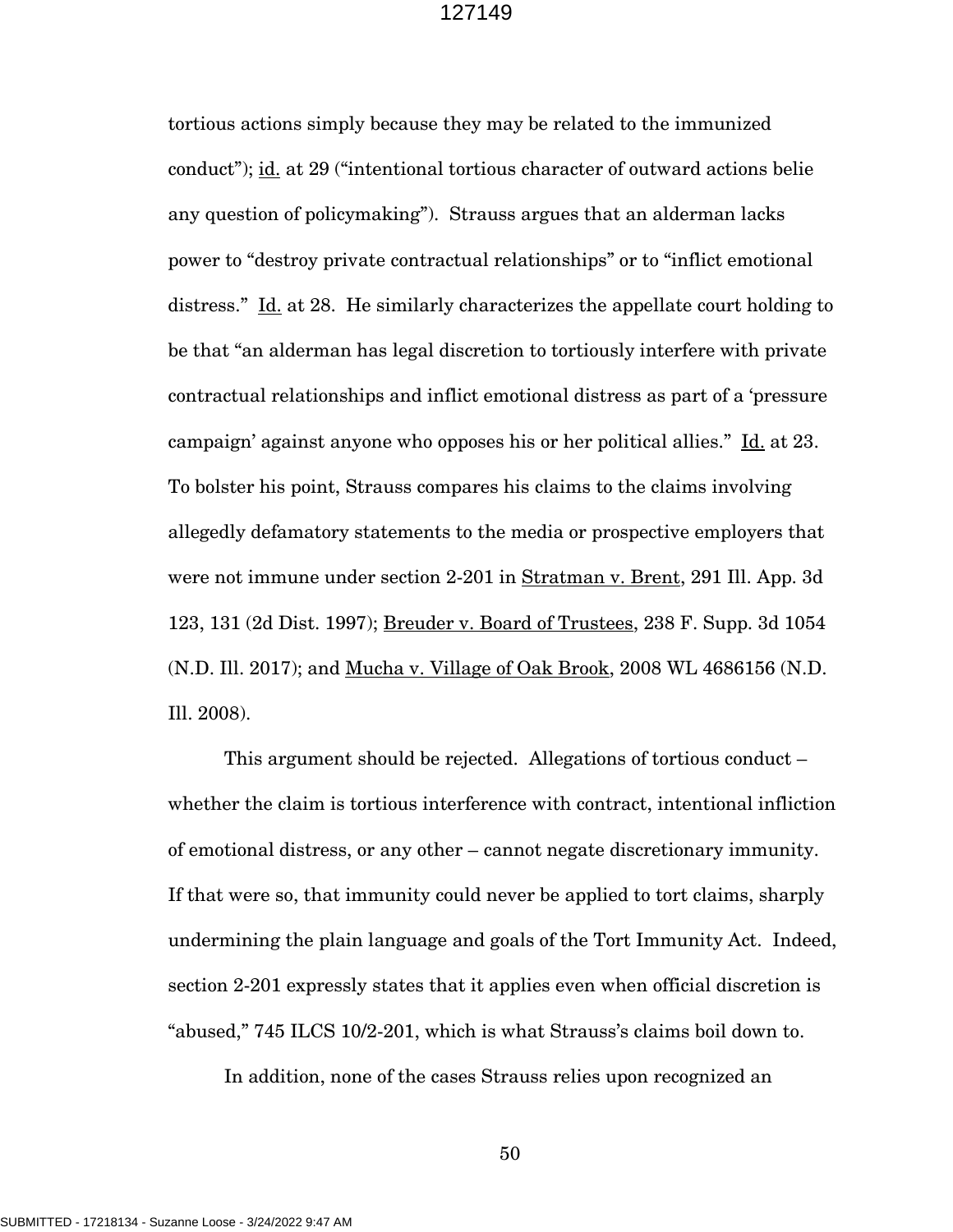exception to section 2-201 based on the notion that conduct involved "independent tortious actions," as Strauss claims, Strauss Br. 26. On the contrary, in Breuder and Mucha, the court carefully distinguished the comments officials had made internally, during official meetings or to other employees, finding those to be discretionary acts covered by section 2-201, Breuder, 238 Ill. App. 3d at 1066; Mucha, 2008 WL 4686156, \*10, notwithstanding allegations that the statements were defamatory. The allegedly defamatory statements to the media, however, may or not have been discretionary, depending, not on whether the conduct was tortious, but on whether the officials' roles included interfacing with the media. Breuder, 238 F. Supp. 3d at 1066; Mucha, 2088 WL 4686156, \* 11. As we explain above, the role of an alderman includes communicating with current and prospective property and business owners in the community, as well as proposing zoning changes. The City is immune from liability for any injuries caused by the discretionary policy decisions made while doing so, even if an official abuses his discretion.

Strauss also tries to reframe the issue as whether Moreno had "discretion to prohibit a property owner from leasing its property to all but one particular tenant" or "to require plaintiff to lease its property to that tenant." Strauss Br. 27. In fact, Moreno did not, and could not impose those requirements. Indeed, the tenant Moreno preferred was evicted, never to return. Moreno's lack of authority to do those things does not undermine the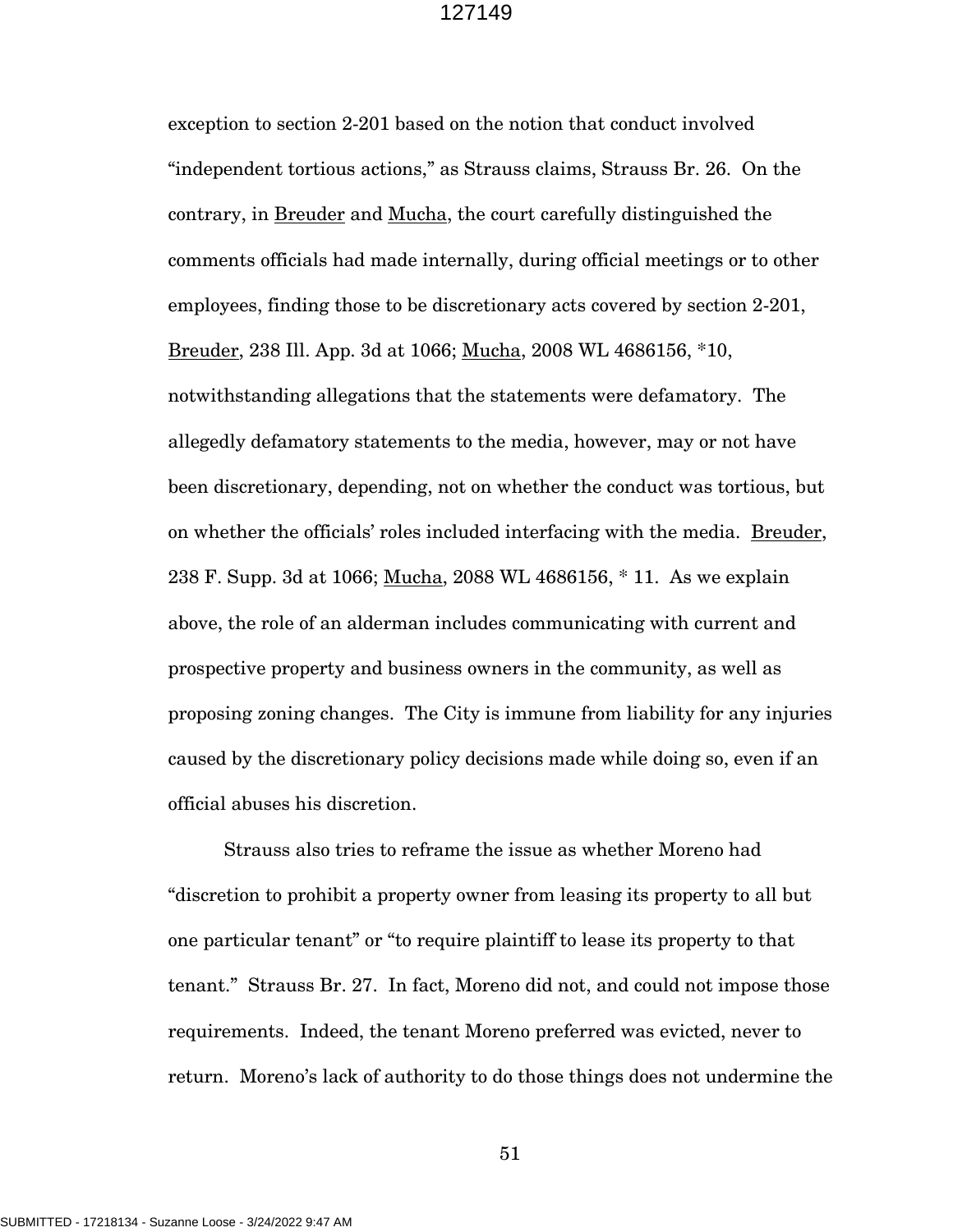discretionary nature of the actions he did take.

Strauss attempts to take advantage of the principle that "[a]n act or omission is discretionary when it is 'unique to a particular public office.'" Albers v. Breen*,* 346 Ill. App. 3d 799, 808 (4th Dist. 2004) (quoting Snyder*,*  167 Ill. 2d at 474). He argues that Moreno's actions were "not uniquely related to his<sup>[]</sup> official discretion." Strauss Br. 25; <u>see also id.</u> at 27 (arguing that private meetings and threats were unrelated to "an exercise of discretion unique to the office" of an alderman). But the cases he relies upon undermine, rather than support this argument. Those cases establish that an activity is not unique to the particular public office if it is the sort of activity in which anyone, not just a public official, would typically exercise the same sort of discretion, such as making decisions about where to turn while driving, Currie v. Lao, 148 Ill. 2d 151, 167 (1992), or speaking to a prospective employer of a former employee, Stratman, 291 Ill. App. 3d at 131. Section 2-201 does apply, however, when an official exercises discretion over matters central to his official functions. For example, in Harinek, this court held that a fire marshal's decision to place a person next to the door that caused her injury was unique to his public office, since it was the marshal's job to plan and execute fire drills, and he was under no legal mandate to do so in a prescribed manner, 181 Ill. 2d at 343. And in Gavery v. Lake County, 160 Ill. App. 3d 761 (2d Dist. 1987), a personnel director's decision to send a letter about problems with a health care provider previously covered by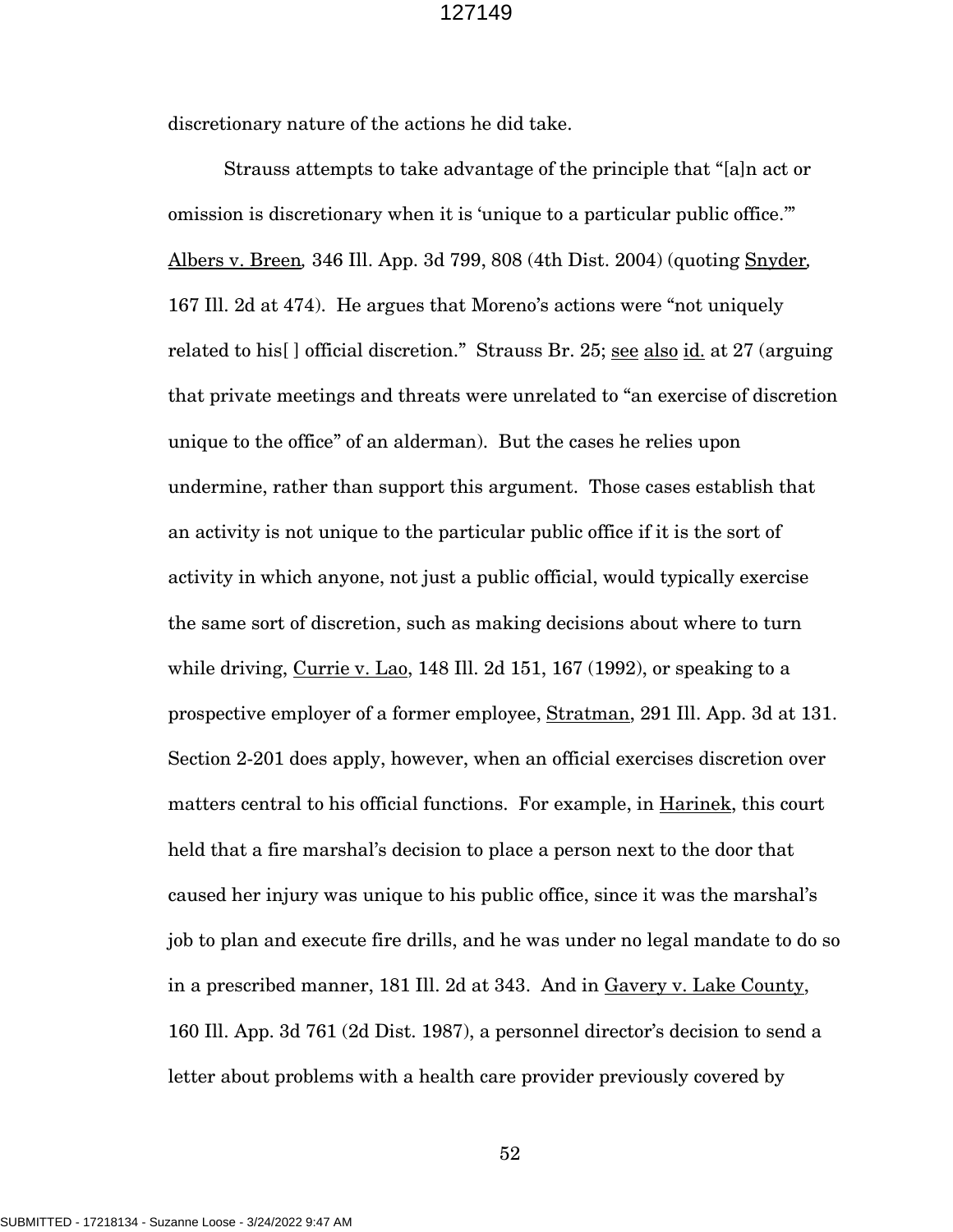health insurance was clearly within the scope of his duties and thus also within the scope of section 2-201, id. at 765. Moreover, allegations that Moreno exercised this discretion in a malicious or abusive *manner* do not undermine that he was exercising discretion unique to the officer of an alderman.

Nothing about Moreno's conduct resembles the sort of discretionary decision-making that people who are not aldermen would engage in. It is not typical for just anyone who supports a policy to meet with the building owner and attempt to affect changes, or to meet with prospective investors in the community about pending zoning proposals. These are things an alderman is uniquely positioned to do.

Ultimately, Strauss's tort claims are no different than the sort of claims based on malicious motives and abuses of discretion that this court has rejected as a basis for avoiding any of the absolute immunities in the Tort Immunity Act. In Village of Bloomingdale v. CDG Enterprises, 196 Ill. 2d 484 (2001), this court addressed similar allegations of misconduct of elected officials in a zoning case, and declined to recognize an exception to an immunity based on "corrupt or malicious motives" where the Tort Immunity Act provided none. Id. at 497. CDG claimed that, when it had petitioned Bloomingdale to annex and rezone certain property it was under contract to purchase, the mayor and other officials initially assured CDG the petition would be approved. Id. at 486-87. Then Bloomingdale officials secretly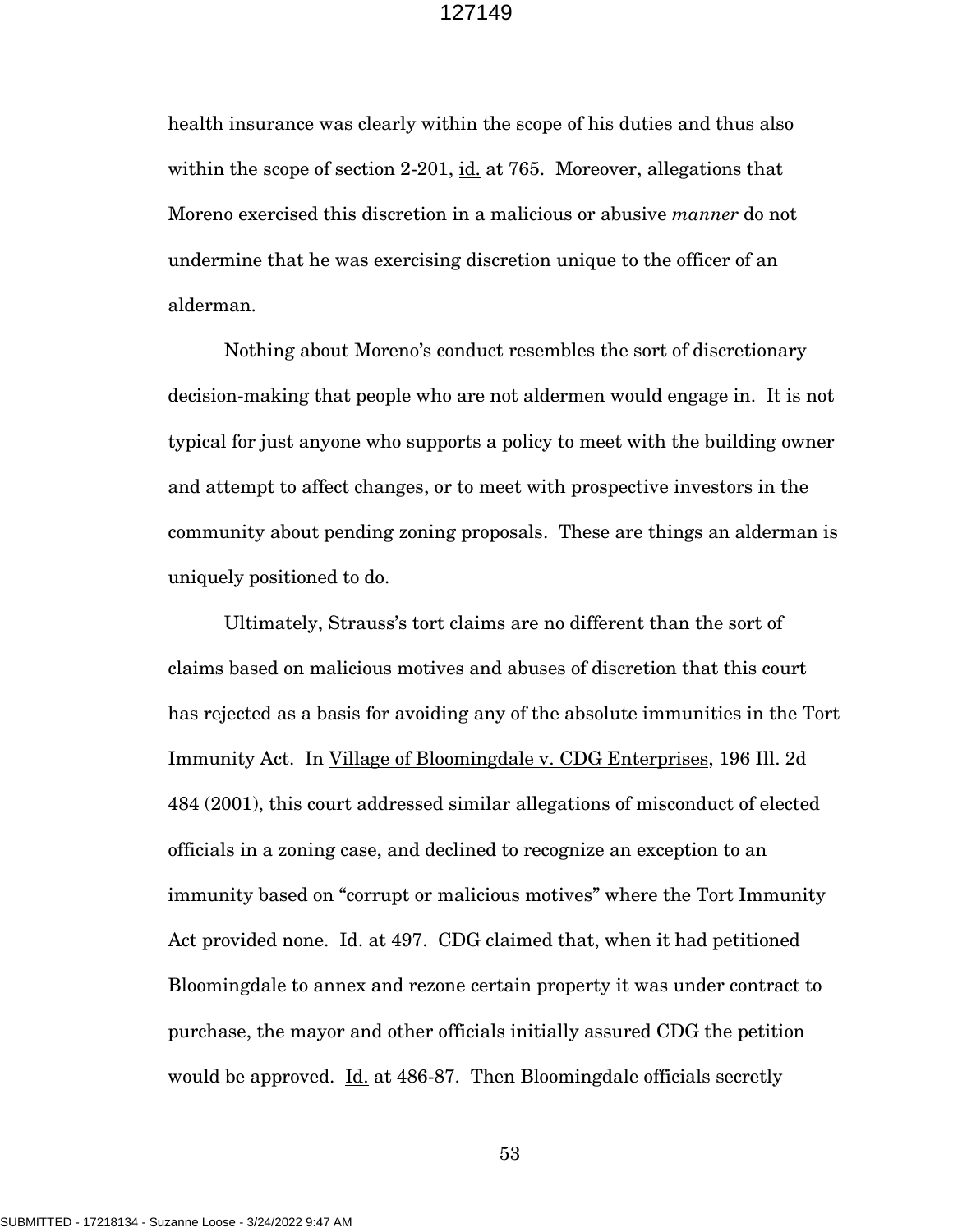formed a plan to develop a golf course next to the property; changed those plans so some of the holes would be on CDG's property; and created opposition to CDG's plan. Id. at 487. Village officials allegedly pressured planning commission members to vote against the plan, and it was voted down. Id. One of the parcels at issue was bought by individuals "closely" aligned with certain of the Village's officials." Id. CDG claimed that, by this conduct, the Village had "deliberately frustrated CDG's business expectancy" and breached an obligation under a quasi-contract in order to develop the golf course and "help cronies." Id. at 488. This court applied the immunity under section 2-104 of the Act for injuries caused by the refusal to issue any permit or approval. Id. The court declined to apply a common law exception for "corrupt or malicious motives," explaining that no such exception was supported in the plain language of section 2-104. Id. at 493-94.

Just as CDG alleged interference with a business expectancy and accused the village of being improperly motivated to help a particular individual, Strauss's claims are all about improper motives and abuses of discretion. Since section 2-201, like the immunity at issue in CDG Enterprises, contains no exceptions for conduct involving corrupt or malicious motives, Strauss cannot avoid that immunity here. Indeed, if anything, the case for rejecting Strauss's claim is even stronger than in CDG Enterprises because, as we have explained, section 2-201 expressly provides that the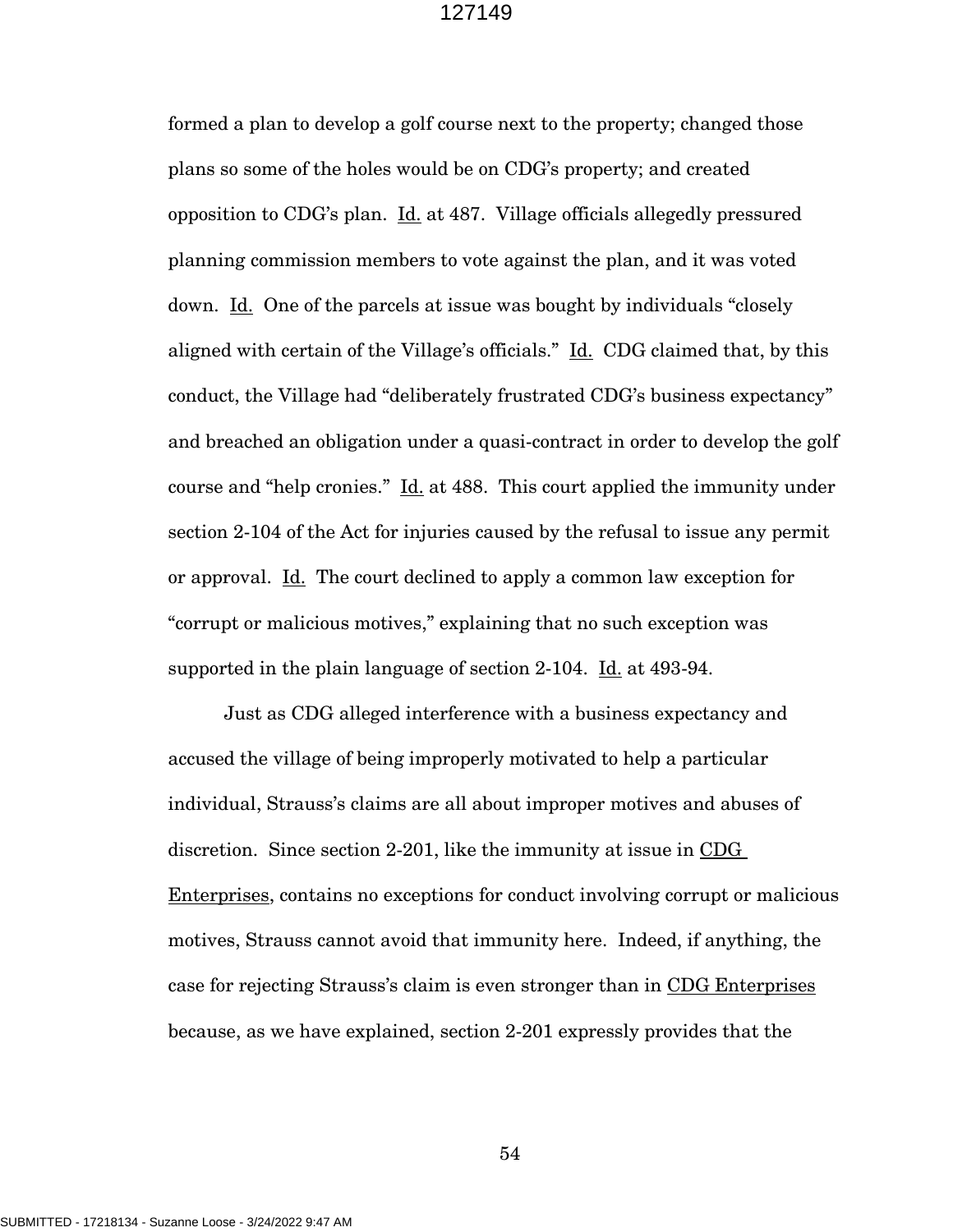immunity applies even when an official's discretion has been "abused." 745 ILCS 10/2-201.

## **CONCLUSION**  $\overline{\phantom{a}}$

For the foregoing reasons, the judgment of the circuit court should be

affirmed.

Respectfully submitted,

CELIA MEZA Corporation Counsel of the City of Chicago

By: /s/ Suzanne M. Loose SUZANNE M. LOOSE Chief Assistant Corporation Counsel 30 North LaSalle Street Suite 800 Chicago, Illinois 60660 (312) 744-8519 suzanne.loose@cityofchicago.org appeals@cityofchicago.org